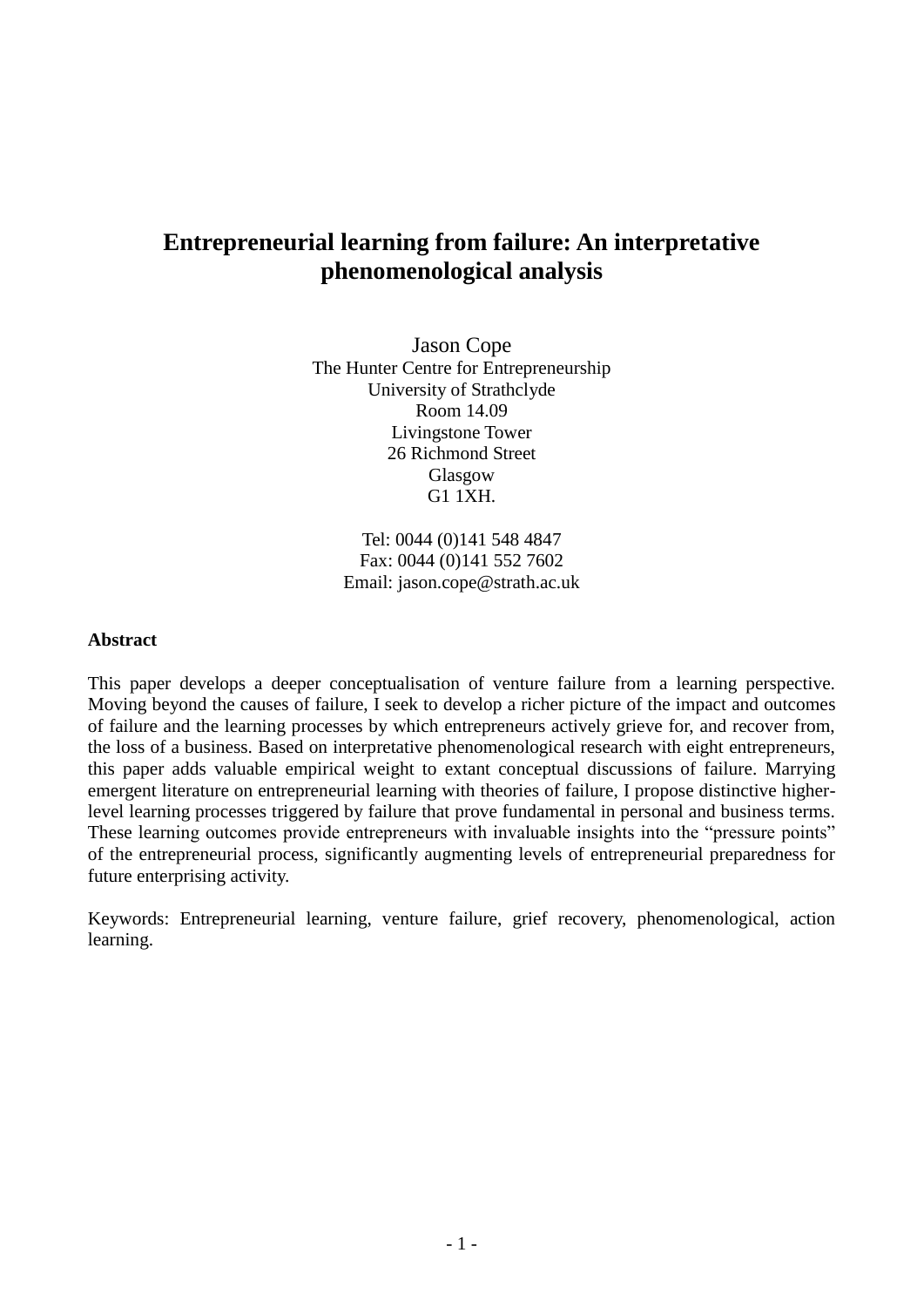## **Entrepreneurial learning from failure: An interpretative phenomenological analysis**

#### **1. Executive summary**

There has never been a more apposite time to develop a deeper understanding of venture failure. The continuing global economic downturn has created an extremely challenging environment for entrepreneurs, with many economies witnessing a sharp increase in business failure rates. For many entrepreneurs failure remains a very real prospect. Academic work needs to reflect this rapid change in fortunes, warranting a much more prominent position for failure in contemporary discussions of entrepreneurship. With so many businesses failing it is vital to understand further how entrepreneurs recover and move on from this often painful and damaging experience and thereby highlight the positive and productive lessons that failure can engender. Moving beyond the causes of venture failure, this paper seeks to develop a richer picture of the impact and outcomes of failure and build a more informed learning perspective of this prominent entrepreneurial phenomenon.

Whilst failure is lauded as a fundamental learning experience, theorists have acknowledged that this view of failure is often espoused in popular management literature that bases its assertions on anecdotal evidence. There remains a paucity of academic studies that seek to articulate failure at the level of lived experience and ground theoretical discussions in rich qualitative accounts. This paper seeks to address these concerns and provide a novel interpretative phenomenological analysis of failure. In so doing, the paper adds much needed empirical weight to the proposition that failure represents a learning journey for entrepreneurs. Building on theories of grief recovery, I complement and extend this perspective by examining distinctive learning dimensions of the grief recovery process. Drawing on established theoretical frameworks from adult and management learning literature, conceptual links are built between different orientations to grief recovery and specific learning processes, including critical reflection and reflective action. This enables me to propose higher- and lower-order forms of restoration orientation that enable entrepreneurs to recover from failure more effectively.

Significant advancements have been made in conceptualising the process of entrepreneurial learning, particularly in relation to critical events. I seek to reconcile the growing literature on entrepreneurial learning with that of venture failure, applying a more rigourous entrepreneurial learning lens to appreciate both the process and content dimensions of learning from failure. I demonstrate that failure represents a higher-level learning experience that fosters three distinct forms of entrepreneurial learning; learning that proves fundamental in both personal and business terms. The research suggests that failure can produce future-oriented learning outcomes that increase the entrepreneur's level of entrepreneurial preparedness for further enterprising activity.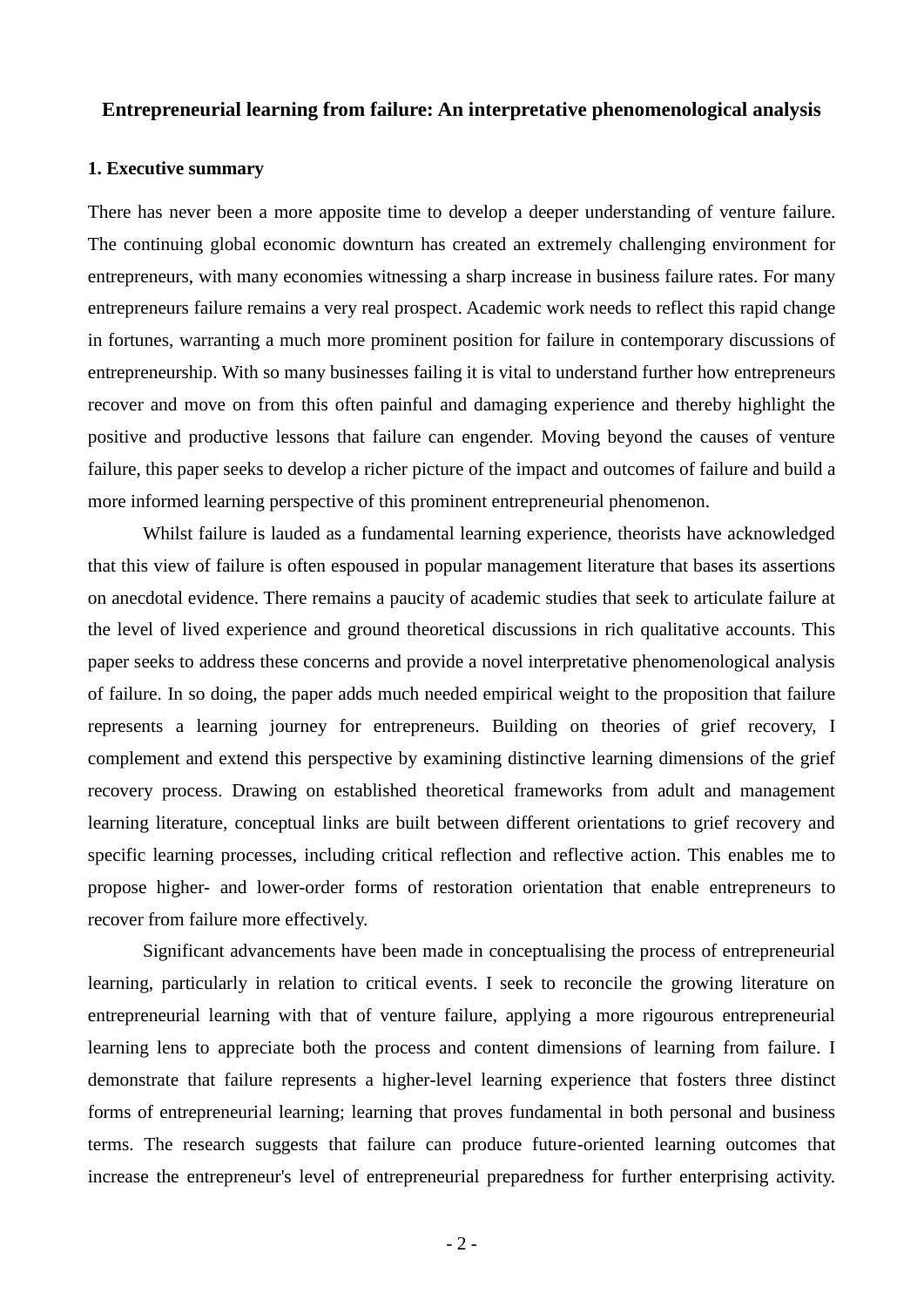Whilst the how of entrepreneurial learning has attracted much attention, less is currently known about the specifics of what entrepreneurs learn and this research gap applies to venture failure. Drawing on an established entrepreneurial learning framework, this paper provides a thematic analysis of the content dimensions of learning from failure. I highlight that entrepreneurs not only learn much about themselves and the demise of their venture but also about the nature of relationships, the wider environment and the "pressure points" of the entrepreneurial process.

The paper draws on the experiences of entrepreneurs from both the UK and the USA. The aim is not to juxtapose but rather to establish patterns and covergence, to identify a common learning process from failure that can enable more fine-grained comparative research. Whilst there are likely societal implications for how entrepreneurs recover and learn from failure, I do not seek to make such macro-level distinctions using a qualitative sample. Ultimately, the aim is to develop a theoretical model of learning from failure that identifies key stages in the entrepreneurial learning process.

The paper has a number of significant implications. First, the research complements theories of grief recovery by illustrating that moving on from failure is not only a function of overcoming the financial and emotional costs of failure, but also the relational costs. Recovering from failure has much to do with repairing the damage caused to private and professional relationships. However, the paper demonstrates that failure does not necessarily produce any long-term negative professional consequences, with key stakeholders accepting that failure is a fact of life in the startup community. This provides encouraging signs to entrepreneurs who are concerned about the possibility of receiving future support for their ideas as failure is not automatically considered a "black mark" by other professionals.

Second, the research highlights the significance of social and environmental feedback both during and after failure in helping entrepreneurs to grieve and put the failure into perspective. Affirmative further action, including the positive personal and social feedback that this provides, speeds the recovery process and re-establishes working relations. Conversely, prolonged critical self-reflection and introspection can be unhelpful. Such reflective action represents a "higher-order" restoration orientation as it fosters a future-oriented perspective that can reenergise the entrepreneur and enable learning outcomes from failure to be enacted.

Third, I propose new forms of learning-oriented failures that extend beyond existing literature on "intelligent" failures, in which it is proposed that failures which only modestly challenge existing assumptions make learning more likely. The paper disputes this perspective and conceptualises transformative, generative and regenerative failures that can radically challenge existing beliefs; thereby creating the capacity for entrepreneurs to do things differently rather than refining the efficacy of extant behaviours and actions. Such profound learning can expand the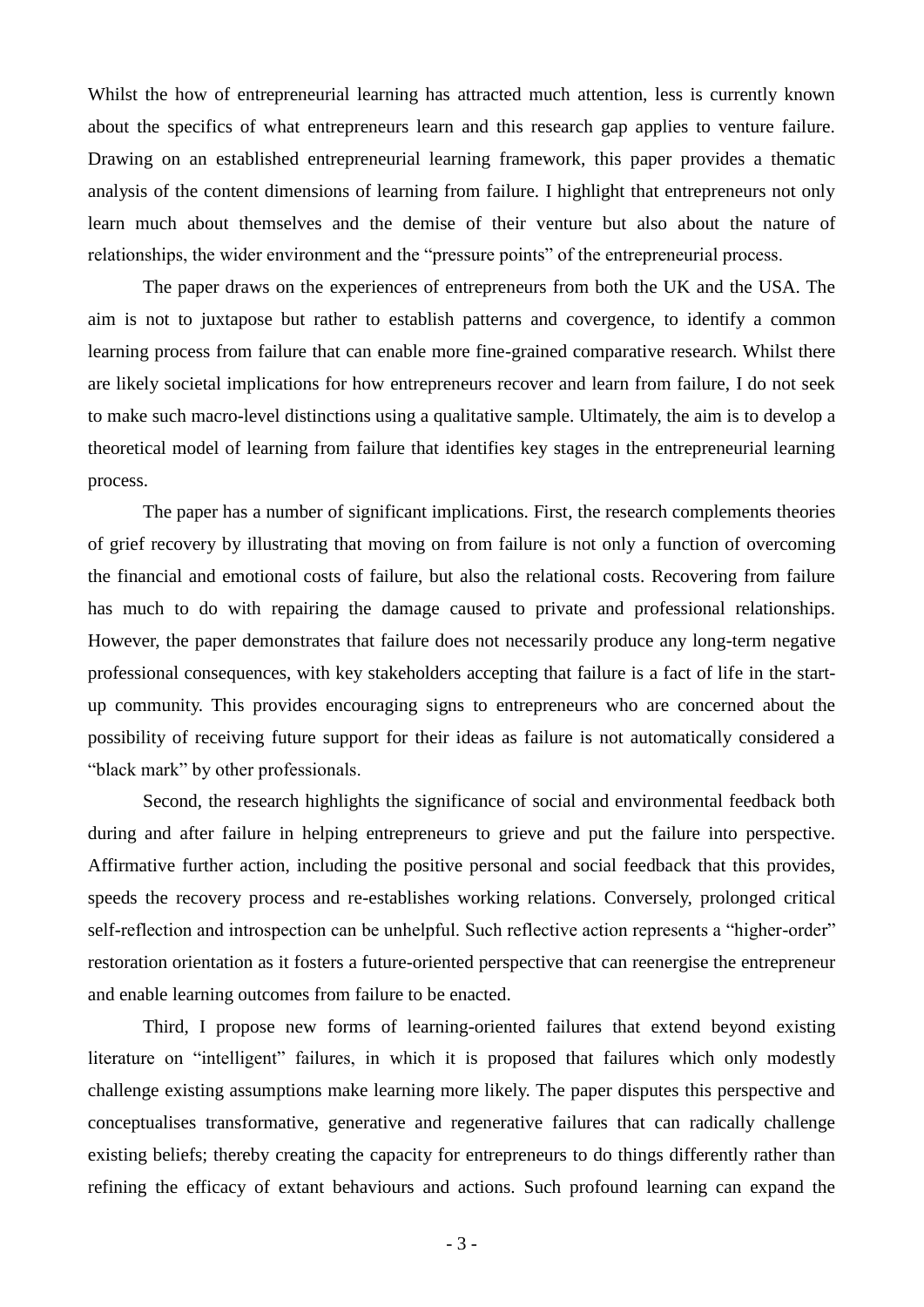entrepreneur's range of potential behaviours, revise previously ineffective routines, highlight mistakes and augment skills and knowledge about the entrepreneurial process.

#### **2. Introduction**

―Love the moment. Flowers grow out of dark moments. Therefore, each moment is vital. It affects the whole. Life is a succession of such moments and to live each, is to succeed" (Corita Kent).

 Whilst failure is a painful and damaging experience for entrepreneurs (Whyley, 1998), extant theorising points to the substantial information, learning and knowledge contained within this experience (Cardon and McGrath, 1999; Shepherd, 2003). Although commonly heralded as a significant learning process many writings on learning from failure draw few of their propositions from meticulous and academically rigourous observations (Baumard and Starbuck, 2005). This view of failure is often espoused in popular management literature, which relies heavily on anecdotal evidence and thus 'our understanding of the conditions under which it occurs is limited' (Cannon and Edmundson, 2001: 161). I observe that learning from venture failure needs to be examined more closely to appreciate the specific forms of learning and associated outcomes that this "critical episode" can engender (Cope and Watts, 2000).

 In defining failure, it is vital not to conflate failure with business closure (Headd, 2003), which may involve the voluntary termination of a venture for reasons such as retirement or the pursuit of other activities, including more lucrative or interesting entrepreneurial ventures (Stokes and Blackburn, 2002). I align myself with theorists who propose an intuitively appealing conception of failure as the termination of a business that has fallen short of its goals (McGrath, 1999; Politis and Gabrielsson, 2009), thereby failing to satisfy principal shareholder expectations (Beaver and Jennings, 1996). Moving beyond relatively narrow conceptions of failure as bankruptcy or liquidation, failure involves the loss of capital and an inability to "make a go of it" (Cochran, 1981). Hence, an unexpected fall in revenues and/or rise in expenses means that the venture cannot continue to operate under its current ownership and management (Shepherd et al., 2000; Shepherd, 2003).

Commentators emphasise that the process of learning from failure has not been clearly described (McGrath, 1999). Whilst conceptual clarity regarding failure is being achieved, there remains a paucity of qualitative studies that have sought to articulate failure at the level of "lived" experience" (Blackburn and Kovalainen, 2008), to tell the entrepreneur's story (Zacharakis et al., 1999) and ground theoretical discussions of failure in rich narrative accounts (Fincham, 2002; Stokes and Blackburn, 2002). In response, I provide a novel interpretative phenomenological analysis of the process and content dimensions of learning from failure. As part of an on-going failure research programme involving the UK and the USA, this paper is based on a qualitative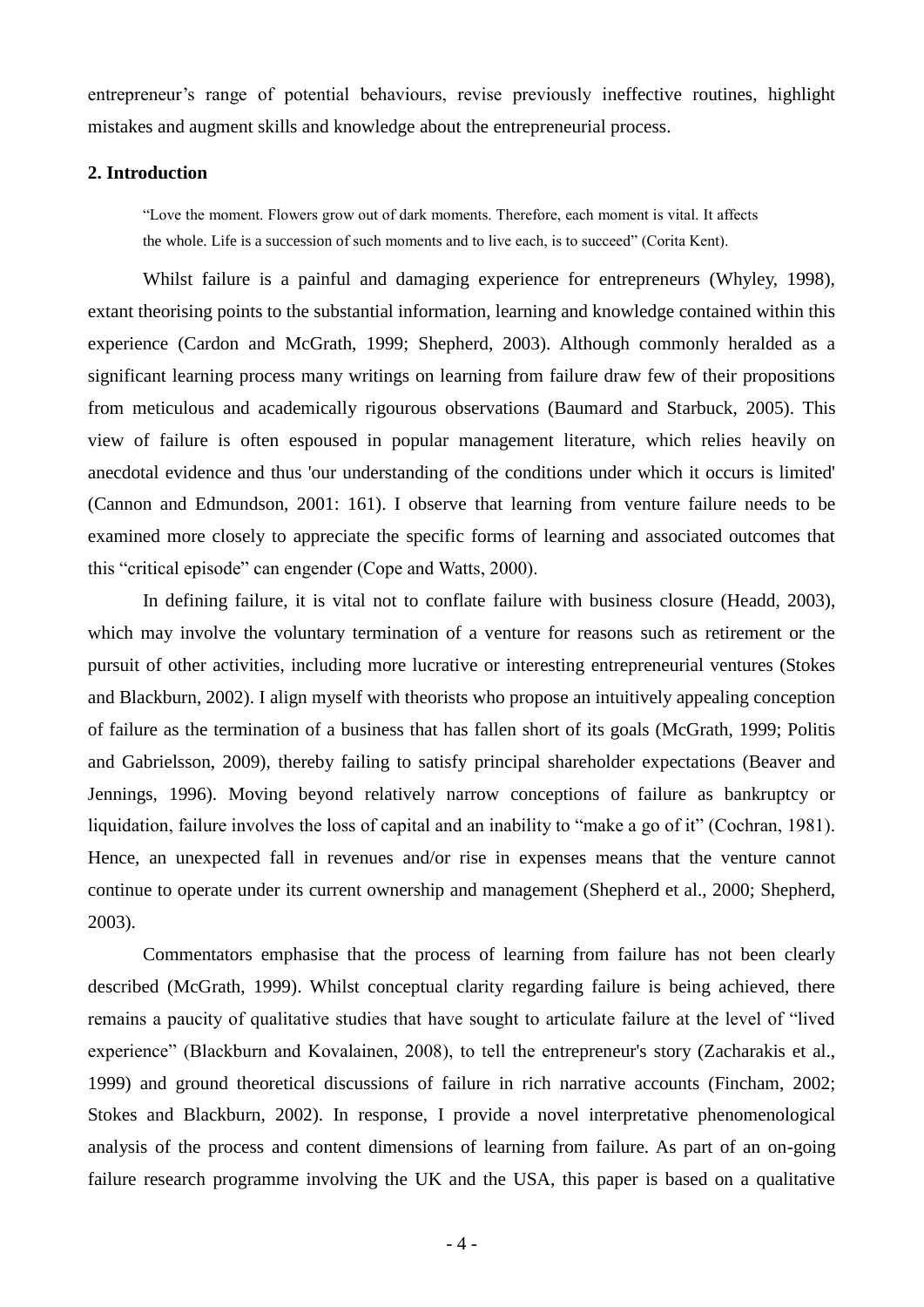sample of eight entrepreneurs, four of whom are from the UK, whilst the remainder are from Silicon Valley, California.

The paper makes a number of important contributions. First, in advancing the learning from failure literature the research illustrates that experiencing and managing failure radically heightens levels of emotional and financial exposure. Whilst such assertions are not revolutionary, I provide vital qualitative evidence that enriches contemporary theoretical discussions of the costs of failure (Shepherd, 2009; Shepherd et al., 2009, 2008). This paper augments Shepherd's (2003) learning theory of grief recovery by illustrating additional impacts of failure, including an emphasis on social and professional consequences. Such a focus builds on the growing acknowledgement that entrepreneurial learning is an inherently relational activity (Clarke et al., 2006; Devins and Gold, 2002; Gibb, 1997; Rae, 2004; Taylor and Thorpe, 2004). The aim is to contribute towards "streams" of research that can explain, at least in part, why some more successfully recover from the negative emotional reaction to the loss of a failed business than others" (Shepherd, 2009: 82).

Second, in building further on Shepherd's (2003) work I continue to conceptualise grief recovery as a learning process with particular *facets*, triggering higher-order learning reminiscent of an entrepreneurial learning cycle (Politis, 2005). I seek to reconcile Shepherd's more recent work on grief orientation dynamics with adult learning theory to propose two distinct forms of "restoration" orientation‖ (Shepherd, 2009). A learning model of grief recovery is proposed that forms an integral part of a higher-level, developmental learning theory of failure that this paper seeks to build (Cope, 2003; Granott, 1998). Shepherd's (2003) model begins with the failure event and moves on to the subsequent negative emotional reaction to loss. I extend the conceptual boundaries of grief recovery as a learning process by taking a broader perspective, capturing learning across the "failure" continuum" (Holmberg and Morgan, 2003) that occurs both during, and after, the grief recovery process. The overall contribution is the creation of an inductive theoretical framework that augments our appreciation of failure as a "learning journey" (Cardon and McGrath, 1999), identifying characteristic learning timeframes that include, but are not limited to, grief recovery. In this way, the research complements existing qualitatively-based process models of failure (Venkataraman et al., 1990).

Third, it is acknowledged that failure represents a very special domain in which to examine entrepreneurial learning (Politis, 2005). Failure is arguably the most traumatic yet significant trial and error entrepreneurial learning experience. Much previous research has examined the entrepreneurial learning process (Corbett, 2005; Minniti and Bygrave, 2001; Politis, 2005; Ravasi and Turati, 2005), including the process of learning from venture failure (Shepherd, 2003; 2009). Nevertheless, I maintain that greater contextual specificity can enable important contributions to be made to the rapidly emerging literature on entrepreneurial learning. There is currently scant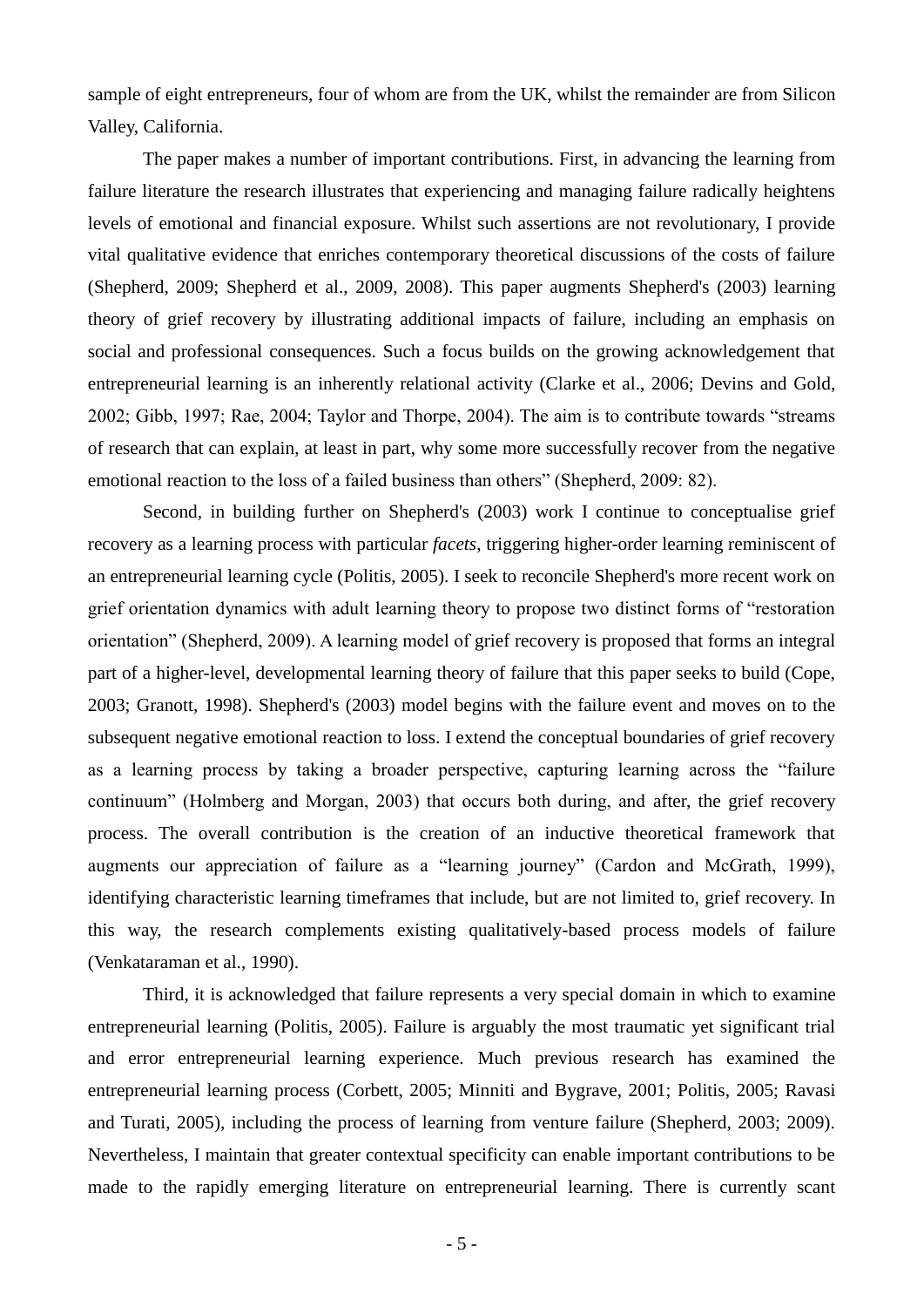empirical evidence of the content dimensions of entrepreneurial learning and the significant "learning task" outcomes associated with distinctive aspects of the entrepreneurial process (Cope, 2005a). In recognising failure as just one of many critical entrepreneurial learning contexts/processes this paper sets the stage for further research that aims to understand what it is that entrepreneurs learn as well as how they learn it.

Fourth, I move beyond the confines of the entrepreneurship field and draw on wider adult and management learning literature to inform analysis and conceptualisation. This interdisciplinary stance reflects repeated calls by entrepreneurship scholars (Blackburn and Kovalainen, 2008; Zahra, 2007) and my concern that entrepreneurial learning theory comes full circle and contributes back to wider managerial learning discussions, particularly those related to failure (Sitkin, 1992). After all, entrepreneurial learning remains a "special" form of management learning (Cope, 2003).

The paper begins by critiquing much extant research that focuses on the causes of venture failure, highlighting the need to move beyond the question of why businesses fail to appreciating the developmental significance of failure. The importance of failure from a learning perspective is then established. I proceed to articulate an in-depth phenomenological study conducted with eight entrepreneurs who have directly experienced failure. This is followed by a series of analytical data sections that provide an empirical analysis of failure as a learning journey, exploring the immediate negative impact of failure and moving on to more positive learning outcomes. This enables the inductive development of two theoretical models of learning from failure, the first of which illustrates the learning processes associated with grief recovery, whilst the second demonstrates the distinctive learning timeframes of failure. The paper continues by examining the theoretical implications of the study and proposing a number of areas for further research, including a more explicit focus on the relational dynamics of learning from failure. Finally, I contemplate the use of action learning as a peer-to-peer learning mechanism that may be useful in facilitating a more participative approach to learning from failure.

#### **3. Theoretical overview**

## *3.1 Re-thinking entrepreneurial failure*

It is obvious that failure is not an inherently desirable outcome of entrepreneurial activity. In many cases failure can be painful and costly (Coelho and McClure, 2005), having a negative impact on the entrepreneur's confidence, self-efficacy and risk-taking propensity (Cave et al., 2001; Shepherd, 2003). Singh et al. (2007) identify four aspects of life affected by failure which are defined as economic, social, psychological and physiological. Whyley (1998) provides compelling qualitative accounts of small business failure in the UK, demonstrating the significant damage it can cause in physical and psychological terms, undermining the entrepreneur's self-esteem and the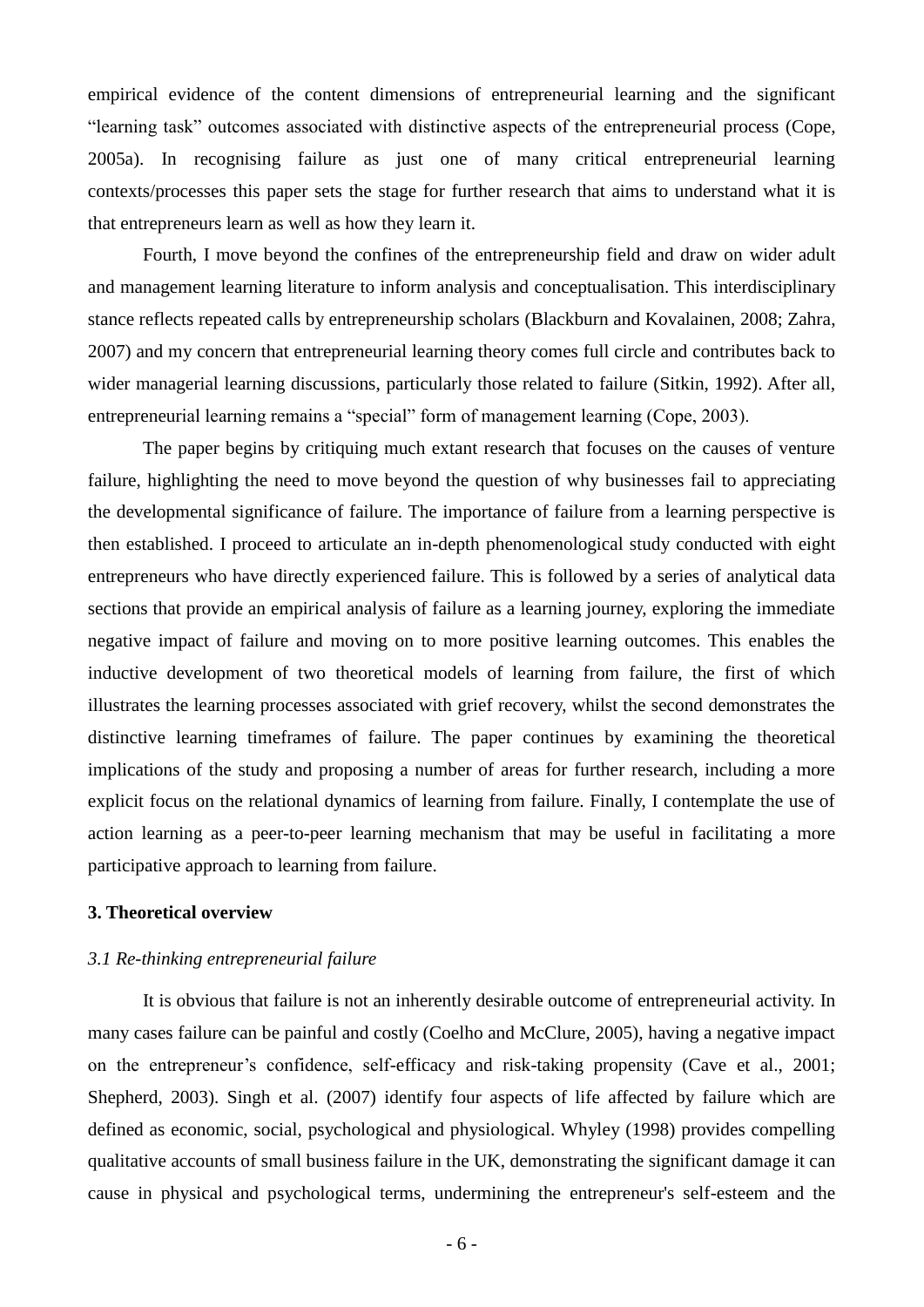relationships they have with other people.

 Although venture failure is an unequivocal feature of entrepreneurial life, entrepreneurship theory often reflects an antifailure bias (McGrath, 1999) due to a strong tendency to focus on successful organizations (Denrell, 2003). Perhaps this is a manifestation of the premise that we generally do not like to fail (Gupta, 2005). From a societal perspective, Scott and Lewis (1984) argue that the general tone has followed the cultural norm that failure is a negative event and that ―the old moral imperatives come through to us: failure is bad, failure is a breakdown in social relationships to be guarded against" (1984: 34). Not only are individuals primed to avoid failure because of fears of stigmatisation (Sitkin, 1992; Cave et al., 2001), but many researchers mourn the cost of failure and attempt to root out its causes so that it can be prevented (McGrath, 1999). The work of Fredland and Morris (1976) still has resonance when they state that "the search for the causes of failure is in fact largely a matter of ascribing blame. If the 'fault' can be pinpointed, policy can presumably be properly directed. The term 'underlying cause' connotes blame and the effect of limiting underlying causes to, or near, the poor management extreme is to ascribe most failures to internal causes" (1976: 8).

In their review of firm-level empirical studies of failure, Thornhill and Amit (2003) confirm the common perception that a lack of management and financial planning skills are the most common causes of firm mortality. They reinforce this position by blaming the "liability of newness" associated with young firms on the inexperience and managerial deficiencies of the entrepreneur. Whilst this indeed may be the case (Jennings and Beaver, 1995), what is conspicuously absent from many such studies is any form of reflexivity in considering the potentially harmful impact of these assertions, particularly on those individuals pursuing an entrepreneurial career. Stokes and Blackburn (2002) argue that this over-focus on cause and prevention is diverting attention away from more significant areas of inquiry, particularly the learning dynamics of failure. There is a need for theorists to move beyond the lingering question of why most firms die young (Cressy, 2006) and accept that making mistakes, even those that lead to venture failure, is part and parcel of the entrepreneurial (learning) process.

 This dominant antifailure bias can interfere significantly with the entrepreneur's ability to make sense of this traumatic episode (McGrath, 1999). As Shepherd (2003) illustrates, feelings of guilt, shame, embarrassment and self-blame are just some of the negative emotions that entrepreneurs experience as a result of failure. By continuing to focus attention on the underlying causes of venture failure and apportioning blame little is being done to alleviate these emotions and help entrepreneurs recover and successfully move on from failure. Rather, the negative connotations and stigma associated with failure are being perpetuated and the beneficial aspects of this experience obscured. As Cannon and Edmundson (2001) stress, individuals associated with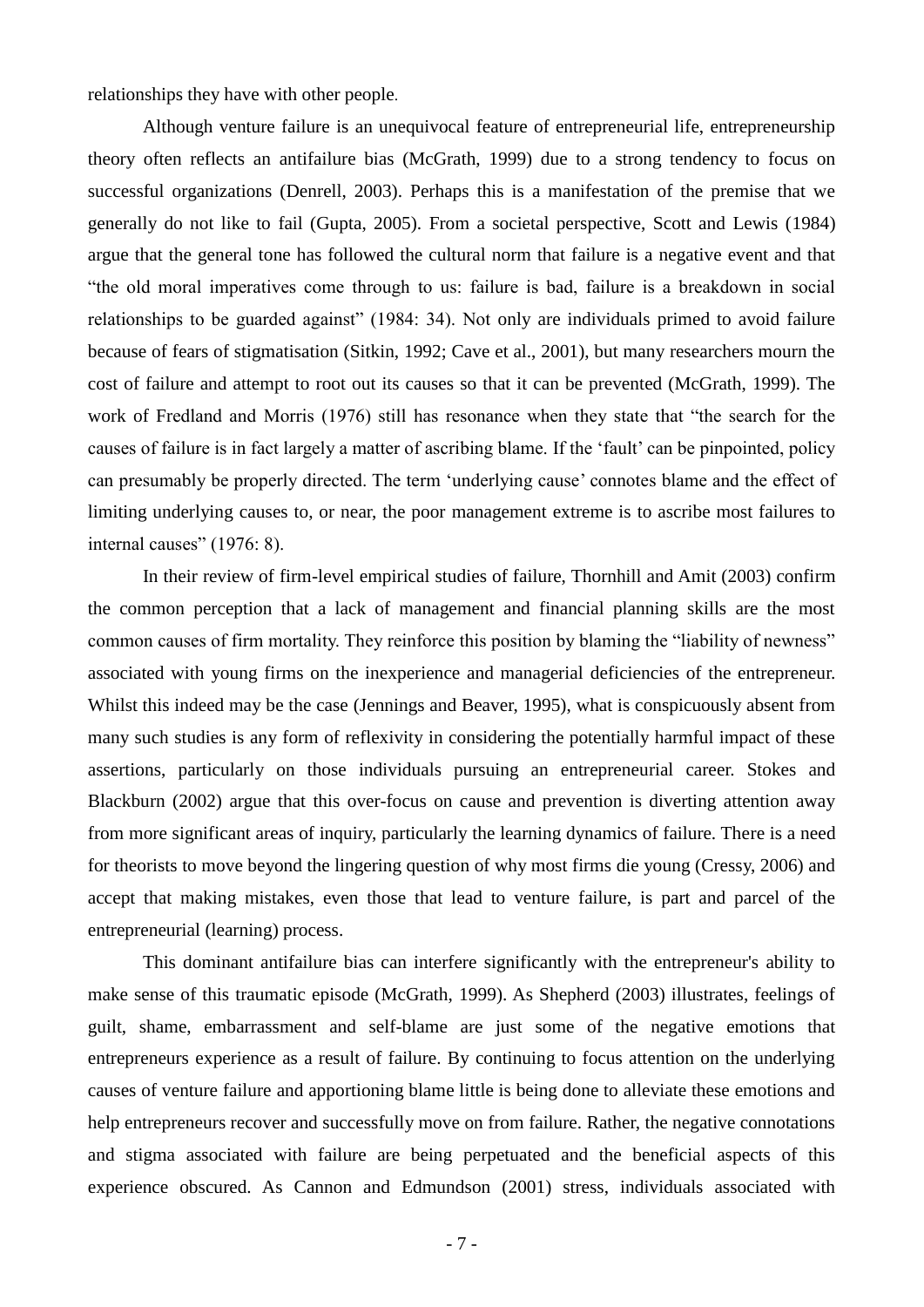concrete instances of failure fear being stigmatised and such concerns are not irrational. In redirecting research towards a more developmental and progressive perspective, the defining stance of this paper is that "failure should be treated more as an episodic event from which a great deal can be learned and less as an indication of 'unfitness' to manage" (Gaertner, 1988: 316).

Given such undesirable perceptions of failure, individuals and organizations often focus on success and avoid the possibility of failure, which can lead to errors in learning and interpretation (McGrath, 1999). In contrast to failures, drawing lessons from successes is much more difficult as success does not create an urgent need to enrich current knowledge structures or behaviours; rather it reinforces existing beliefs and routines (Ellis et al., 2006). Through repeated success "we become myopic and ignore changes that do not suit us" (Gupta, 2005: 3). Consequently, success has the ability to "breed failure" (Mellahi and Wilkinson, 2004), by creating fundamental problems such as structural and strategic inertia, decreased organizational resilience, and managerial overconfidence, complacency and insularity (Baumard and Starbuck; 2005). Rerup (2005) goes so far as to argue that entrepreneurs who "mindlessly" transfer and replicate successful business models from one situation to another are likely to fail. Fundamental forms of reflection and learning, and more radical experimentation and innovation, are therefore more likely in relation to failure rather than success (Ellis and Davidi, 2005; Sitkin, 1992).

# *3.2 Conceptualising failure as a "learning journey"*

 A consistent message from many theorists is that failure represents an essential prerequisite for learning (Cave et al., 2001; Hill and Hlavacek, 1977; Stokes and Blackburn, 2002). Cardon and McGrath (1999) state that many entrepreneurs credit learning from past failure as a crucial element of their experience base and it is vital to recognise failure as a "learning journey." Developmentally, failure can be understood as an experience by which individuals grow into becoming entrepreneurs (Scott and Lewis, 1984). The significance of failure is that it produces a "learning readiness" that is difficult to produce without a perceived need for corrective action (Sitkin, 1992).

From a process perspective, Shepherd (2003) proposes that an integral element of learning from failure is the process of grief recovery. He argues that an individual has recovered from grief when thoughts surrounding the loss of the business no longer generate a negative emotional response. He goes on to propose two distinct approaches to grief recovery. First, a "loss orientation" that involves actively confronting the loss and associated negative emotions in order to "work" through" what happened and make sense of the failure. In contrast, a "restoration orientation" is based on avoidance and suppression, purposefully distracting oneself from loss-related thoughts, allowing for the gradual fading of memories associated with the loss. Shepherd concludes that oscillation between the two models of coping behaviour is most effective in speeding the recovery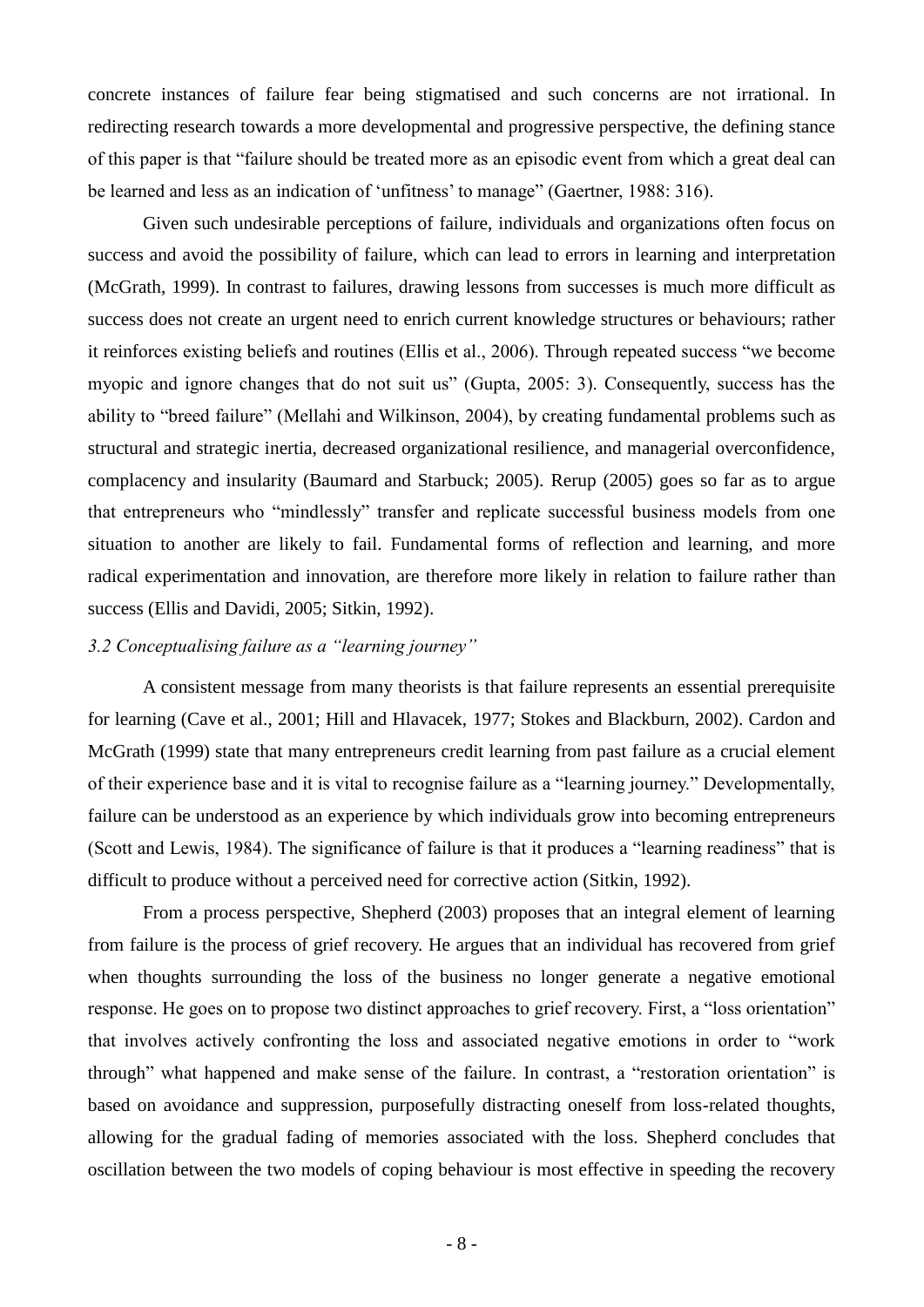process.

Sitkin (1992) argues that the importance of failure lies in its ability to challenge current practices and procedures by drawing attention to previously overlooked problems and inconsistencies; fuelling an "unfreezing" process in which old ways of perceiving, thinking and acting are shaken and new ways accommodated. Such "mindfulness" encourages the creation of new meaning perspectives and occurs more frequently when tending to the unfamiliar or deviant (Mezirow, 1991). It is apparent then that failure can reduce an entrepreneur's "epistemic blind" spots" (Choo, 2008). Such perceptual flaws are precursors to disaster as they prevent the recognition of warning signals that conflict with habitual beliefs (ibid). The increased vigilancy and responsiveness created by these "mindful" outcomes of failure (Rerup, 2005) are consistent with higher-level forms of learning, which involve the radical questioning and revision of underlying assumptions, frames of reference and mental models that guide one's actions (Foil and Lyles, 1985; Kim, 1993).

 Entrepreneurial learning theory has established that discontinuous experiences during the entrepreneurial process can stimulate distinctive forms of learning that prove fundamental to the entrepreneur in both personal and business terms (Cope and Watts, 2000; Deakins and Freel, 1998; Taylor and Thorpe, 2004). Experiencing such non-routine events can contribute substantially to the entrepreneur's subjective stock of knowledge (Minniti and Bygrave, 2001; Reuber and Fischer, 1999). Cope (2003) illustrates that critical incidents can create "double-loop" learning outcomes regarding organizational theories for action (Argyris and Schön, 1978), but also engender deeply personal "transformative" personal learning that relates to self-awareness (Mezirow; 1991). As venture failure is, arguably, the most fundamental and challenging critical experience that the entrepreneur may face (Cope, 2005a; Politis, 2005), these particular forms of higher-order learning have clear relevance in appreciating its developmental significance. I therefore see it as vital to draw on contemporary entrepreneurial learning literature, and wider learning frameworks, to build a more integrated understanding of the relationship between entrepreneurial learning and failure.

 There is a vital future-oriented element to learning from failure, in that this experience is seen as invaluable in understanding alternative and more effective ways of acting in the future (Zacharakis et al., 1999). Experiencing failure has also been found to lead to more positive attitudes to failure (Politis and Gabrielsson, 2009). As Ellis et al. (2006) stress, failures are the "fuel that intensifies cognitive processes" (2006: 670), enabling learners to improve future performance, predict potential critical events and respond accordingly. Studying and learning from failure can help entrepreneurs to avoid falling into unreflective cognitive ruts or "learning traps" (Rerup, 2005; West and Wilson, 1995), especially those who are able to learning vicariously from the experience of others (Denrell, 2003; Thornhill and Amit, 2003). Hence, entrepreneurs who actively process a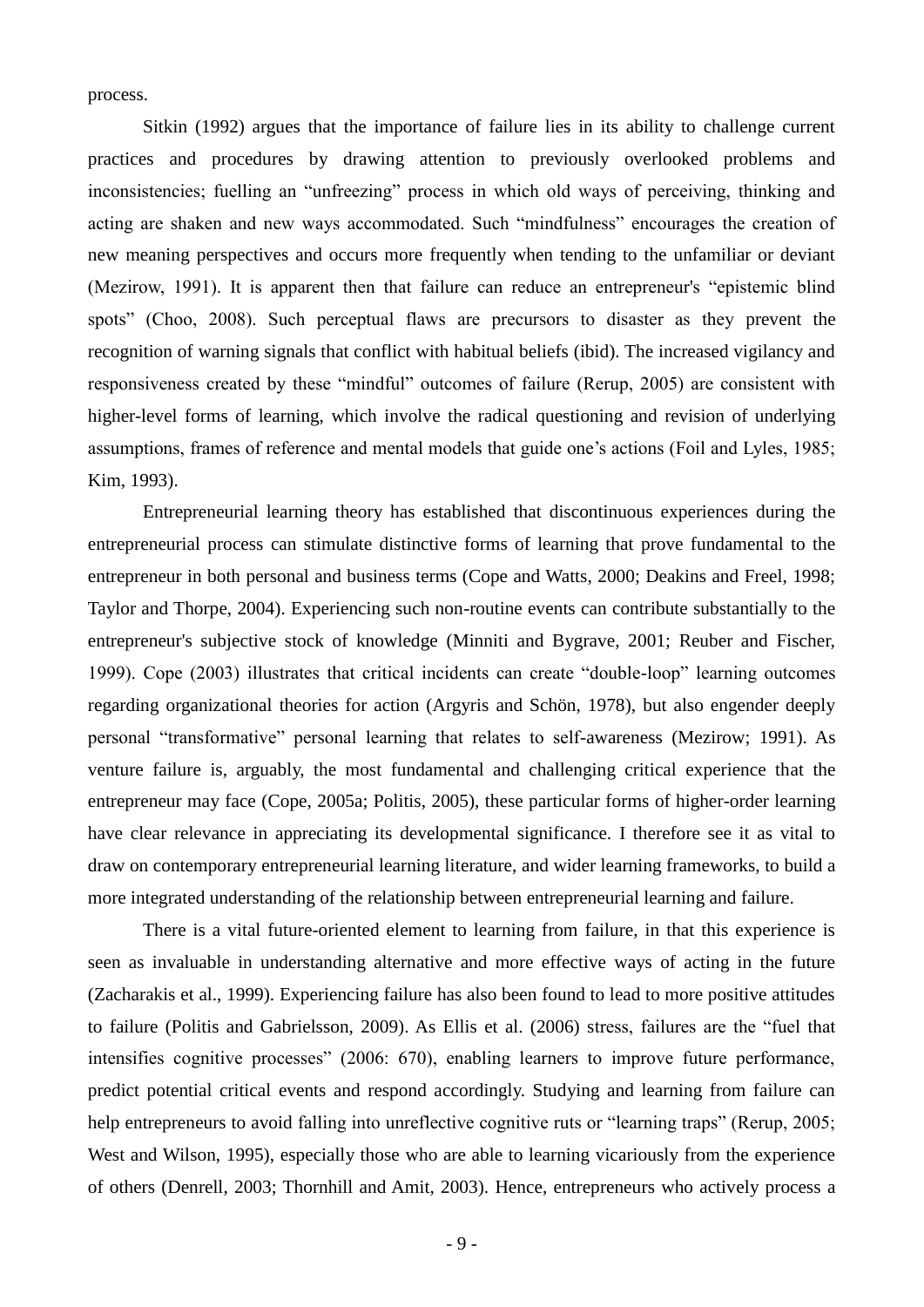failure event are in a "unique position to start a successful new business" (Shepherd et al., 2009: 142). Timmons (1999) is more forthright in his claims, reinforcing the eulogised view of failure as a necessary step to success. "In order to succeed *one first has to experience failure*. It is a common pattern that the first venture fails, yet the entrepreneur learns and goes on to create a highly successful company" (1999: 30; italics added). Whilst this is a rather contentious assertion that has entered into the realms of failure mythology, it is apparent that success and failure are deeply intertwined in both meaning and action (Coelho and McClure, 2005; Fincham, 2002). I put aside such compelling rhetoric and seek to achieve a rich phenomenological appreciation of failure as it is "lived", from the grounded perspective of those who have experienced it directly (Berglund, 2007; Cope, 2005b; Seymour, 2006).

 Shepherd (2003) emphasises that in order for learning from failure to be useful the knowledge gleaned *must* be applied to another business. Application and utilisation appears important in the process of learning from failure (Cope, 2005a). Commentators contend that failure can increase an entrepreneur's probabilities of success, using it as an instrument to learn "what works and doesn't work" (Sarasvathy and Menon, 2002: 9). Failure is described as a "stepping stone" to spot new opportunities and improve business processes (Gupta, 2005; Politis, 2005). In essence, entrepreneurs who have learned from failure are more motivated to start another enterprise and feel more prepared due to the lessons learned (Stokes and Blackburn, 2002). Not only are entrepreneurial intentions maintained, but many go on to become successful serial entrepreneurs (Sarasvathy and Menon, 2002; Schutjens and Stam, 2006). This is not to imply that *all* entrepreneurs cannot succeed without first facing failure, as Timmons (1999) would have us believe. Rather, what is apparent is that failure has the capacity to create higher-level "generative" learning outcomes, as entrepreneurs are able to bring forward their learning from this experience to abstract and generalise across new business contexts (Gibb, 1997). Cope (2005a) argues that such generative learning outcomes are highly valuable and productive as entrepreneurs can develop a ―cognitive early warning system‖, enabling anticipatory corrective actions to be taken in subsequent ventures (Politis, 2008).

 Sitkin (1992) makes the crucial recognition that not all failures are equally adept at facilitating learning and introduces the concept of "intelligent failures", which are small and relatively harmless failures most effective in fostering learning. Learning from failure is not always automatic or instantaneous (Scott and Lewis, 1984; Wilkinson and Mellahi, 2005). Theorists point to the significant psychological and emotional barriers to learning that can accompany a failure experience. These barriers can be self-imposed due to associated pain, grief and remorse (Cardon and McGrath, 1999), but also because confronting failure and one's potential culpability can be a daunting prospect (Cannon and Edmundson, 2001; Rogoff et al., 2004). Additional barriers are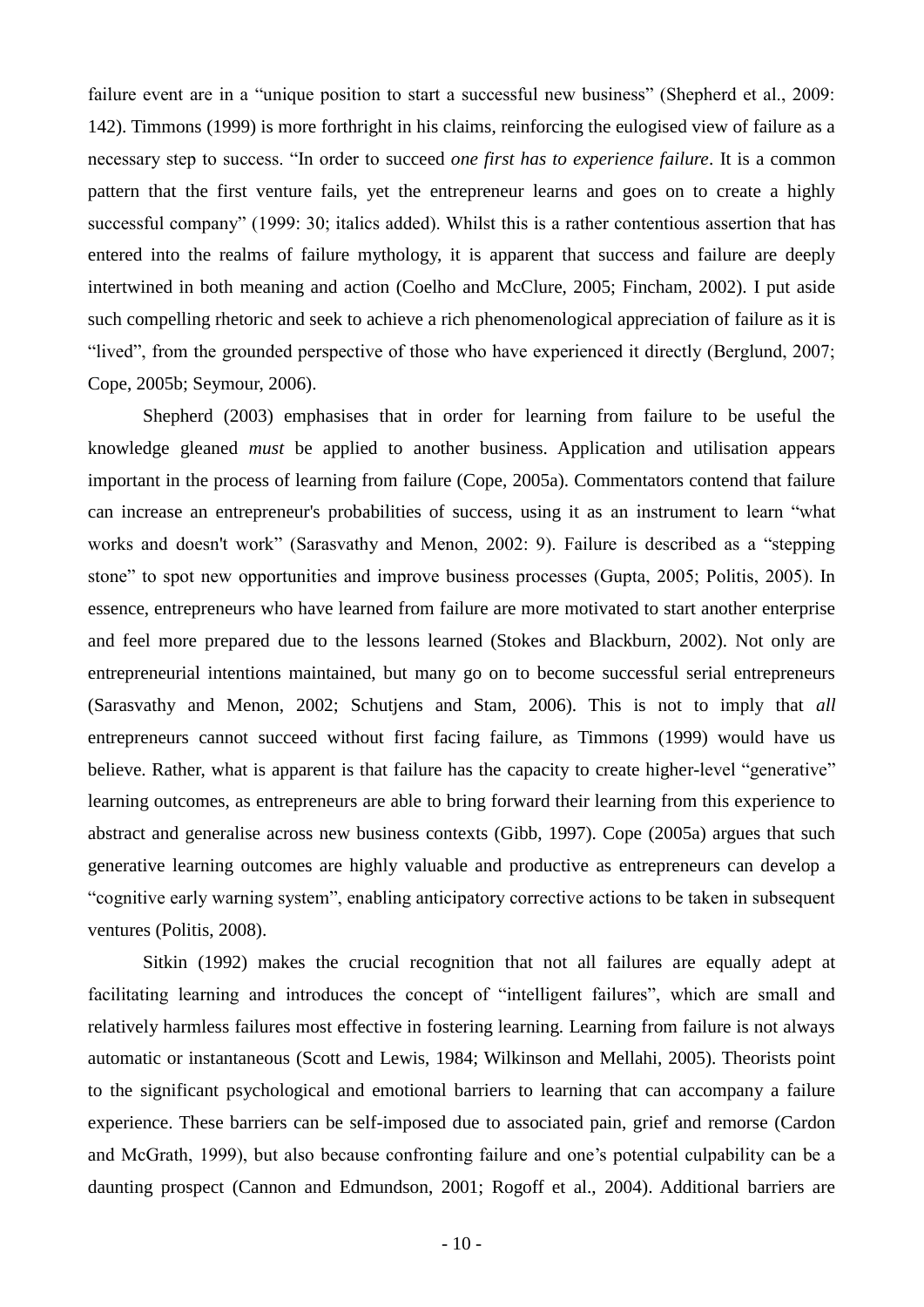socially situated and relate primarily to fears of stigmatisation (Cannon and Edmondson, 2005; Savitsky et al., 2001). As Baumard and Starbuck (2005) emphasise, a reluctance to admit to failure jeopardises an individual's opportunity to engage in effective relational learning.

 Ultimately, commentators emphasise that the process of learning from failure has not been clearly described (Shepherd, 2003) and a detailed understanding of this phenomenon remains elusive (McGrath, 1999; Zacharakis et al., 1999). In responding to calls for a more "micro-level" perspective of venture failure (Shepherd et al., 2000), I proceed to develop a qualitative appreciation of failure as a "developmental" learning experience (Stokes and Blackburn, 2002), conceptualising both process and content perspectives.

## **4. Research methodology**

Reinforcing the vital acknowledgement that qualitative inquiry should not be the "special case" within the entrepreneurship domain (Gartner and Birley, 2002), this paper is based on interpretative phenomenological research with eight entrepreneurs. Such approaches are gaining momentum within the entrepreneurship domain (Berglund, 2007; Cope, 2005b; Seymour, 2006), but have yet to be applied to the subject of learning from failure. This methodological stance locates the study within an emergent body of entrepreneurship scholarship that is confident in utilising qualitative methods as its only form of inquiry/analysis (e.g. Anderson and Jack, 2002; Drakopoulou Dodd, 2002; Kisfalvi, 2002; Rae, 2000). This includes a vibrant stream of entrepreneurial learning research (Deakins and Freel, 1998; Pittaway and Cope, 2007; Ravasi and Turati, 2005; Taylor and Thorpe, 2004) and a growing number of failure studies (McKensie and Sud, 2008; Mellahi, 2005; Mouly and Sakaran, 2004; Sheppard and Chowdhury, 2005; Singh et al., 2007; Venkataraman et al., 1990; Zacharakis et al., 1999). As Jack and Anderson (2002) emphasise, the strength of a qualitative research design "lies in its capacity to provide insights, rich details and thick descriptions" (2002: 473). As part of an on-going comparative research programme between the UK and the USA, the aim of the study was to develop a detailed phenomenological conceptualisation of the "lived experience" of failure (Thompson et al., 1989). In moving beyond the causes of failure, the research seeks to provide " theoretical insight" (Mouly and Sakaran, 2004) into the impact and outcomes of failure from the entrepreneur's perspective; to appreciate what it feels like to experience and move on from the loss of a venture. The study draws on the principles of Interpretative Phenomenological Analysis (IPA) developed by Jonathan Smith and colleagues (c.f. Smith et al., 1999) to inform both research design and analysis.

## *4.1 Sample selection*

IPA sampling is "purposive" (Greening et al., 1996) and this methodology defends the use of small samples, enabling a competent theoretical perspective to be developed as long as adequate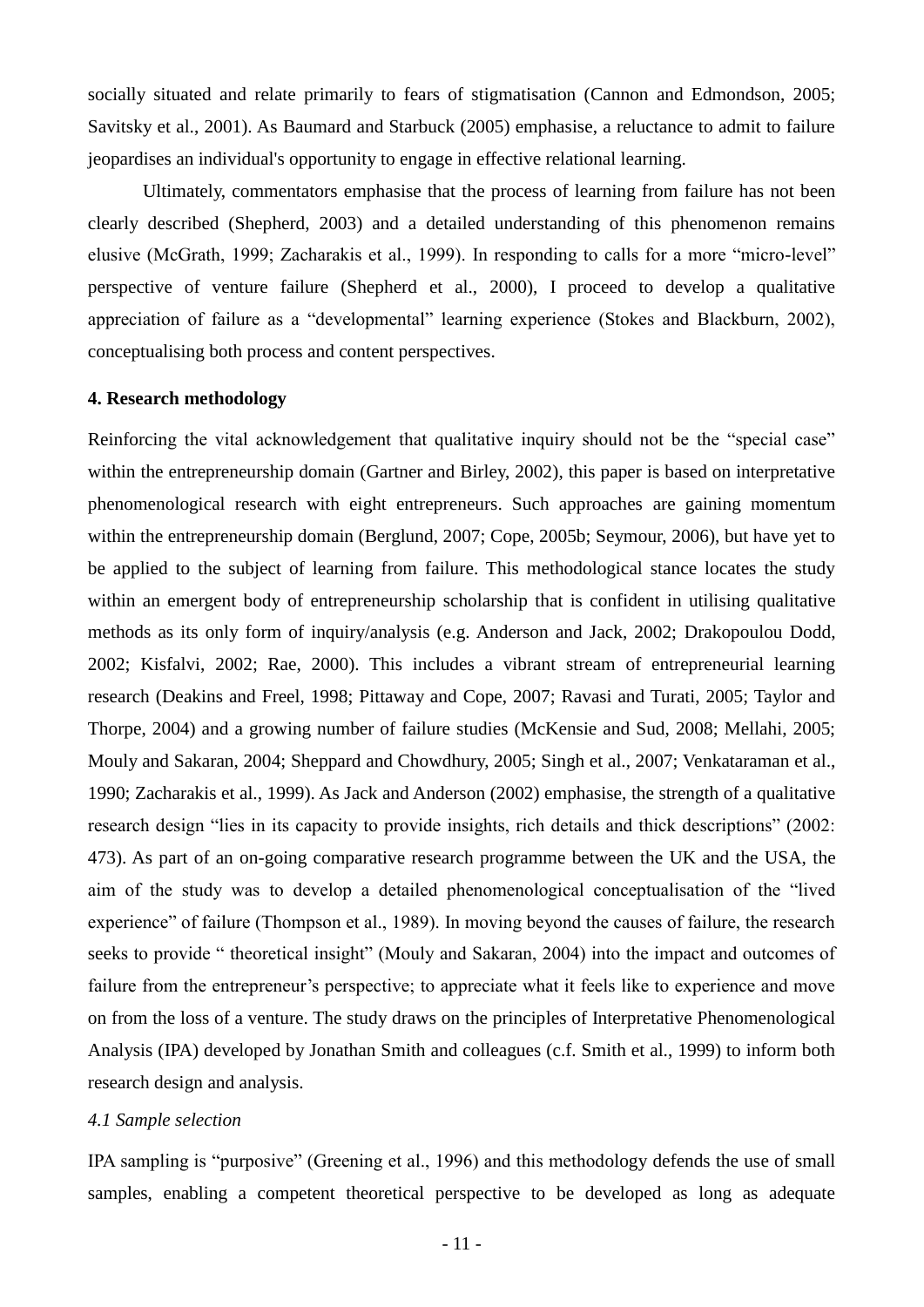contextualisation is preserved (Brocki and Wearden, 2006; Chapman and Smith, 2002).<sup>1</sup> A distinctive feature of IPA is a commitment to producing a fine-grained interpretative account that is grounded in, and does justice to, each participant's unique lived experience (Smith and Osborn, 2008). Six to eight is recommended as an appropriate number of participants for a typical IPA study (Smith and Eatough, 2006). Work on entrepreneurial learning has demonstrated that rich substantive theory can be developed using such a small sample size if a strong phenomenological grounding in the "lived-world" of the participants is achieved (Cope, 2003; Ravasi and Turati, 2005). As Smith and Osborn (2008) emphasise, IPA researchers must be pragmatic in choosing participants, particularly where the topic under investigation is rare and issues of accessibility and willingness to participate are problematic. Such is the case with venture failure, as identifying entrepreneurs who have disclosed a failure and are willing to openly share their experiences in a research setting is no easy matter (Sarasvathy and Menon, 2002; Zacharakis et al., 1999). Opportunism and convenience were contributing factors in choosing the purposive sample for this study (Patton, 1990). Potential for learning was therefore used as a superior criterion to representativeness in terms of either population or probability (Stake, 1994). Ultimately, it was assumed that any participant who had experienced the phenomenon of failure directly would have a highly engaging and pertinent story to tell (Fincham, 2002). In relation to the eight entrepreneurs represented such assumptions were not unfounded.

Sample construction has been informed by a failure study that has utilised matched samples (Zacharakis et al., 1999) and a phenomenological investigation that has explored the attitudes to failure of venture capitalists (Cope et al., 2004). The present sample consists of four entrepreneurs that are geographically spread throughout the UK (Gill, Nick, Colin, Ben), whilst the remaining four American participants are based in Silicon Valley, California (George, Tom, Jake, Hugh). Table 1 provides an anonymised profile of the participants. Within this purposeful sampling strategy, snowball or chain sampling was also used (Hartley, 1994). The UK participants were identified through personal networks of the authors, whilst the US participants were recommended by a contact in a venture capital firm that had been involved with the failed ventures. Pragmatically, issues of convenience in terms of location and travel shaped the decision to choose participants from Silicon Valley. As the research was purposely designed and conducted shortly after the 'dot.com' bubble had burst, I envisaged that finding entrepreneurs with a failure experience would (sadly) be easier.

 $\frac{1}{1}$ In purposive sampling participants are chosen because they exhibit particular features or experiences (in this case failure), that will enable a detailed understanding of the central themes and puzzles the researcher wishes to study. It is also described as "judgement" sampling (Marshall, 1996) or "criterion based" sampling (Mason, 2002). As Patton (1990) states, ―the logic and power of purposeful sampling lies in selecting *information-rich cases* for study in depth. Information-rich cases are those from which one can learn a great deal about issues of central importance to the purpose of the research, thus the term *purposeful* sampling" (1990: 169).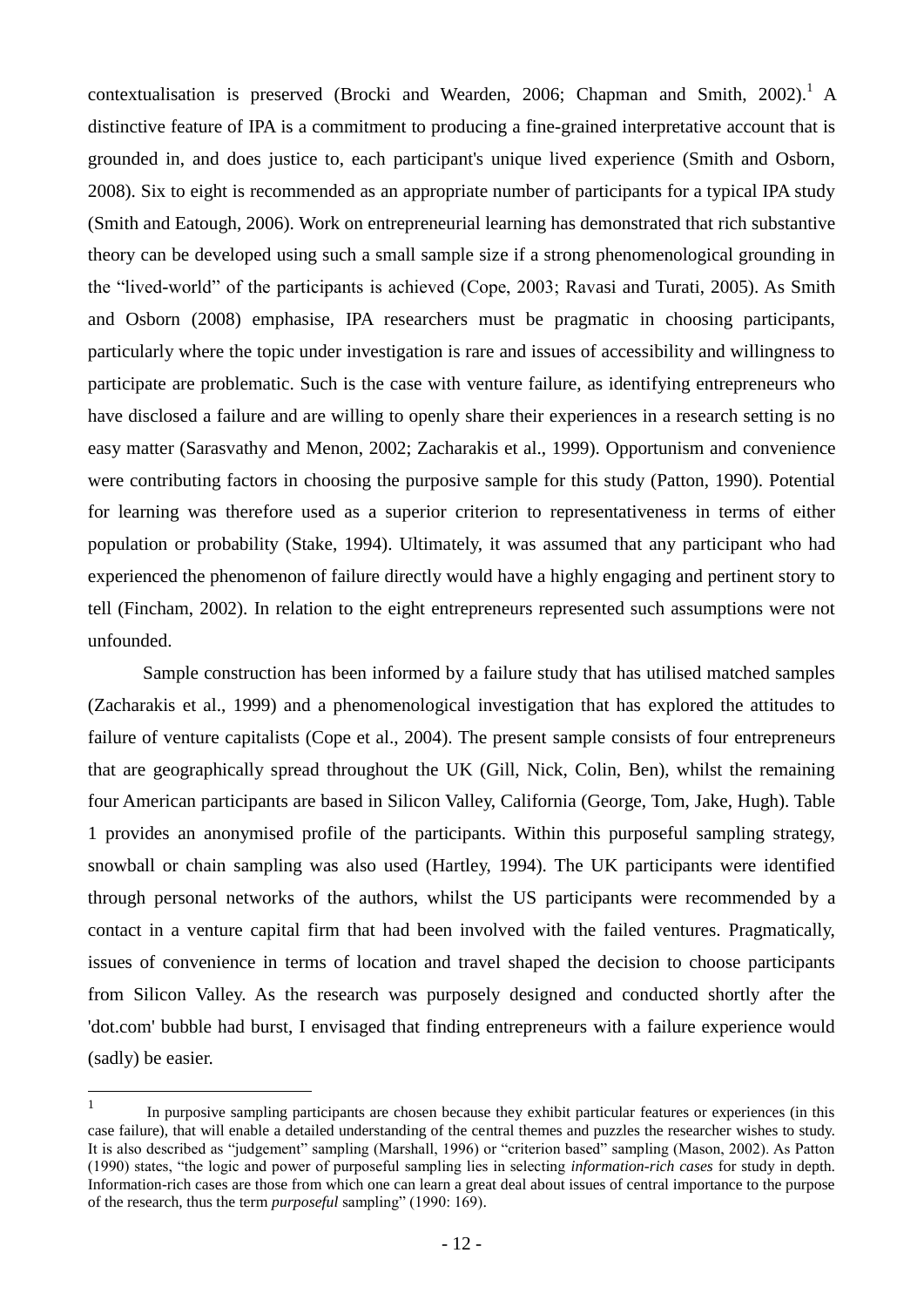## PLEASE INSERT TABLE 1 ABOUT HERE

Whilst some diversity was inherent in the sample in terms of industry and timing of the failure, particularly for the UK participants, it was recognised that a great deal of variablility would reside at the phenomenological level and remain inaccessible until engagement in the field (Cope and Watts, 2000). More practically, given the difficulties encountered in finding willing participants and the sensitive nature of the research, during initial telephone contact the authors were grateful just to obtain permission for an interview. It was deemed inappropriate to delve too deeply into the participant's background, the venture, or the circumstances of the failure until face-to-face contact was achieved. This was especially the case with the USA participants, with whom the author was completely unfamiliar. This meant that I was reluctant to restrict the sample in terms of the time elapsed since the failure (e.g. within the last five years) as I was only too aware of how hard participants can be to come by.

Furthermore, it has been established that learning from critical episodes such as failure is a dynamic and perpetual process, with entrepreneurs continuing to experience changes in awareness long after the event itself (Boud et al., 1993; Cope, 2005a). When the failure happened was therefore less important than whether the participants could still clearly recall what happened, what impact the failure had and what they learned from the experience. As a result, for some of the participants the failure happened a few years ago whilst for others it was many years. The point to stress is that regardless of how long ago the failure occurred it remained extremely vivid, thereby highlighting its lasting significance. This could be viewed as a methodological limitation, but it is hoped that the findings presented demonstrate otherwise. For all the participants, the data demonstrates that the lived experience of failure, including its positive and negative outcomes, remains visibly and fundamentally meaningful.

The credibility and strength of IPA sample selection rests on theoretical (rather than empirical) generalizability (Ram et al., 2006) and in finding participants for whom the research question is pertinent and whose experiences illuminate the phenomenon in question (Brocki and Wearden, 2006; Chapman and Smith, 2002). The 'local knowledge' generated avoids what Steyaert (1997) describes as 'acontextuality'. Above all, it is for the reader to judge if this research design ―worked‖, which rests on one's ability to emphathise with, and make connections between, the data presented and analysed, one's own personal and professional experience, and the author's interpretative engagement with extant literature (Smith and Osborn, 2008).

# *4.2 Fieldwork strategies*

"Phenomenological interviewing" (Thompson et al., 1989) was the primary methodology used during the fieldwork phase of the study. Thompson et al. (1989) provide a detailed description of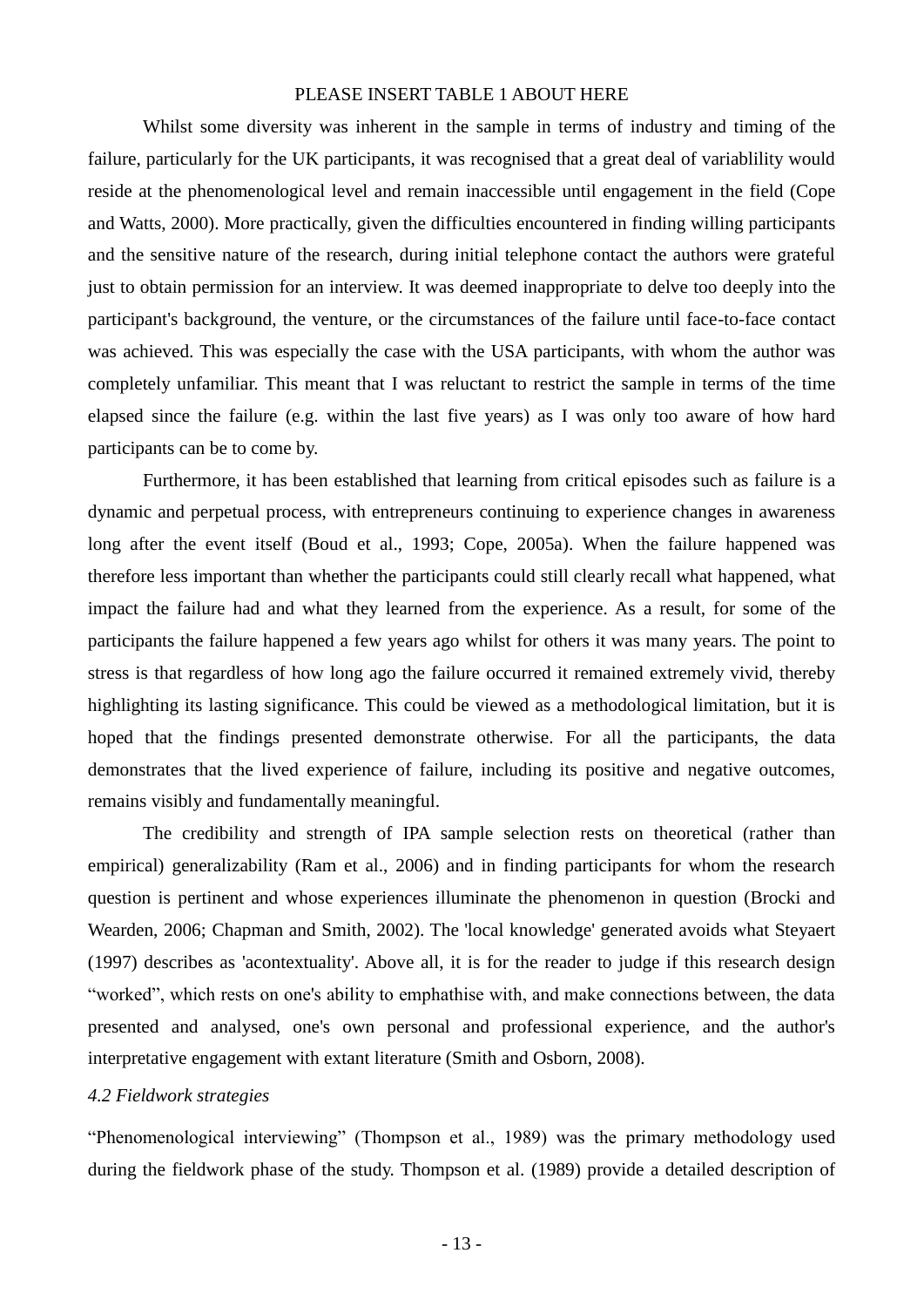what they term "phenomenological interviews", which are described as "the most powerful means" of attaining an in-depth understanding of another person's experiences" (1989: 138). The goal of the phenomenological interview is to gain a first-person description of some specified domain of experience, where the participant largely sets the course of the dialogue (Cope, 2005b). Following this approach, the interviews were "loosely structured" (Thompson et al., 1989). As Thompson et al. (1989) state, with the exception of an opening question, the phenomenological interviewer must have no a priori questions regarding the topic. The interview began with a broad question— "Can you tell me about your experience of failure?" Subsequent questions derived from the dialogue. This form of interview has strong similarities to the 'depth interview' (Jones, 1985) and the "informal conversational" interview (Patton, 1990), where "questions emerge from the immediate context and are asked in the course of things; there is no predetermination of question topic or wordings" (ibid: 288).

# *4.3 Data analysis*

Demonstrating rigour through a careful and comprehensive articulation of data analysis is a critical issue in improving the robustness of qualitative entrepreneurship research. As Bryman (2004) points out, too few studies elaborate on their method of data analysis. As a new and developing approach to understanding the nature of lived experience, IPA provides a clear set of thorough and accessible guidelines. IPA is not a prescriptive methodology and allows for individuality and flexibility of approach (Smith and Eatough, 2006). IPA is systematic in its procedures, but whilst "there is a basic process to IPA (moving from the descriptive to the interpretative), the method does not claim objectivity through the use of a detailed, formulaic procedure" (Brocki and Waerden, 2006: 97). Drawing on and adapting the principles of IPA developed by Jonathan Smith and colleagues (c.f. Smith et al., 1999), together with Hycner's (1985) seminal work on the phenomenological analysis of interview data, I specify the different levels of analysis and interpretation applied to the eight fully transcribed interviews. IPA is emphatically inductive and idiographic, starting with a detailed, nuanced analysis of one case and then moving to the meticulous analysis of subsequent cases (Smith, 2004). Table 2 outlines the different levels of interpretative phenomenological analysis conducted.

## PLEASE INSERT TABLE 2 ABOUT HERE

 To enable the reader to develop a detailed appreciation of the participants' experiences and to allow their voices to be heard (Eccles, 2000), the analytical findings include a lot of engagement with, and direct quotations from, the empirical material generated from the interviews. Relevant literature is enfolded throughout to enable stronger credibility and deeper conceptual insight (Eisenhardt, 1989). Interpretation and theory-building are an integral part of the findings presented.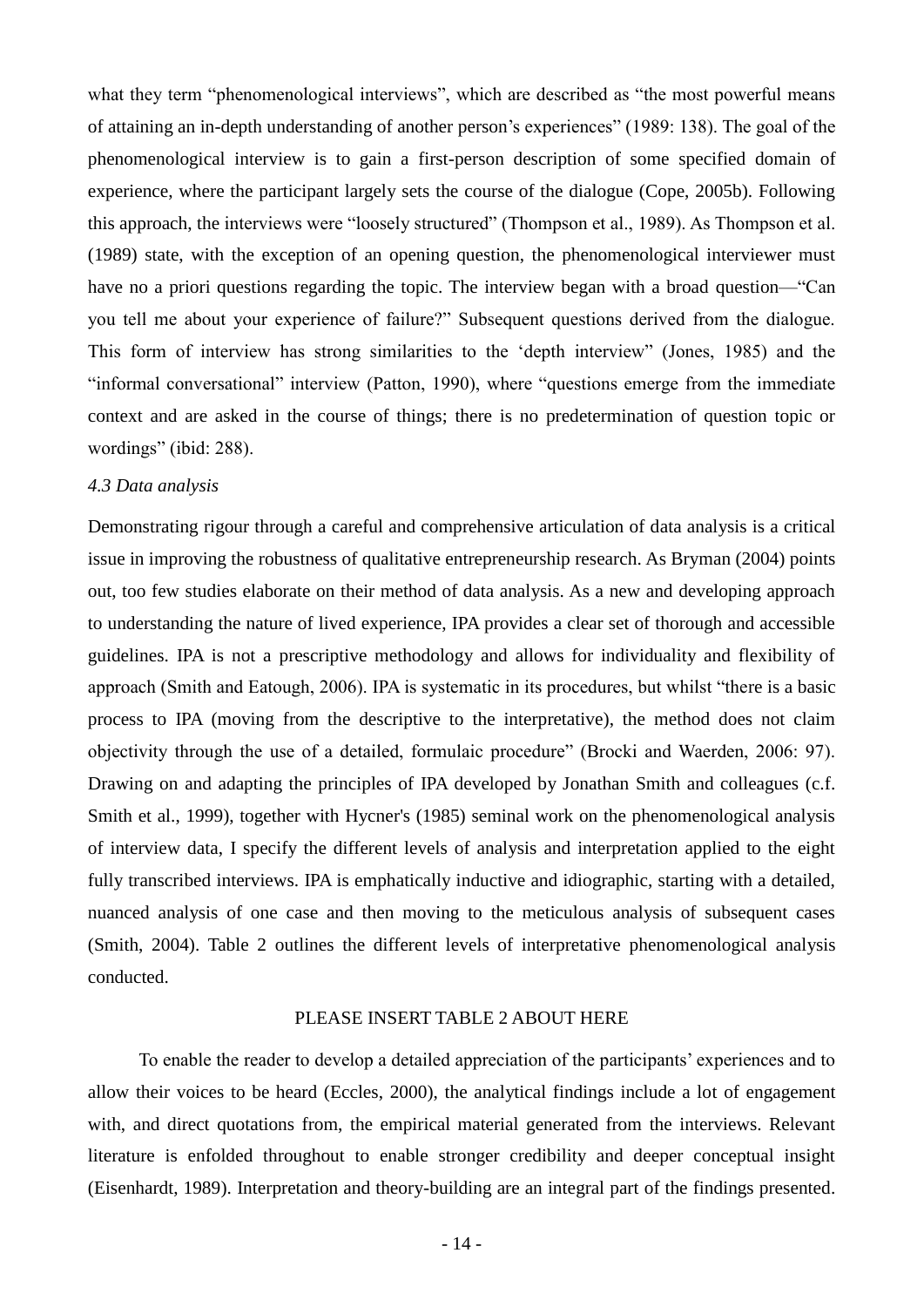I acknowledge that this involves a difficult trade off as enfolding literature does, to some extent, marginalise the voices of the participants, but remains essential if the research is to make useful theoretical contributions to contemporary debates. I also recognise that using qualitative research techniques and small samples inhibits generalisability (Anderson and Miller, 2003; Kisfalvi, 2002). Cognisant of these challenges, I seek to create 'local' knowledge that provides fine-grained processual accounts (Steyaert, 1997) examining intra- and inter-case processes and dynamics (Ram et al., 2006). Theory-building can therefore be envisaged as evolutionary and iterative, with room for continuous improvement through application in similar/different contexts (Lincoln and Guba, 1985). The outcomes of this analytical process are developed in a series of emergent themes presented in the following data sections. The analytical presentation of findings will be followed by a discussion that focuses on theoretical implications, policy and support implications and areas for further research.

#### **5. Findings**

 The following analytical data sections explicate both the process and content dimensions of failure. To make a rich qualitative contribution to the conception of failure as a learning journey (Cardon and McGrath, 1999), the findings present a dynamic appreciation of learning as an essential component of the failure continuum (Holmberg and Morgan, 2003). As the main aim is to explore the impact and learning outcomes of failure, a detailed consideration of causes and managerial strategies is beyond the scope of this paper. The following sections explore the immediate negative impact of failure and then proceed to how the participants moved on from, and ultimately learned from, the demise of their ventures.

#### *5.1 The negative impact of failure*

Failure is complex phenomenon that can have a serious and detrimental impact on numerous aspects of an entrepreneur's life. Table 3 illustrates a number of spheres in which failure can take its toll. The substantial financial costs of failure are clearly expressed here and, whilst critical, I will not dwell on this issue. Instead, I seek to illuminate contemporary conceptual discussions concerned with the emotional costs of failure (Shepherd et al., 2009), an issue still requiring considerable development (Shepherd, 2004). The experiences of the participants reinforce the recognition that, in many instances, venture failure can be equated with the breakdown of an intimate relationship (Shepherd, 2003) or a bereavement (Whyley, 1998), with overwhelming feelings of grief and loss and a questioning of "where did it all go wrong?" The affective competent of failure is a consistent and dominant theme, repeatedly described as a painful and emotionally exhausting "shock to the system". In building on Shepherd's (2003) concept of grief as a negative emotional response to the loss of a business, the data emphasises the significant social dynamic of grief, reinforcing the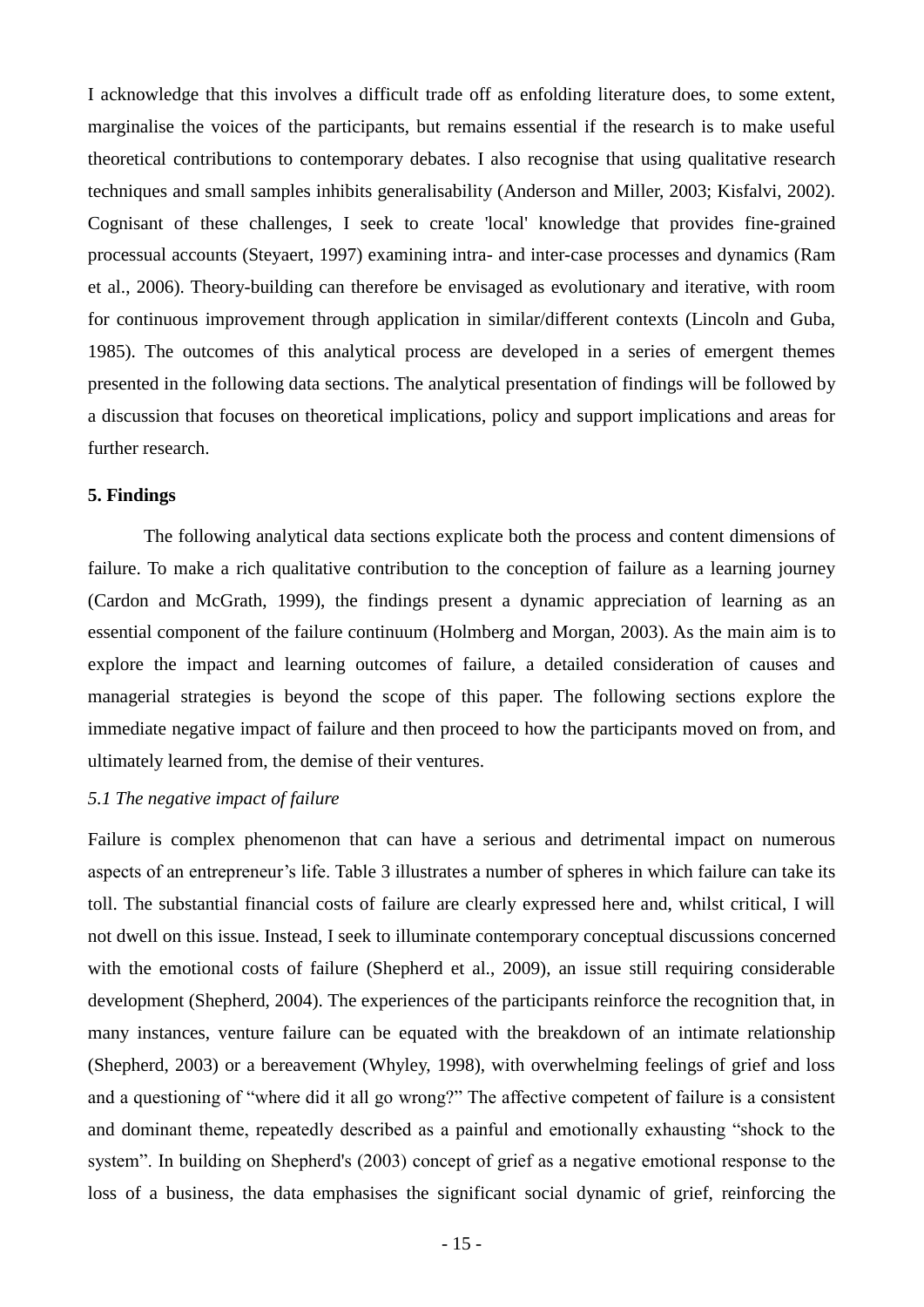intricate interplay between the affective and relational characteristics of entrepreneurial learning (Cope, 2005a). Specifically, the emotionality of failure is linked to feelings of social responsibility and the associated stress that this can create. These social pressures come from a range of sources, including investors, employees, creditors and family, as George expresses:

―It's a very lonely job...the hardest part is that you do feel responsible...to the people who work for you, the people that invested in you, your customers who gave you money for things that you can no longer do".

 As this comment illustrates, feelings of guilt and impotence, in turn, can exacerbate a sense of loneliness and isolation as the entrepreneur feels unable to turn to others in order to share their anxieties, alleviate stress and ameliorate how desperate the situation feels. The only person who appears to shoulder some of this distress is the entrepreneur's domestic partner and, as the quotes in table 3 show, failure can place severe strains on this intimate relationship, even to the point of absolute collapse. Singh et al. (2007) have presented similar findings, with three out of their five participants reporting that their marriage collapsed as a result of failure. Whilst the entrepreneur's domestic partner has been identified as a vital "sounding board" in relation to entrepreneurial learning (Cope, 2005a), with regard to failure these individuals appear to occupy a more complex and difficult role, which in itself is an issue worthy of further research. Gill clearly expresses feelings of isolation:

―There was nobody around me to tell me any different…nobody who could kind of say to me 'well look, you're not a failure, you tried and you failed'".

#### PLEASE INSERT TABLE 3 ABOUT HERE

In concordance with current theorising, the "entrepreneurial" impact of failure outlined in table 3 illustrates that failure can have a seemingly negative impact in terms of self-efficacy and risk-taking propensity. Echoing Shepherd's (2003) sentiments, further research is required to understand the relationship between losing a business and entrepreneurial self-efficacy. As will be demonstrated subsequently, this is a complex issue and experiencing failure can, at the same time, lead to many positive learning outcomes. This apparent duality is captured succinctly by Tom when he states that:

―I still consider it one of the best periods of my life and in some ways one of the worst periods of my life".

Given the recognition by several theorists that failure can leave a durable stigma (Morrison, 2000) from which some individuals are unable to recover (Deakins, 1996), the research produces divergent and appealing findings. None of the participants felt that experiencing failure has had any long-term negative impact at a professional level and all have been able to retain credibility and legitimacy with investors (Shepherd et al., 2009), as Tom articulates:

―A few people have said…that you've really been through both sides of it and I like that you've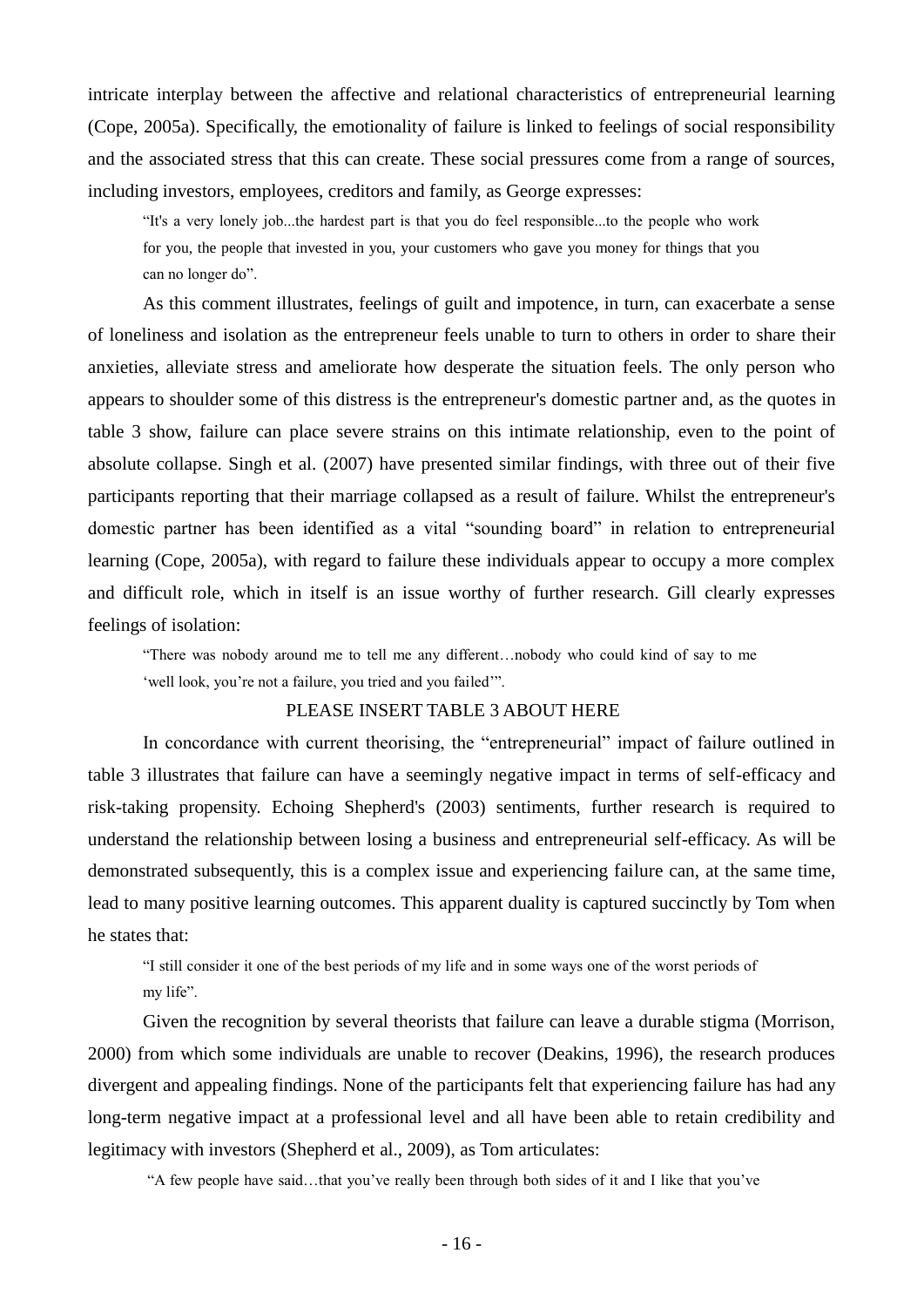been up and down and you're still here punching and they really respect that I think".

Ben and Hugh express similar positions:

―I have never found that it has affected my ability to get work with anybody else, so from a professional point of view I suspect that other professionals accept that every now and again things don't go well" (Ben).

―The financiers, I've not had an opportunity to work with them again but I keep in contact with them and would certainly entertain working with some of their portfolio companies and they'd entertain having me there, so there isn't any sort of professional legacy or professional malice" (Hugh).

A study by Cope et al. (2004) that explores the attitudes of venture capital investors to entrepreneurs with a failure experience reinforces this perspective, with the investors taking a tolerant and supportive view of failure and accepting it as a fact of life in the start-up community. The findings indicate that only one of the participants, Gill, felt any palpable and enduring stigma associated with failure and this was largely *self-imposed*. Savitsky et al. (2001) indicate that when people experience a potentially embarrassing event or failure, they often expect to be judged significantly more harshly by others than is actually the case. As Gill explains, she did not want anyone to know that she had been involved in a failed venture and had never talked openly about the failure prior to being interviewed because "it probably isn't very helpful if you tell people you have had a failed venture". Singh et al. (2007) confirm that entrepreneurs can increasingly distance themselves from friends and family due to feelings of embarrassment and shame and is this clearly expressed by Gill:

―I was pretty ashamed of the whole thing really…I just couldn't explain to anybody quite how desperate things were".

Recognising the eminently social character of entrepreneurship (Zafirovski, 1999), there are powerful glimpses in the data of the social costs of failure for the entrepreneur. To summarise, these include issues of condescension, powerlessness, the damaging and repairing of professional relationships, the severe straining of personal relationships and perceived, but perhaps not tangible, stigmatisation. However, the social dynamics of failure are sufficiently complex, as the research has revealed some neutral to positive professional consequences. I propose that the "emotive encounters" (Goss, 2005) surrounding failure require much further exploration, in terms of both rehabilitation and learning. The importance of "significant others" (Cope, 2005a; Shepherd, 2009) will be returned to subsequently. Accepting the traumatic impact that failure can have on entrepreneurs and other stakeholders (Beaver, 2003), I argue that grief recovery is not only a function of overcoming the financial and emotional costs of failure (Shepherd et al., 2009), but also the relational costs. I now move on to to develop a deeper appreciation of the grief recovery process and seek to appreciate the distinctive learning processes that have helped the participants come to terms with losing their businesses and move on from the painful experience of venture failure.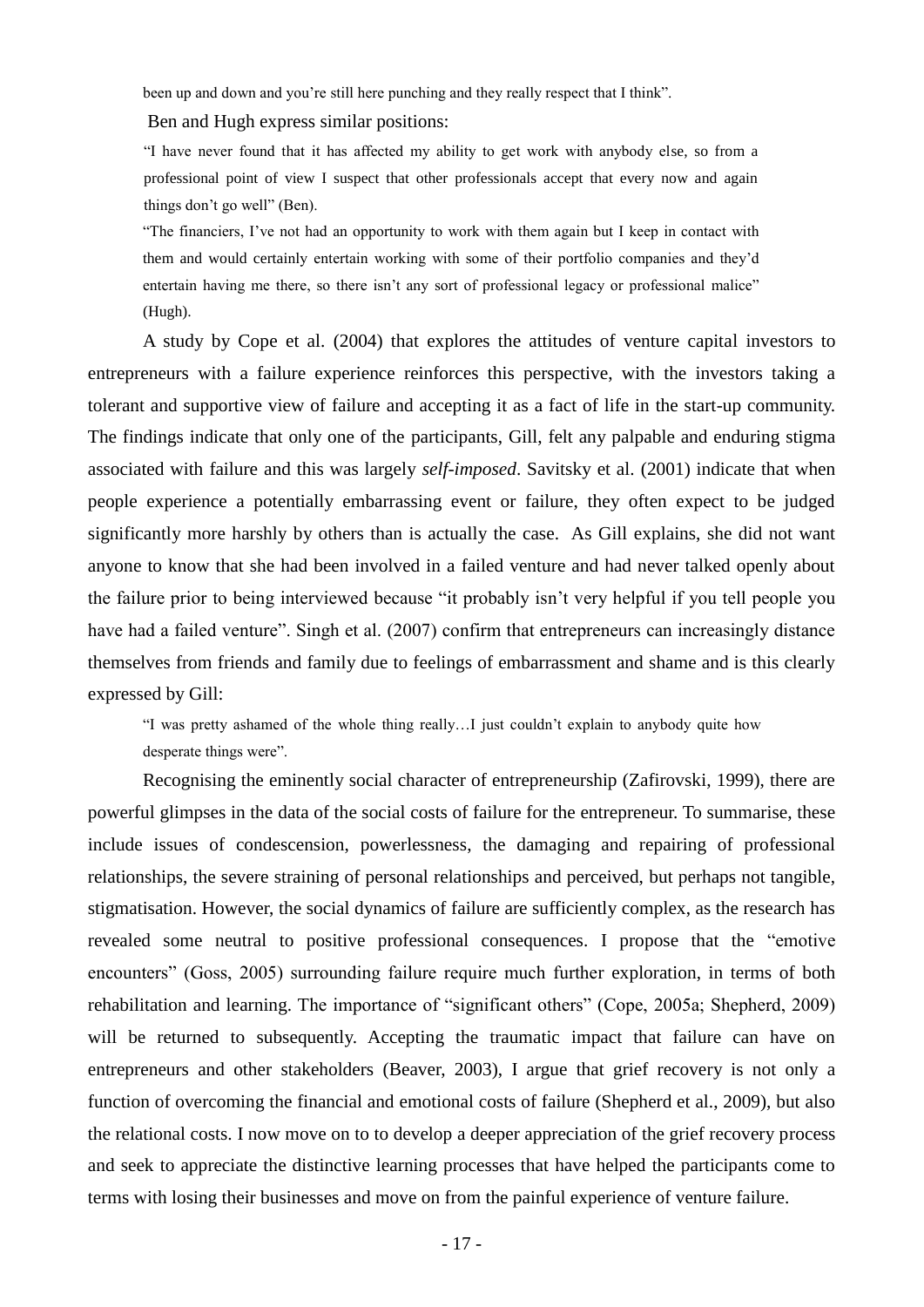# *5.2 The learning dimensions of grief recovery*

Shepherd et al. (2008) remind us that learning takes time after a failure. The findings in table 4 confirm that moving on from failure involves a healing process, a "hiatus" (Mezirow, 1991), in which to recover and grieve for the loss of one's business before purposeful learning can begin. Put simply, some measure of distance is required to overcome the very raw emotions of failure. As would be expected, the participants experienced heteregenous "grief recovery times" (Shepherd, 2009), but all expressed similar views. It is apparent that the participants could not effectively analyse the failure immediately and actively avoided doing so, due to its painful consequences and associated negative emotional response. For some participants this was a matter of weeks or months, whilst for others this was several years. The sheer exhaustion, both mental and physical, experienced by the participants indicates that they simply did not have the energy to confront the loss, which in itself is a physically and mentally challenging process (Shepherd, 2003).

## PLEASE INSERT TABLE 4 ABOUT HERE

Different forms of "grief orientation" therefore become evident (ibid). In adding to our understanding of the distinctive orientations to grief recovery, it seems that "restoration-oriented" dynamics played a more prominent role immediately after the event. This involves undertaking activities that prove a distraction from thinking about the loss of the business, such as "playing sport, [or] odd jobs around the house" (Shepherd, 2009: 86). In learning terms this can be conceived as a "haitus", a purposeful break from thinking about what has happened (Mezirow, 1991). As table 4 discloses, this is most evident in Tom's initial recovery period following his loss, in which he obviously needed to divert attention from loss-related thoughts. In contrast, engaging in a determined "loss-orientation", which requires an active "working through" of failure to construct meaning and regulate emotions (Shepherd, 2003), in some cases took several years, as Ben's comment illustrates. Similarly, Gill states that it took two years to get through what she describes as a highly emotional "loss transition". In these cases, the continuing affective component of failure interfered significantly with the participants' ability to effectively and rationally process the event (Shepherd et al., 2008).

In marrying theories of failure with wider learning frameworks the research indicates that a "loss orientation", which culminates in fundamental changes in self-perception (Shepherd, 2003), is delicately intertwined with a cogent form of reflection, described as inward critical self-reflection (Cope, 2003; Kemmis, 1985). This specific form of fundamental reflection questions *personal* behaviours, assumptions and taken-for-granteds (Marsick and Watkins, 1990). Mezirow (1991) equates such reflection with "mindfulness", which involves trying to garner new information and focusing on process rather than outcome, ultimately leading to a better self-concept and more reflective action. In times of crisis, theorists confirm that reflection becomes more powerful and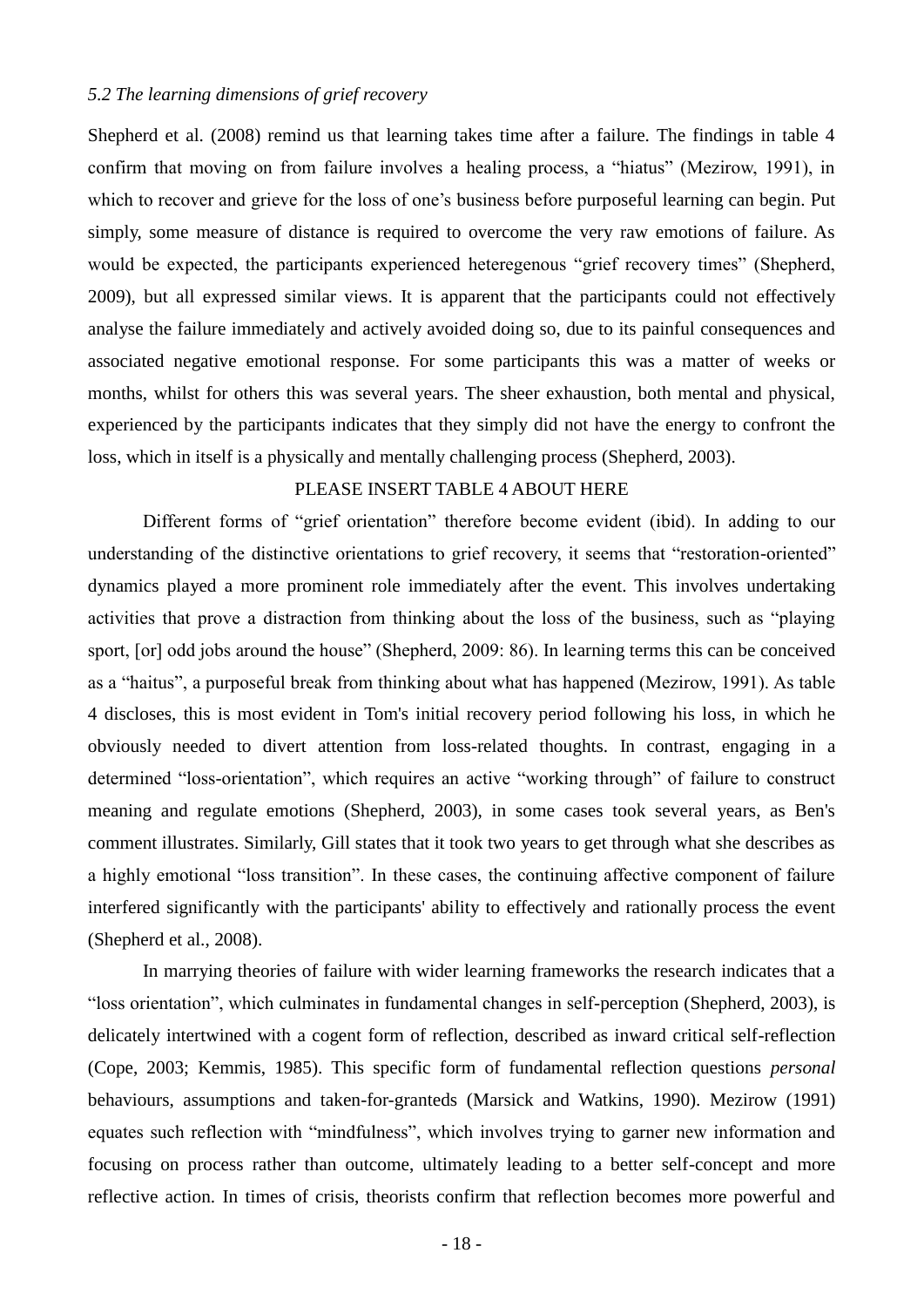challenging and has a strong future-oriented element that leads to more effective future practices (McGill and Beaty, 1995).

The comments by Hugh and George in table 4 express the deeply personal and challenging questions that they asked themselves in order to make sense of the failure and explore the efficacy of their actions. Interpretation suggests that these participants engaged in an introspective "afterevent review" (Ellis and Davidi, 2005), investigating the failure and their own culpability. As Ellis et al. (2006) state, such reviews start "with making attempts to find an explanation for the experienced event. This allows learners not only to understand what happened in the particular event but also and mainly to enable them to predict further events and respond accordingly (in terms of feelings, attitudes and behaviours)" (2006; 670). I argue that entrepreneurs do not mindlessly attribute failure to external causes as is often purported (Rogoff et al., 2004). Rather, the data illustrates that they can be willing to examine whether any personal mistakes contributed towards the failure (Zacharakis et al., 1999) and thereby reach a more considered and productive conclusion.

Shepherd (2009) argues that, after extended use, a loss orientation will diminish the ability to learn and act. The research provides empirical support for this hypothesis, as illustrated in table 4. There is a clear recognition from the participants that dwelling on the failure and engaging in too much reflection and introspection can be unhelpful. Instead, it is important to be "mature" about it and put the failure into perspective. This is consistent with the premise that challenging forms of reflection are better linked to, and supported by, affirmative further action (Boud et al., 1985). The participants stress the importance of moving on to new activities (be they entrepreneurial or not), and this appears to be a positive dimension of a restoration-orientation rather than focusing on secondary stressors (Shepherd, 2003). This ability to move beyond the grieving process and accept failure is examined further in the next section.

#### *5.3 Accepting failure*

In contributing to a research agenda that examines why some entrepreneurs recover from failure more quickly than others (Shepherd, 2009), an interesting finding is that for the participants who experienced a prolonged grieving process (Ben, Gill and Tom), this was the failure of their first venture. In contrast, the other participants seemed to recover more easily as they had previously built successful ventures, and this prior experience enabled them to realise that "an isolated failure" doesn't represent a repudiation of the entrepreneur's general ability" (Zacharakis et al., 1999: 10). None of the participants feel that they were personally a failure, reflecting the recognition that venture failure should not be equated with entrepreneurial failure (Cope et al, 2004; Sarasvathy and Menon, 2002), where those with a failure experience are relegated to the stigmatised category of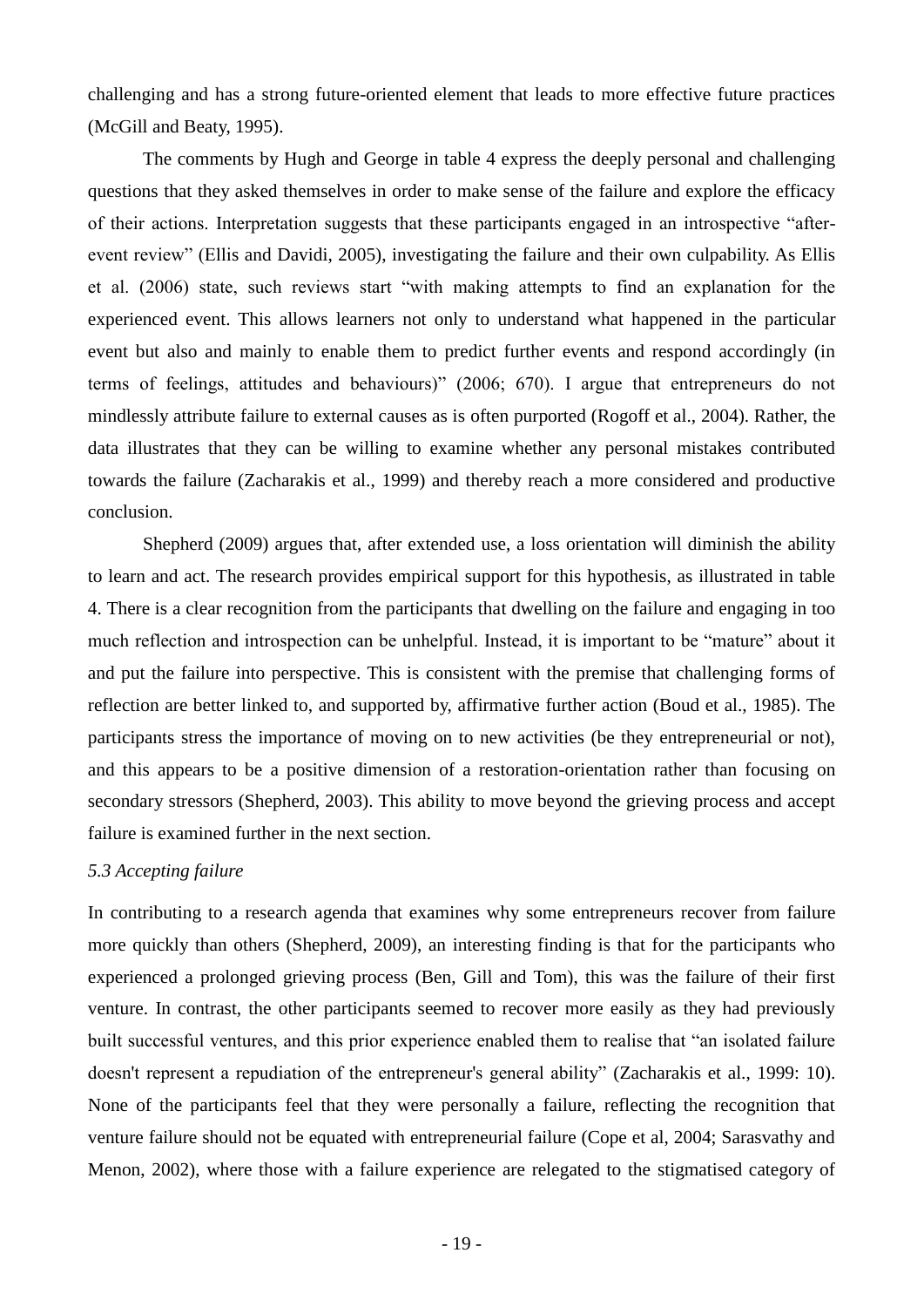―failed‖ entrepreneurs (Stokes and Blackburn, 2002). However, even those without previous entrepreneurial experience were eventually able to make this important distinction, with Gill stating that she now accepts that "you can have a failed venture without being a failure". However, prior entrepreneurial success seems to have much to do with the *speed* with which entrepreneurs can rationalise the failure and extricate themselves from the powerful emotional restraints imposed by this experience of loss. As George emphasises:

"I had other successes so I'm here because of prior success and you can't do five start-ups in a row and have them all be successful. It just doesn't work that way...there is some element of a statistical flip of the coin".

A clear message from the participants is that failure represents a prominent and sometimes inescapable feature of the entrepreneurial landscape (Aldrich and Martinez, 2001; Gorman and Sahlman, 1989), adopting a mindset that failures are "consistently inherent in entrepreneurial endeavours, and that the optimum strategy is to live with them and learn from them" (Politis, 2008; 485). This issue is developed in the following section, in which all of the entrepreneurs in this study articulate demonstrable learning outcomes that highlight the developmental significance of failure.

#### *5.4 The learning outcomes of failure*

To build a robust appreciation of learning from failure, it is vital to not only examine process issues, but also the specific forms of learning and learning content derived from this experience. Based on Cope's (2005a) dimensions of the entrepreneurial learning task, table 5 illustrates the distinctive and diverse higher-level learning outcomes of failure, together with underlying learning processes. It is important to be aware that differentiating between different forms of higher-order learning is extremely difficult (Cope, 2003) and relies to some extent on the subjective assessment of the analyst (Sadler-Smith et al, 1999). Hence, there is some degree of fluidity and overlap between these learning processes.

## PLEASE INSERT TABLE 5 ABOUT HERE

The importance of failure as a fundamental "trial and error" entrepreneurial learning experience (Gibb, 1997; Politis, 2005), which can be used as an instrument to increase the probabilities of future success (Sarasvathy and Menon, 2002), is clearly expressed by Jake:

―I disagree with the word, it's not failure, it's experiments. To me there's no such thing as failure,

to me you learn stuff that works or doesn't work...so the fact is when you're growing and when

you're learning, when you're doing it, you can't have experience without paying your dues".

In concurrence with current theorising, the data illustrates the failure can provide learning outcomes that are impossible to obtain if one has only experienced success. Tom stresses that entrepreneurs who have only been lucky enough to build successful ventures are not necessarily that knowledgeable about the inherent challenges of entrepreneurship:

―They haven't seen anything because they haven't been through both sides of it…unless you've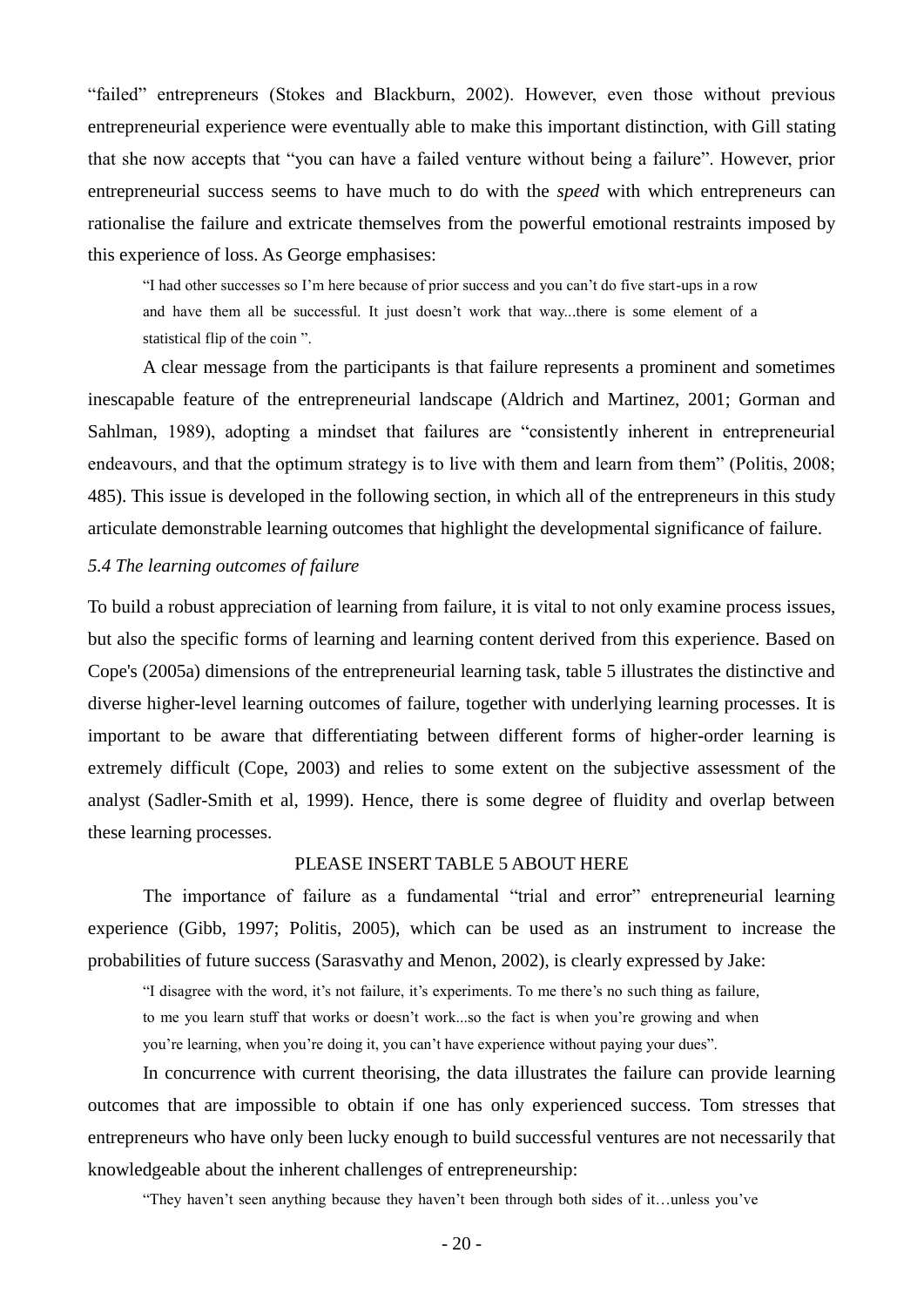been down the other side you don't understand what the pressure points are".

Colin expresses similar views and illustrates that continued success can create "epistemic blind spots" (Choo, 2008) that breed over-confidence and complacency:

―You only learn from mistakes…because [I've been] faced with absolute failure before, got through that and got out the far side of that, that was far better learning, ten times more learning. You learn much more from failure...I mean just success coming along is just waiting for that big disaster to get you, because you're not thinking and whole bits of your brain shut down. You think you're invincible, you think you're Teflon coated and you're not. Something will come along and bite you" (Colin).

In concurrence with Stokes and Blackburn's (2002) findings that the most important learning from closure relates to issues of personal development, the participants stress that this experience has prompted a renewed understanding of their strengths and weaknesses, skills and abilities, and the efficacy of their approach to entrepreneurship. Both Hugh and Nick are explicit that failure has made them "grow up". There is a strong sense that the participants feel much more self-assured and competent as a result of experiencing failure and, put simply, have a much better sense of themselves. As George puts it, "I learned that my instincts were pretty good". The following comment by Hugh demonstrates the complex and intimate link between learning about oneself and one's business that is characteristic of entrepreneurship (Cope, 2003).

―So what I learned is that you have to have a more holistic approach…You absolutely have to be able to take that vision and you have got to be able to look in the mirror and convince yourself that you can actually build the vision....and not figure that out in retrospect".

The "generative" dimension of table 5 illustrates that the participants feel better equipped to run businesses in the future (Stokes and Blackburn, 2002), expressing increased resilience if confronted with novel situations (Sitkin, 1992). The repeated reference to a better awareness of "pressure points", "warning signs" and "stresses and strains" during the entrepreneurial process is evidence of the productive and practical learning outcomes of failure. The comment by Jake that failure may "lead to something else" is also illustrative that entrepreneurs appreciate that failure may lead to positive outcomes in the long run (Politis, 2008).

To summarise, these findings have demonstrated the challenging learning journey associated with failure. To use the words of Stokes and Blackburn (2002), the participants have learned essential lessons about entrepreneurship "the hard way". I now move onto consider the theoretical and policy implications of the study and areas for further research.

#### **6. Discussion**

#### *6.1 Theoretical implications*

The research has demonstrated that the "learning journey" associated with failure is both arduous and extremely painful (Cardon and McGrath, 1999), with critical self-reflection and reflexivity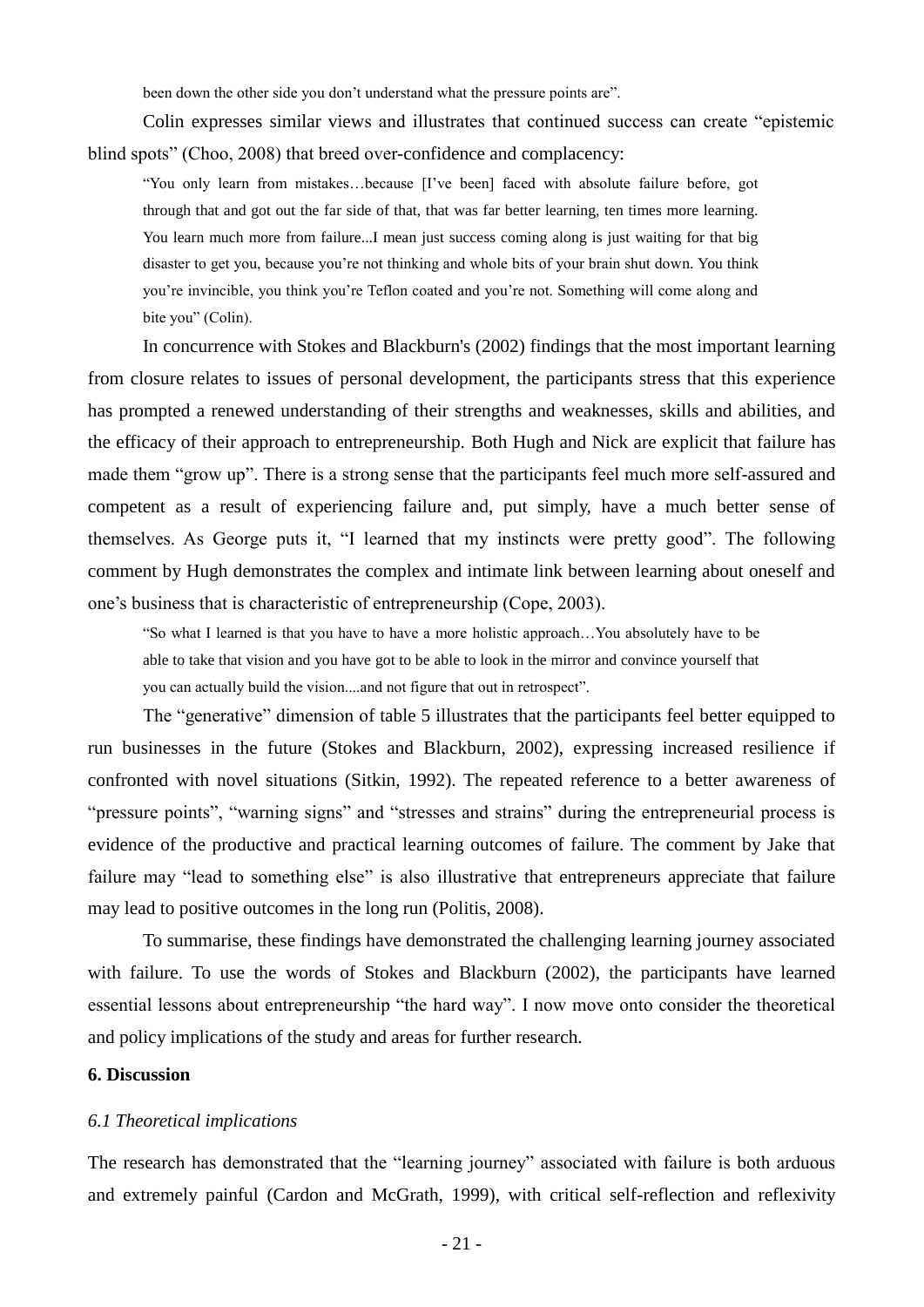playing a central role in turning this experience into learning (Mezirow, 1991). Failure is naturally emotive because of the detrimental impact that it can have on so many different yet interlinked spheres of the entrepreneur's life, at least in the short-term. Snell (1992) concludes that such painful ―hard knocks‖ are an inevitable aspect of business life, but often prove to be important learning opportunities and unless construed as such, "a major source of personal and moral development is blocked" (1992: 16).

In applying a wider learning lens to build on Shepherd's (2003) influential work, figure 1 presents a learning model of the grief recovery process. In recognising entrepreneurial learning as a dynamic process of awareness, reflection, association and further action (Cope, 2005a; Politis, 2005), the model is reminiscent of a "relational" entrepreneurial learning cycle, with "active encounters" a central feature of this learning process (Burgoyne, 1995). The model emphasises the importance of social affirmation and feedback, which provides vital emotional support to the entrepreneur whilst s/he expends the considerable mental effort involved in managing a "lossorientation‖ (Shepherd, 2003). The model also highlights the significance of environmental feedback that occurs as the entrepreneur engages in new activities that restore confidence and put failure into perspective.

#### PEASE INSERT FIGURE 1 ABOUT HERE

The model builds on existing theories of grief recovery by conceptualising higher- and lower-order forms of "restoration dynamics" (Shepherd, 2009). A lower-order restoration orientation involves some form of distraction from the failure, a purposeful break or "haitus" to avoid having to confront the painful realities of what has happened. "Reflective action" entails more future-oriented and progressive restoration dynamics that are not based solely on suppression or avoidance. Rather the entrepreneur takes positive new steps in light of the failure that help bring an end to the negative emotional response characteristic of grief recovery. This absorbing new focus naturally distracts the entrepreneur from his/her previous loss. From a more stable and positive footing, the entrepreneur can then gradually engage in a less emotionally exhausting lossorientation. Considerable research opportunities remain in understanding how these social and environmental feedback loops impact on different grief orientations and how they help entrepreneurs recover more (or less) successfully from failure.

Minniti and Bygrave (2001) emphasise that an entrepreneur's history is influential and one's previous investments can constrain future behaviour. I argue that failure can constrain an entrepreneur's future behaviour quite dramatically, as the financial impact alone can force people back into paid employment or hamper their ability to start another venture. Far from constraining future actions failure can, at the same time, foster generative learning outcomes, thereby representing an invaluable addition to the entrepreneur's experiential "stock of experience" (Reuber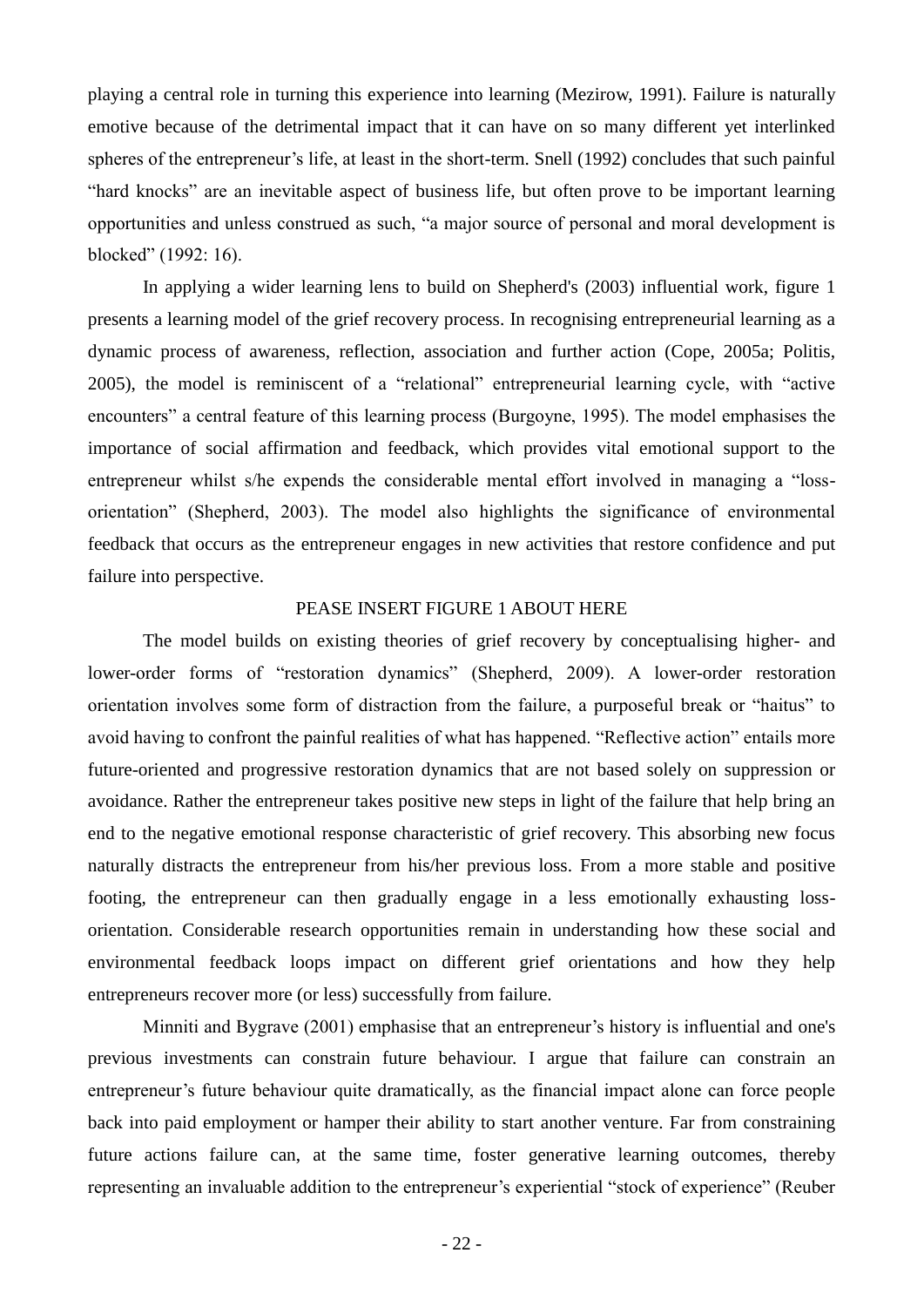and Fischer, 1999), and substantially improving levels of "entrepreneurial preparedness" for subsequent entrepreneurial activity (Cope, 2005a; Harvey and Evans. 1995; Stokes and Blackburn, 2002). Failure can expand the entrepreneur's range of potential behaviours, revise previously ineffective routines, highlight mistakes and augment skills and knowledge about the entrepreneurial process.

Within the entrepreneurial context, I argue that learning from failure extends beyond Sitkin's (1992) concept of "intelligent failures". Sitkin argues that such failures need to be small enough not to elicit a negative response and that "those actions that extend or modestly challenge existing assumptions, expertise, or strategic goals make learning from failure more likely" (1992: 246). The radical transformations engendered by entrepreneurial venture failure, which create a significant shift in the entrepreneur's attitudes, perceptions and "mindset" (Appelbaum and Goransson; 1997), stand in sharp contrast to these assertions. The learning outcomes presented here could hardly be described as modest. Rather, the higher-level learning from failure expressed in this study creates the capacity for the participants to "do things differently" rather than refining the efficacy of extant behaviour and actions (Argyris and Schön; 1978). I contend that the highly emotive grief recovery process is central to the higher-order learning processes associated with venture failure. Extending and applying existing terminology from wider learning literature, I argue for the existence of both "transformative" and "generative" failures. These terms capture the radical, rather than incremental, nature of learning from venture failure; learning that not only fosters re-conceptions of oneself as an entrepreneur but also redefines mental models of how to build successful entrepreneurial ventures. "Regenerative failures" are a specific subset of these failures, which are those that relate specifically to serial entrepreneurs who have gone on to apply lessons learned by actively reengaging in new venture creation or other entrepreneurial activities.

Although I have not explicitly examined the process of managing failure, from the data presented I feel it reasonable to take a small conceptual leap to suggest that failure represents a uniquely daunting learning task. This is because when confronted with failure for the first time, or any failure for that matter, it can be a frightening and disorienting experience. As argued by Cope (2005a), the entrepreneurial learning task and the associated concept of entrepreneurial preparedness can be viewed as cyclical—where entrepreneurs have to prepare for, and learn about, new opportunities and problems during the entrepreneurial process. More research is required to appreciate how entrepreneurs confront the learning task associated with managing failure, particularly its social dimensions, and will be the subject of future work. In terms of preliminary theorising, I maintain that confronting this learning task, combined with the learning outcomes presented here, makes this phenomenon one of the most difficult, complex and yet valuable learning experiences that entrepreneurs will ever have the (mis)fortune to engage in.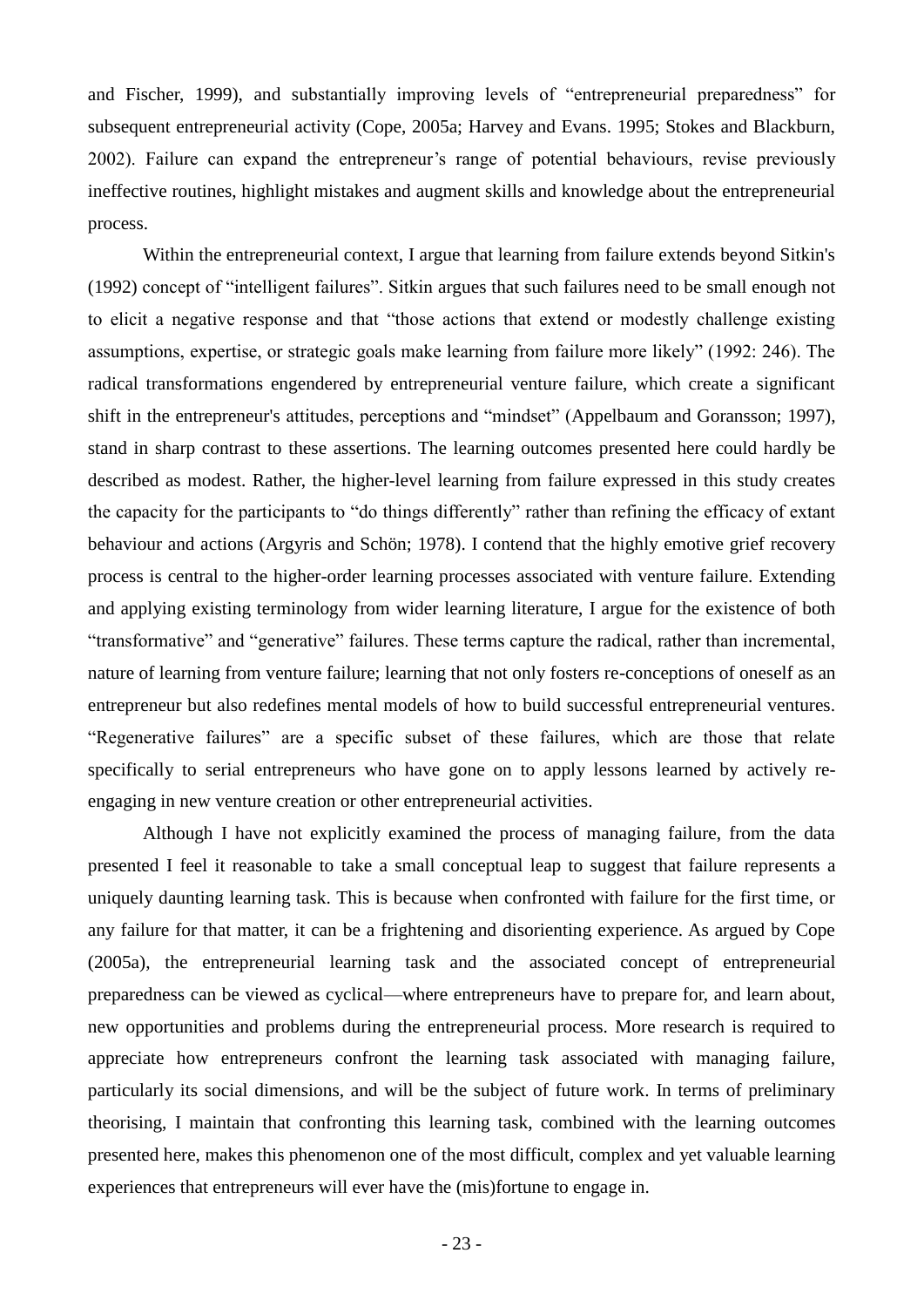A few words of caution are perhaps appropriate at this point. Although I conceptualise failure a highly beneficial learning experience, it is important to remember that some entrepreneurs may fail to learn from this experience due to an inability to effectively confront what happened (Scott and Lewis, 1984). Other entrepreneurs may want to think they have learned valuable lessons in order to rationalise what may otherwise be considered an unproductive period of their lives (Cannon, 1995). Entrepreneurs may also learn the wrong lessons or only those that fit in with existing beliefs (Baumard and Starbuck, 2005), thereby replicating the same mistakes in future activities (Shepherd, 2003). I therefore have to conclude that failure does not automatically lead to effective learning outcomes.

#### *6.2 Limitations and further research*

The opportunistic dimension of the purposive sampling strategy used in this research means that the UK participants were not all from a regional UK hub of entrepreneurial activity such as the Cambridge Cluster, unlike their US counterparts who were all from Silicon Valley. I do not see this as overly problematic. The paper is not inherently comparative in terms of nation states or regional locations and despite choosing participants from two different countries it was not my explicit intention to create such macro-level juxtapositions using a qualitative sample. In developing a more "micro-level" (Shepherd et al., 2000) learning perspective of failure the aim has been to demonstrate that learning from failure is shared by entrepreneurs regardless of physical/geographical location or nationality. I have sought to establish patterns and covergence, to identify a common learning process from failure that can enable more fine-grained comparative research. There may well be distinctive attitudes to failure and learning patterns/outcomes in Silicon Valley, and in certain markets or industries, but it is beyond the scope of this paper to delve into a detailed comparative analysis of these more nuanced learning outcomes. Previous models of failure have demonstrated significant theoretical contributions without incorporating industry effects (Shepherd et al., 2000). Rather, the focus has been the higher-level processes of learning from failure; namely, the transformative personal learning experienced by these entrepreneurs, and double-loop and generative learning outcomes regarding entrepreneurship. The key message I emphasise is the commonality of the participants, rather than any national or regional differences, with regard to the learning journey experienced in relation to failure.

In tackling the negative preconceptions surrounding failure and to provide policy makers with more informed and challenging perspectives, there is scope for future research to take a more critical stance in relation to failure. From a critical theory perspective, Willmott (1997) argues that critical reflection takes on very different character and must address the role of power in structuring and legitimising established norms. In addition, it must "explore the potential for changes that can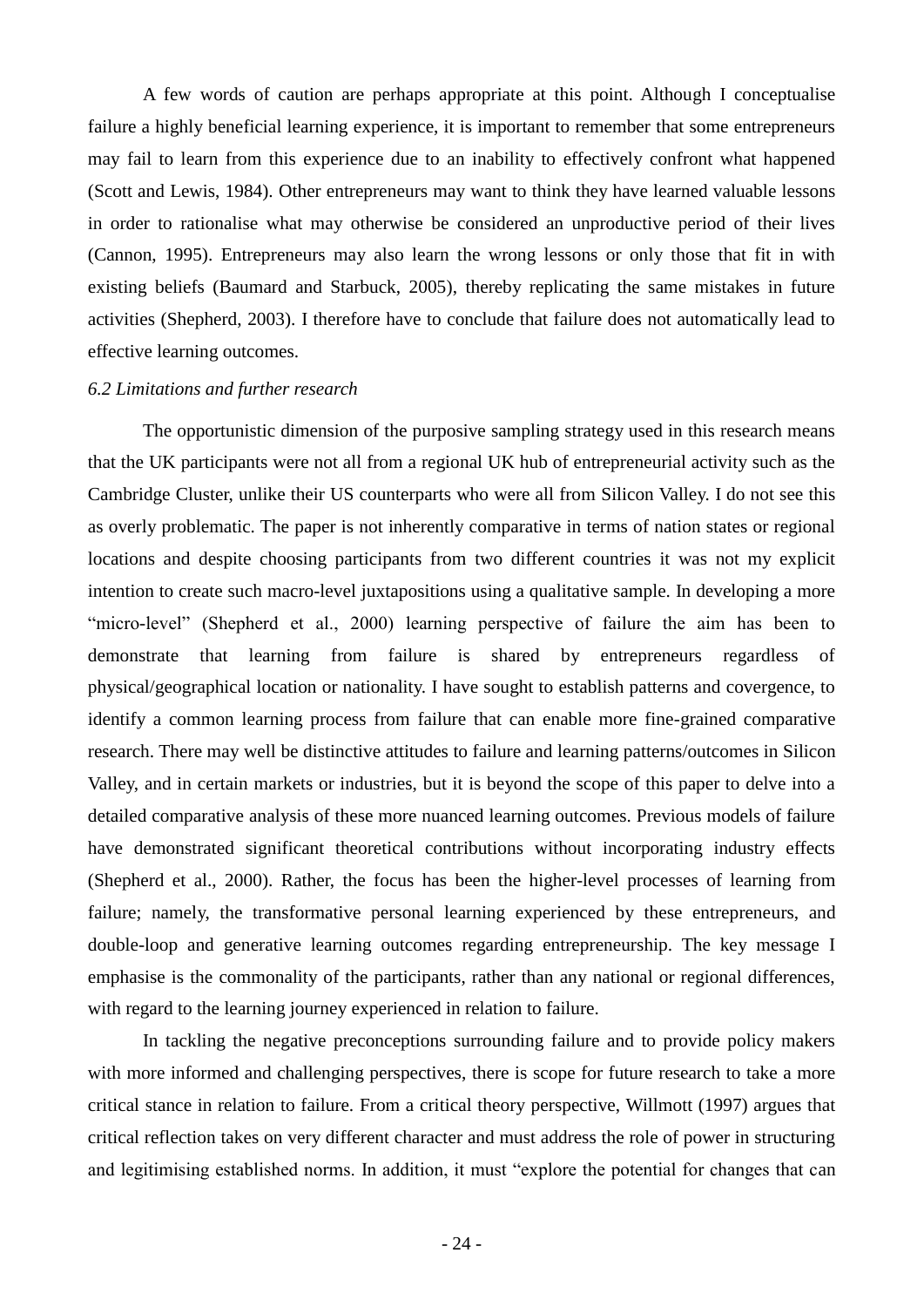challenge practices and ideologies through which established exploitation, oppression and subjection become institutionalised" (ibid: 71). These sentiments have clear resonance in relation to failure, particularly with regard to issues of stigmatisation and attribution of blame. It is important for future inquiry to "re-think" failure (Scott and Lewis, 1984) by examining these issues and by helping entrepreneurs, financiers and supporters to develop a more penetrating (and potentially provocative) learning stance to failure. This requires more than facilitating processes of critical *self*reflection (Kemmis, 1985), but also more outward-facing critical thinking that examines wider political, social, historical and environmental forces and ideologies that shape how entrepreneurs make sense of, and learn from, failure (Gold et al., 2002; Holman et al., 1997; Reynolds, 1998). Methodologically, discourse analysis represents a useful approach to explore the language and rhetoric surrounding failure and the impact that different discourses are having at academic, policymaker, advisory and practitioner levels.

Whilst recognising the seminal work of Shepherd (2003), the "recuperative" process of recovering and moving on from failure remains a significant area for further research, which I theorise as an important "learning timeframe" of failure. In building a robust appreciation of venture failure, I contend that there are multiple learning timeframes of failure, which from a dynamic process perspective can be understood as: the build up to failure; the experience of managing failure; the impact of failure; recuperating and moving on from failure; learning from failure; and applying knowledgeable lessons to future actions and (perhaps) further entrepreneurial activity. Figure 2 provides a diagrammatic framework for appreciating this learning journey and these distinctive learning timeframes. Avenues for inquiry exist in examining each of these failure timeframes through a learning lens. It must be stressed that the perceptual, chronological and temporal boundaries of each of these phases of failure may not be easily identified as they will remain contextually and situationally unique to each individual. However, the content and processes of learning involved in each timeframe and the complex, interdependent relationships between different timeframes represent key areas for research. As Boud et al. (1993) state, "the experience itself may not change, but the learning from it can grow, the meaning of it can be transformed and the effects can be altered"  $(p.9)$ . Whilst I have described "learning from failure" as a distinct learning timeframe, it is important to be mindful that learning is a dynamic, on-going process and so will take place (perhaps unconsciously to some extent) both during and beyond the failure process (Bower, 1990). Entrepreneurs may continue to reflect on, and learn from, a failure experience many years after the event itself.

## PLEASE INSERT FIGURE 2 ABOUT HERE

I acknowledge that this paper has adopted an initially broad learning perspective of failure. However, the relational nature of this experience has been reinforced, reflecting wider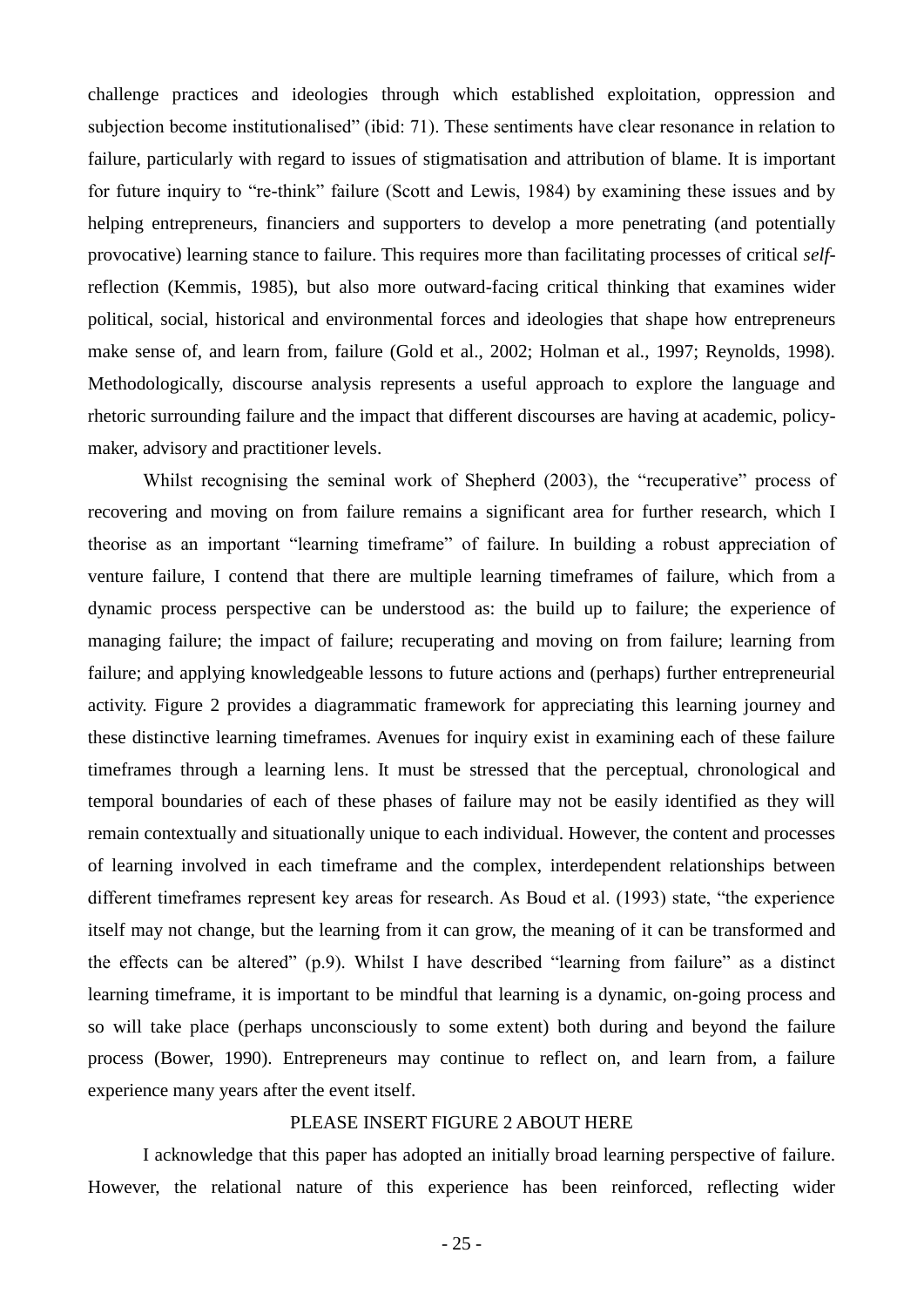acknowledgements that business venturing is communally constituted (Downing, 2005; Jack and Anderson, 2002; Down, 2006; Rae, 2004). Learning about relationships is a key feature of learning from failure (Singh et al., 2007; Stokes and Blackburn, 2002), and further research is needed to appreciate the social dimensions of failure in terms of impact, rehabilitation and learning. There remains a pressing need to examine the influence and perspectives of "significant others" at various stages of the failure process (Shepherd, 2009; Jennings and Beaver, 1995). This includes the emotional and instrumental support and advice given to entrepreneurs who are heading into or are experiencing failure, those who have recently failed but maintain entrepreneurial intentions (Stokes and Blackburn, 2002), those who have exited the entrepreneurial arena (Sarasvathy and Menon, 2002) and those who have gone on to succeed as serial entrepreneurs (Schutjens and Stam, 2006).

It is vital to comprehend the distinctive roles that different stakeholders have to play. These stakeholders include the entrepreneur's spouse/domestic partner and other family members, staff, customers and suppliers, accountants, bankers, equity financiers, formal and informal mentors, peers, advisors and friends. After all, this is the "learning environment domain" within which entrepreneurs operate (Gibb, 1997). Key research issues include their perceptions and attitudes to failure, what they have learned from being tangentially involved in a failed venture and the appreciable impact and consequences that this experience may have for them. Such a research agenda is part of a wider requirement to build a socially situated learning perspective of entrepreneurship (Hamilton, 2004).

Ultimately, this paper emphasises that failure is not confined to 'the entrepreneur'—a person so often conceived as a atomistic and monadic actor (Drakopoulou Dodd and Anderson, 2007). The ripples of failure extend in many directions and impact on many social spheres. Future studies must appreciate that, in most cases, it is the entrepreneurial family that experiences and learns to cope with failure. Longitudinal, ethnographic research would be ideally suited to tracking entrepreneurs and their families as they interactively progress through the failure process. Whilst easy to recommend, I have already argued that the greatest challenge is building diverse samples of entrepreneurs and other network actors. However, "the flip-side of these difficulties is the very real opportunity of making an important contribution to the literature and perhaps to entrepreneurs attempting to recover from business failure" (Shepherd et al., 2009: 145). I propose that one way in which researchers may build engagement, trust and social capital is by establishing action learning sets of entrepreneurs who are facing, or who have already experienced, failure. Again, finding willing participants may not be easy, but could be supported by local and regional government agencies tasked with facilitating entrepreneurship. By working with and actively trying to help entrepreneurs and their families (rather than merely treating them as research subjects), such a communal environment may create stronger bonds between researcher and participant, which in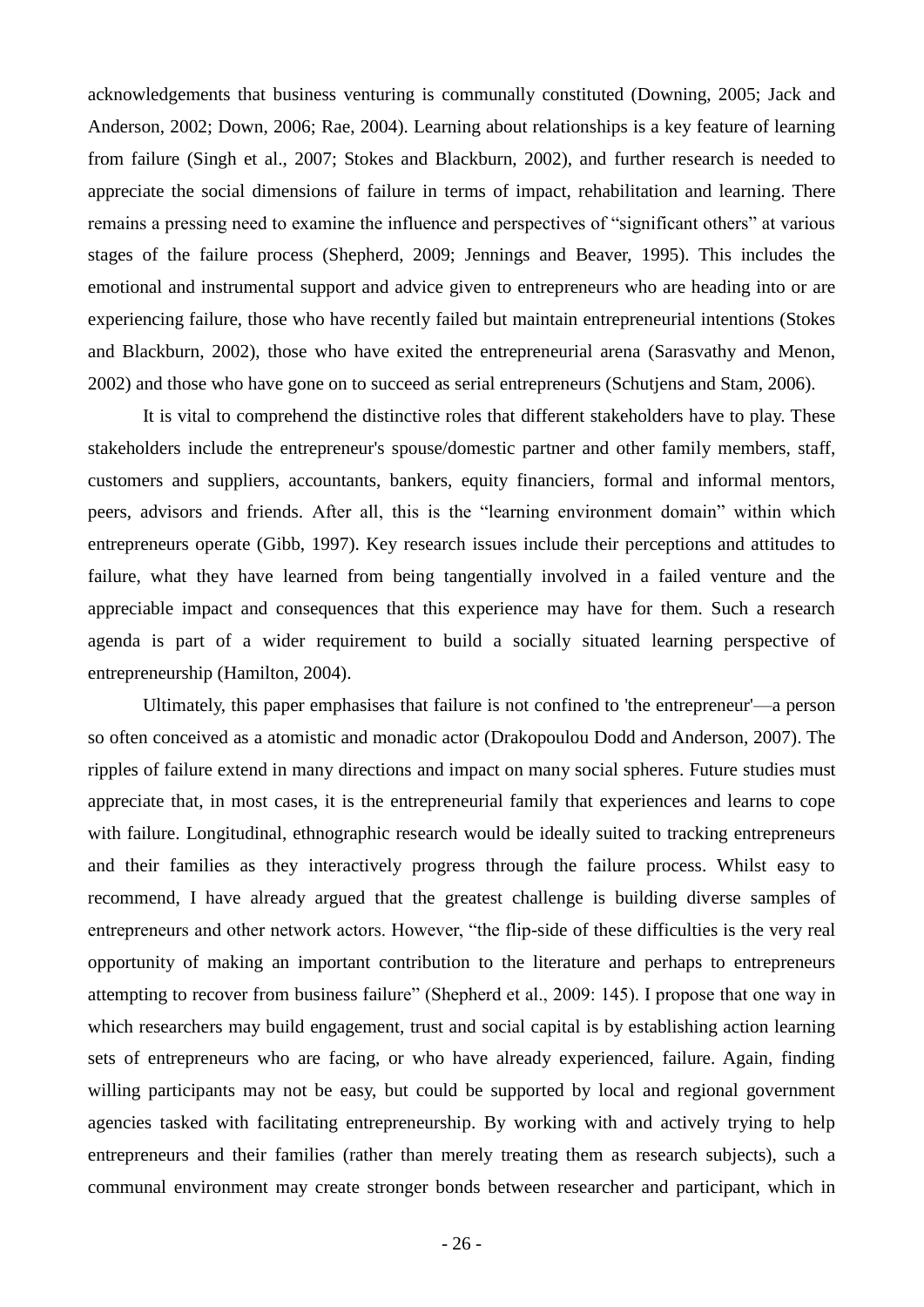turn may increase access to other stakeholders. The action learning set, with permission of the participants, then becomes a vitally important research site in its own right. This issue will be developed in the following policy and support section.

# *6.3 Policy and support implications*

Failure theorists argue that those who have experienced failure are likely candidates to become involved in future ventures due to increased knowledge and resilience (Politis, 2008; Saravathy and Menon, 2002; Schutjens and Stam, 2006) and so represent prime targets for those seeking to support new venture creation (Stokes and Blackburn, 2002). However, many outside agencies face significant difficulties in bringing new learning to entrepreneurial ventures (Devins et al., 2006; Fuller-love, 2006), due to highly prescriptive, supply-led interventions (Shaw and Conway, 2000).

Contemporary theorising has established that entrepreneurs learn much from each other (Johannisson, 2000; Pittaway and Rose, 2006), creating shared meaning through joint participation and interpersonal communication (Devins and Gold, 2002). The mutual understanding and empathy derived from shared experience can hopefully set the stage for constructive and generative dialogue and so "encourage the self-employed to articulate their feelings of grief, possibly speeding the recovery process" (Shepherd, 2003: 325). I see enormous value in bringing entrepreneurs together to actively talk about their loss and find common ground. In this open and supportive environment we can hopefully begin to remove some of the lingering taboos of failure (Cave et al., 2001), reduce feelings of isolation and despair and create more of a "mastery" reaction to failure (Cardon and McGrath, 1999).

Action learning approaches are increasingly being used as a crucial peer-to-peer entrepreneurial learning mechanism that facilitates collaborative critical reflection and reflexive action (Clarke et al., 2006; Florén and Tell, 2004). The therapeutic nature of action learning encapsulated as "comrades in adversity" (Revans, 1982) is certainly apt in relation to failure. In these facilitated "learning networks" the entrepreneur becomes part of a trustful and encouraging forum where reflection is given time and attention (Bessant and Tsekouras, 2001; Tell, 2000), potentially leading to "social, emotional and intellectual transformation" (McLaughlin and Thorpe, 1993:20). In the case of failure, this involves the opportunity to challenge articulated and tacit assumptions and, if appropriate, openly face a lack of knowledge and one's own level of culpability (Florén; 2003). It also enables entrepreneurs to learn vicariously from their peers, which remains a valuable form of learning from failure (Cannon and Edmondson, 2005; Coelho and McClure, 2005). Shepherd et al. (2008) maintain that "self-help support groups" can provide the emotional scaffolding needed to more effectively recover from grief, enabling entrepreneurs to learn coping skills and gain the confidence to face new challenges.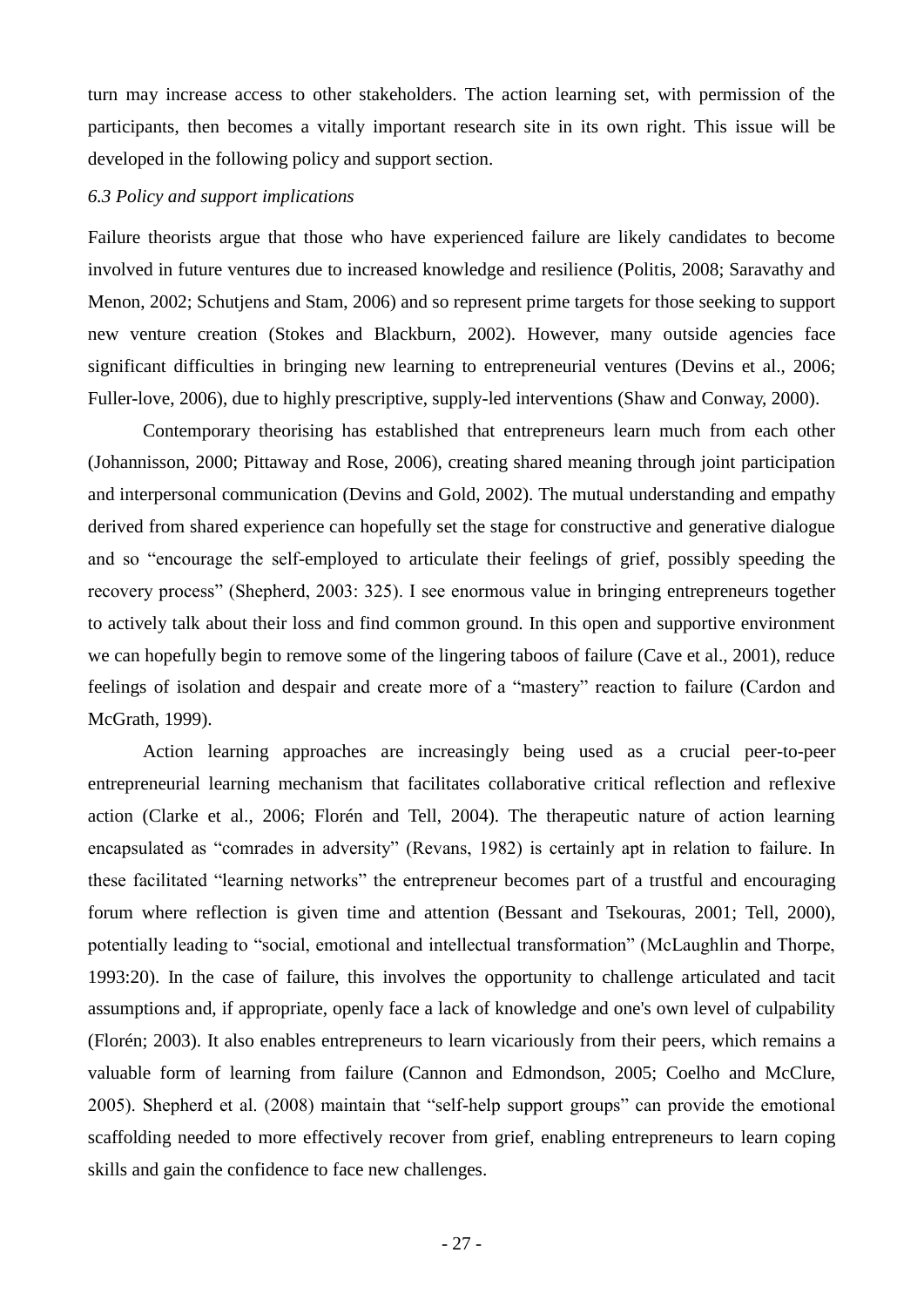Different compositions of action learning sets with distinctive objectives may be appropriate. In the case of entrepreneurs on the brink of failure, the aim can be to explore potential revisions to existing practices and consider any lucrative avoidance strategies. For entrepreneurs who have already experienced failure, the set can perform facilitated "after-event reviews" to collaboratively analyse the event and derive generative lessons that can improve future performance (Ellis et al., 2006). These action learning sets can be enhanced by more personalised mentoring, with entrepreneurs who have experienced failure perhaps mentoring those who are currently "looking into the abyss". This support mechanism has already been identified as pivotal in helping entrepreneurs overcome and learn from critical events (Cope and Watts, 2000; Sullivan, 2000).

# **7. Conclusion**

The current global economic climate means that venture failure is a very real and threatening feature of entrepreneurial life. In seeking to understand the beneficial aspects of this experience I have sought to provide empirical weight to extant discussions of learning from failure, providing further conceptualisation of its process and content dimensions. I conclude that entrepreneurs who have experienced failure are arguably *more* prepared for the trials and tribulations of entrepreneurship than those who have only enjoyed success or prospective entrepreneurs who have yet to experience the often harsh realities and "pressure points" of the entrepreneurial process. The powerful and positive lessons derived from failure can give entrepreneurs revitalised confidence in their abilities and a broader, more sophisticated awareness and knowledge base. This is something that must be recognised and celebrated by policy-makers when devising programmes of support for entrepreneurial activity. Ultimately, I conclude that failure warrants a much more prominent position in discussions of entrepreneurship at academic, policy-maker and advisor levels.

Figure 1: *The higher-level learning process associated with grief recovery*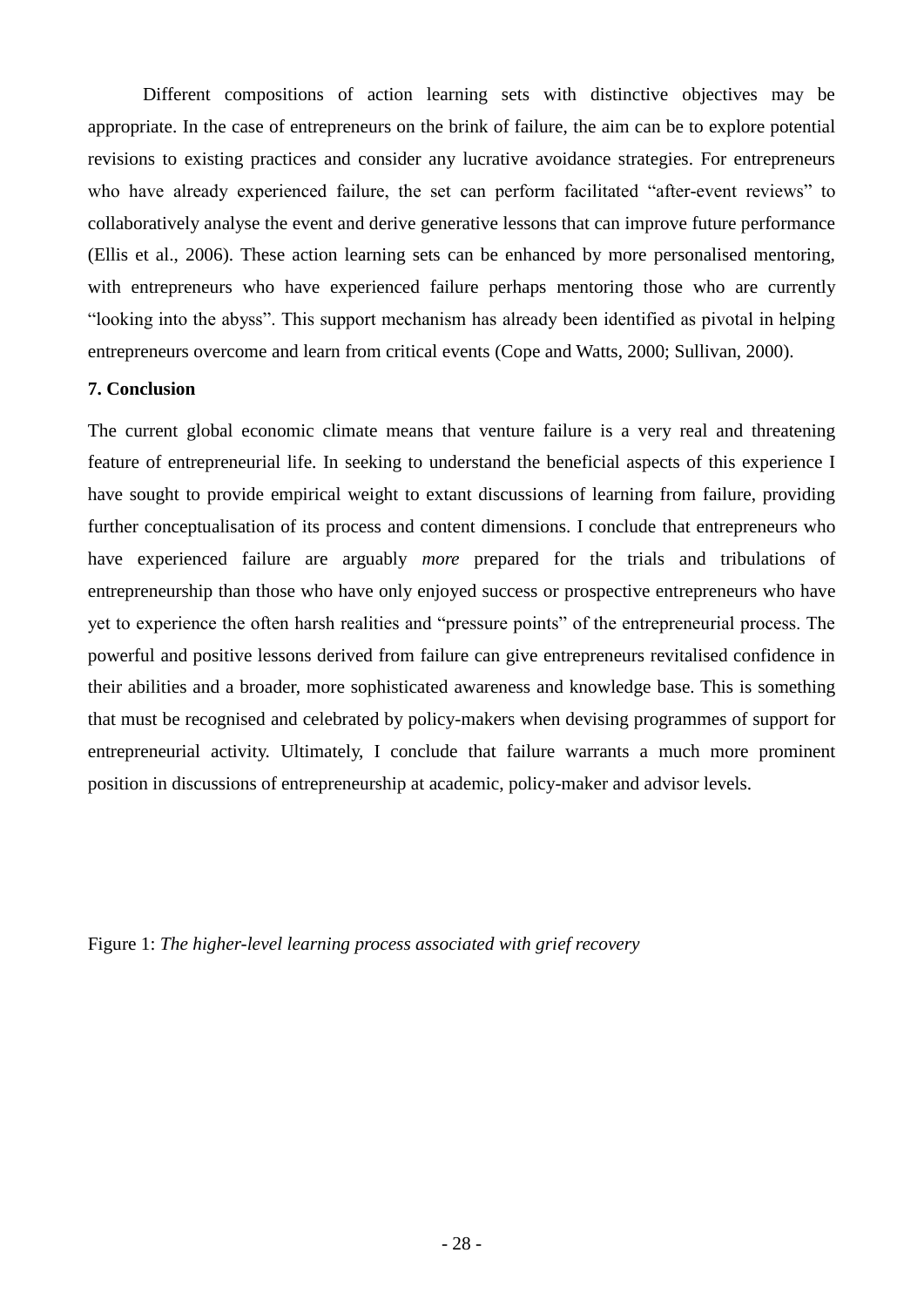

Figure 2: *A learning framework for venture failure*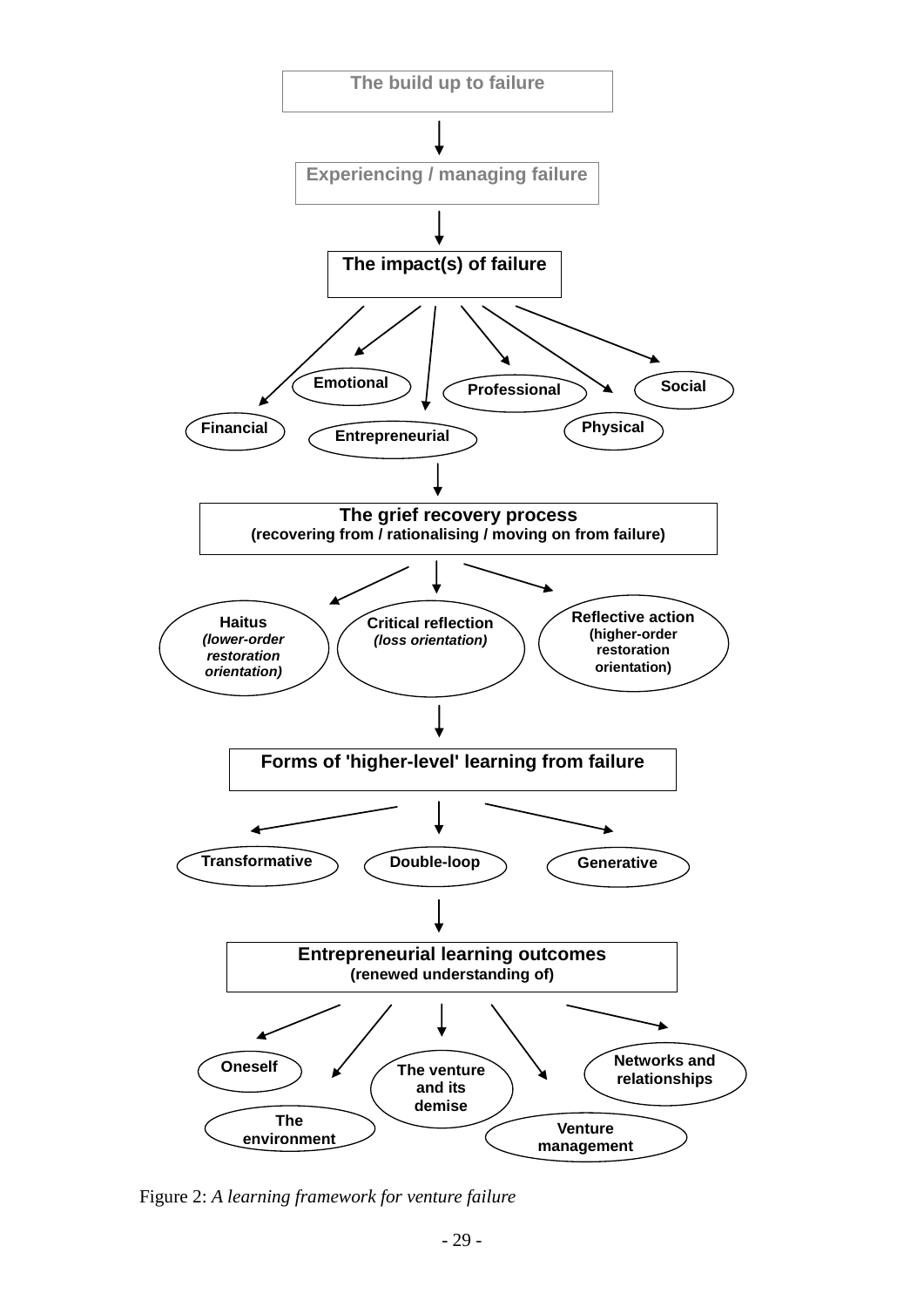**Ben (UK):** Prior to purchasing his first and only company in 1987, Ben enjoyed a high profile managerial career in the manufacturing industry. In 1987 he raised four million pounds in venture capital and bank funding and purchased a joinery and woodworking company that made windows for new house builds, an industry that had been growing year on year. However, the UK recession began in 1988 and new house builds dropped between 35-40%. As he recognises, he bought the company at a peak and it immediately went into a trough, making a profit in one month out of forty. With bankruptcy only a month away, in 1992 Ben decided to take control and called in the receivers. He has since returned to managerial roles in larger companies.

**Colin (UK):** After working on oil rigs as a communications officer, Colin purchased his first business in 1983, which was a training college for marine communications. He grew the company substantially and sold it in 1997. He purchased his second business, a lifestyle clothing store, in 2003. His aim was to develop a nation wide chain of stores and after securing £400,000 in venture capital funding began to open new stores with the aim of opening twelve stores. Although he successfully opening five stores, one very expensive city centre store did not trade well and was losing money rapidly. In 2006, he returned to his investors to refinance the expansion but they declined. At this point Colin realised that the company's debts could not be paid and decided to take the company into administration.

**Gill (UK):** Gill started her only company with a partner in the early 1980's, which involved training young women to work in promotion, including training programmes involving exercise, deportment and health and beauty. The business began to collapse when Gill's partner was suddenly taken into hospital after trying to commit suicide. Gill was left unable to deliver training programmes alone and incomes began to rapidly degenerate whilst the bank overdraft kept building. In 1987 Gill decided to avoid building further losses and dissolved the business. Gill was left with substantial personal debts that took over five years to pay off. She has never re-entered the entrepreneurial arena due to the emotional and financial strain that the failure created.

**Nick (UK):** Nick and his partner purchased his first business, a telecommunications company, in 1993. The market for mobile data was just emerging and the company had developed some innovate new software for mobile data transfer. However, the idea was ahead of its time, making inroads into the market proved very difficult, and development costs were higher than expected. Losses were mounting and so Nick decided to purchase the radio assets from the company to provide much needed capital, but the company could not be sustained and his partner decided to take the company into administration in 1996. Nick went on to develop the radio communications company, which became very successful and he later sold. He has since opened another telecommunications company.

**George (US):** After leaving university, George worked in, and started, a number of software and telecommunications companies in Silicon Valley. In 1998 he invested in starting a company which made telecommunications equipment for local exchange carriers. The company grew rapidly alongside these carriers and the company was on the verge of going public. In 2001, the market for exchange carriers began to collapse, orders fell through and suddenly losses began to mount. George tried to reposition the company to supply cable companies and unsuccessfully tried to secure additional funding to rebuild the company. In 2002, George decided to close the business to avoid further losses. He has since gone on to another executive position in a software start-up.

**Hugh (US):** Having occupied several executive positions in Silicon Valley start-ups, Hugh was part of an entrepreneurial team that started this software company in Silicon Valley in 1998. The company raised \$2 million in equity funding and was involved in developing systems for the rapid transfer of business data. The company was consumed with getting the product to market and developing a working prototype, but development schedules began to slip, the company changed product focus and the engineering team were having problems delivering what customers needed. The company was experiencing a \$1 million monthly burn rate. At this point, two of the founders left and Hugh struggled on for another year before deciding to close the company to avoid further losses. He is now working as a senior executive in another high-tech company in Silicon Valley.

**Jake (US):** Jake started his first software company in Silicon Valley in 1989 and sold it in 1995. He then started and sold a second software company and then went on to start his own investment fund. Having made 24 investments to date, this hightech company was his third investment. He was both an investor of \$1 million and founder. The company was involved in developing software that would make the internet more reliable in terms of transferring workload. Jake quickly realised that the product was ahead of its time and the market wasn't ready. The company also began to experience delays in product development. After unsuccessfully trying to sell the company's IP, in 2001 Jake closed the business to avoid further losses. He still operates his own investment fund and has made some very successful investments since this failure.

**Tom (US):** Tom started his first and only software company in Silicon Valley in 1988. After substantial growth and several rounds of funding from 3I, the company was floated in 1996. Despite 100% year on year growth and several proposed acquisitions, in 1997 the company missed its expected quarterly target and shareholders began to sell their stock. This began to force the company's share price down, plummeting from \$26 per share to under a dollar by mid 1998. At this point, the board decided that enough was enough and Tom was exited. Six months later the company was liquidated and the assets were sold. Tom has since been involved in consultancy activities with other software companies in Silicon Valley.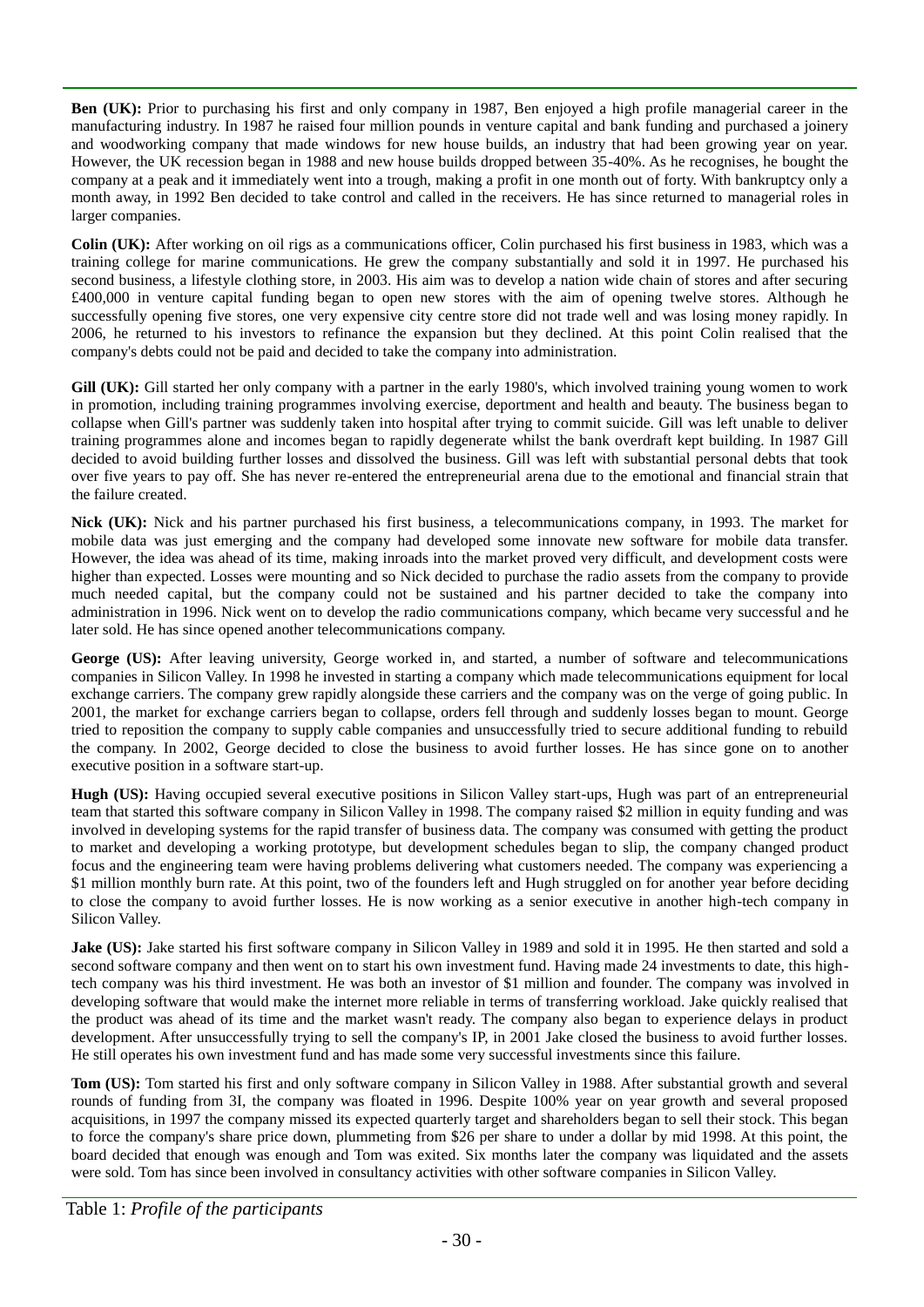| <b>Process</b><br>of analysis          | Level of<br>analysis                      | <b>Description of</b><br>analysis                                                                                                                                                                                                                                                                                                                                                                                                                                                                                                                                                                                                                                                                                             |
|----------------------------------------|-------------------------------------------|-------------------------------------------------------------------------------------------------------------------------------------------------------------------------------------------------------------------------------------------------------------------------------------------------------------------------------------------------------------------------------------------------------------------------------------------------------------------------------------------------------------------------------------------------------------------------------------------------------------------------------------------------------------------------------------------------------------------------------|
| Familiarisation /<br>gaining insight   | <b>Reading of the</b><br>case             | Reading and re-reading of the transcribed interview to gain an appreciation<br>of the whole story and recall of the interview in both a cognitive and<br>affective sense, thereby becoming 'intimate' with the account (Senior et al.,<br>2002). Memos were captured as reflective notes on the issues identified<br>(Patton, 1990).                                                                                                                                                                                                                                                                                                                                                                                          |
| <b>Immersion and</b><br>sense-making   | Diagnosis of<br>the case                  | During this process of immersion and sense-making, a 'free textual analysis'<br>(Smith and Osborn, 2008) was performed, where potentially significant<br>excerpts were highlighted. Building out from Hycner's (1985) technique,<br>units of meaning were identified for each transcript. The units were then<br>grouped to form common clusters of meaning. The clusters were colour<br>coded throughout the transcript.                                                                                                                                                                                                                                                                                                     |
| Categorisation                         | <b>Developing</b><br>intra-case<br>themes | Linking the holistic reflective analysis (stage 1) with the clusters of<br>meaning (stage 2) led to the emergence of themes that appeared to be<br>salient to a particular interview in terms of learning from failure. This<br>process of clustering units of relevant meaning (Hycner, 1985) led to a<br>'master-theme list' (Smith et al., 1999) for each transcript.                                                                                                                                                                                                                                                                                                                                                      |
| Association/<br>pattern<br>recognition | <b>Developing</b><br>inter-case<br>themes | With stages 1-3 completed for all interviewees, a meta-level analysis across<br>the cases was conducted. The eight master-theme lists were compared to<br>identify and explain similarities and differences, thereby creating 'links'<br>between accounts (Easterby-Smith et al., 2002). This involved looking for<br>shared aspects of experience, creating superordinate categories that<br>aggregated themes from across the accounts (Smith et al., 1999). This<br>included both general and unique themes for all the interviews (Hycner,<br>1985).                                                                                                                                                                      |
| Interpretation/<br>representation      | <b>Writing up</b>                         | This stage of analysis involved a formal process of writing up a 'narrative<br>account of the interplay between the interpretative activity of the researcher<br>and the participant's account of her experience in her own words' (Smith<br>and Eatough, 2006; p338). Although the emphasis was on conveying shared<br>experience, this process allows the unique nature of each participant's<br>experience to re-emerge (Smith et al., 1999). To maintain an inductive,<br>phenomenological approach to theory development, nascent theoretical<br>propositions were written up <i>from the data</i> without the use of any relevant<br>academic literature. This allowed the data to 'speak for itself' (Cope,<br>2005b). |
| <b>Explanation and</b><br>abstraction  | <b>Enfolding</b><br>literature            | During the analytical discussion of the data the theory-building process of<br>'enfolding literature' was conducted, which is required to produce a<br>theoretical explanation at a higher level of abstraction (Eisenhardt, 1989).<br>Hence, the research was phenomenologically grounded but also<br>interpretative and hermeneutic (Berglund, 2007; Seymour, 2006). This<br>involved an iterative and comparative process of tacking back and forth<br>between existing theory and the data (Yanow, 2004), whilst remaining<br>sensitive to the unique situated experiences of the participants.                                                                                                                           |

Table 2: *Levels of Interpretative Phenomenological Analysis*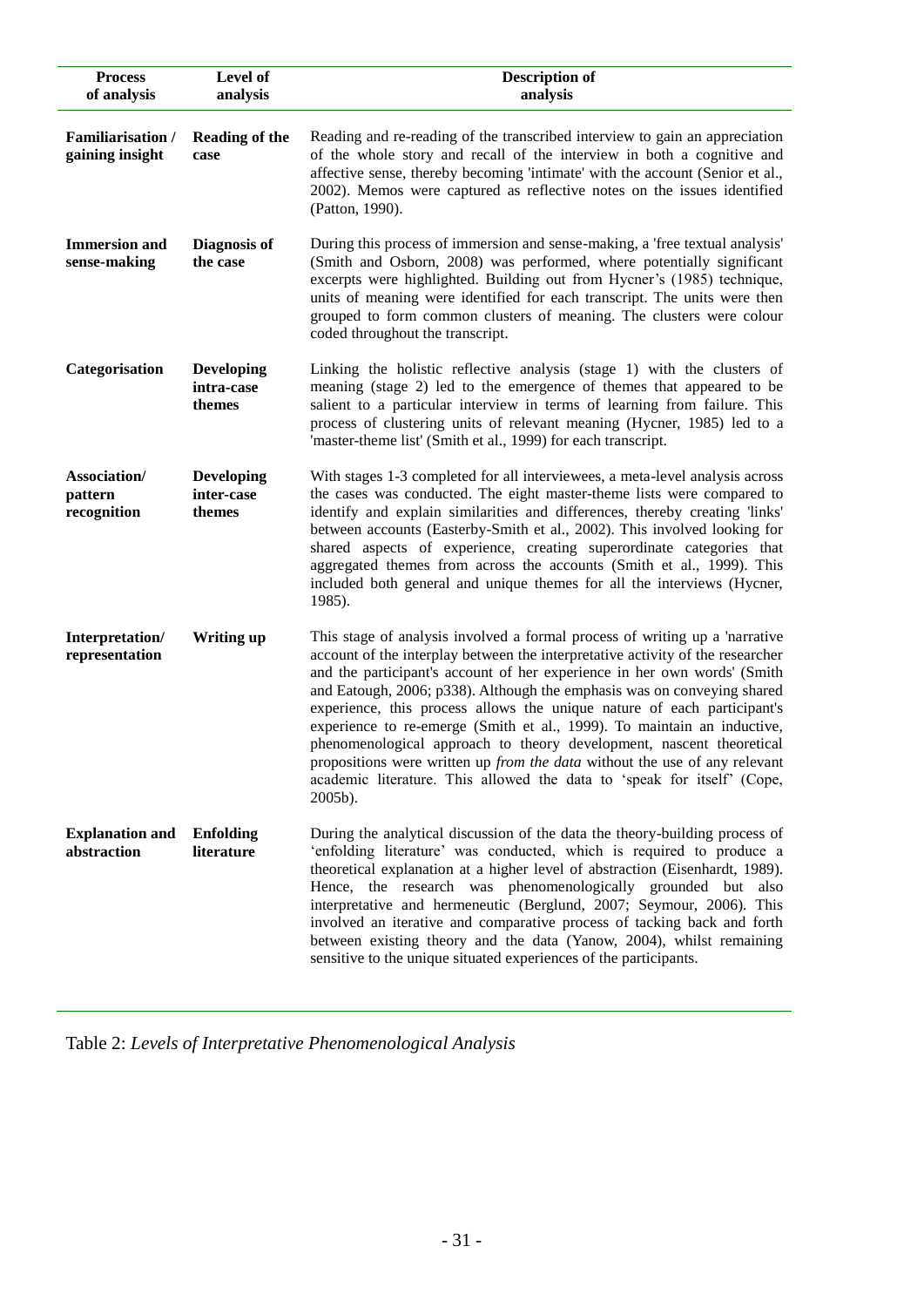| <b>Emotional</b>       | "There's an emotional toll which is the hardest part" (George).                                                                                                                                                                                                                                 |
|------------------------|-------------------------------------------------------------------------------------------------------------------------------------------------------------------------------------------------------------------------------------------------------------------------------------------------|
|                        | "Another problem is the level of emotional commitmentby the time you get to that final creditors<br>meeting you're pretty crushed. I can vividly remember the emotions and feelings" (Nick).                                                                                                    |
|                        | "I was so low, I was so downjust depressed. I couldn't see a way out of itit was just so stressful and<br>the effect of that will stay with me for a very, very long time" (Gill).                                                                                                              |
|                        | "It's instant and dramatic and shocking in terms of the speed at which it happens and the speed of this<br>unknown world, because it's a very confusing world, administration" (Colin).                                                                                                         |
|                        | "So it was both an educational experience and a painful experience" (Hugh)                                                                                                                                                                                                                      |
| <b>Financial</b>       | "Financially of course your salary goes, you lose health benefits, you're not covered by<br>insuranceLuckily I had done other start-ups where I had made some money. We used a good part of our<br>savings but we managed to survive" (George).                                                 |
|                        | "I couldn't open anything, it cleaned me out basicallyunless you have a big pot of money somewhere<br>you can't start againSo I had to go back to being an employee again" (Ben).                                                                                                               |
|                        | "The bank doesn't stop the clock, the overdraft keeps building upevery day you owe the bank more<br>moneythat's just so stressful and the effect of that will stay with me for a very, very long time" (Gill).                                                                                  |
|                        | "I'd lost about £200,000 that I'd personally invested in that company and now the bank were coming at<br>me for another £200,000It wasn't going to wipe me out, it was going to hurt me very badly and I didn't<br>know what was going to happenit was a brand new world" (Colin).              |
| <b>Physical</b>        | "You're either working or sleeping, there is nothing else to your life and yeah my blood pressure went up,<br>blood sugar, all kinds of indicators, bad indicators of health and having to go on various medications"<br>(George).                                                              |
|                        | "I took several months off, I was physically and emotionally exhausted" (Hugh).                                                                                                                                                                                                                 |
|                        | "I took about six months off. I needed it. I was extremely exhausted at that time" (Tom).                                                                                                                                                                                                       |
| <b>Social</b>          | 'I mean dramatic in that I'm just going through a messy divorce now as well so it cost me my marriage as<br>well as everything else on top of that" (Colin).                                                                                                                                    |
|                        | "You lose a lot of sleepmy wife nearly had a nervous breakdownbecause you are dealing with not<br>only your own money but your wife's money and your wife's future and your children's future, you don't<br>expect to feel very good and you don't expect your family to feel very good" (Ben). |
|                        | "There were personal friendships that were strained after that collapsed. There were professional<br>relationships that needed to be repaired. Human beings are human beings. There was stress, there was<br>unhappiness" (Hugh).                                                               |
|                        | "I've noticed that slight difference in some of the network people, just ever so slightly like 'I'm in<br>business and I'm ok and you're in business and you went bust. So I'm slightly better that you are now'<br>it's just they've become slightly patronising" (Colin).                     |
| <b>Entrepreneurial</b> | "I'm certainly not as blindly optimistic as I once was. I guess I never really thought about what could go<br>wrong before and I've got to be careful now not to think about what could go wrong too much" (Tom).                                                                               |
|                        | "I am a bit more wary now" (Colin).                                                                                                                                                                                                                                                             |
|                        | "I had to be bailed out in the end and that just knocked my self-confidence, it knocked everythingI<br>think from that time I became less go for it" (Gill).                                                                                                                                    |
|                        | "I became a little pessimistic after that and certainly more cautiousI take relatively few risks and I<br>suspect that probably another version of myself ten years ago would have been more expansionistic"<br>(Nick).                                                                         |

Table 3: *The costs of venture failure*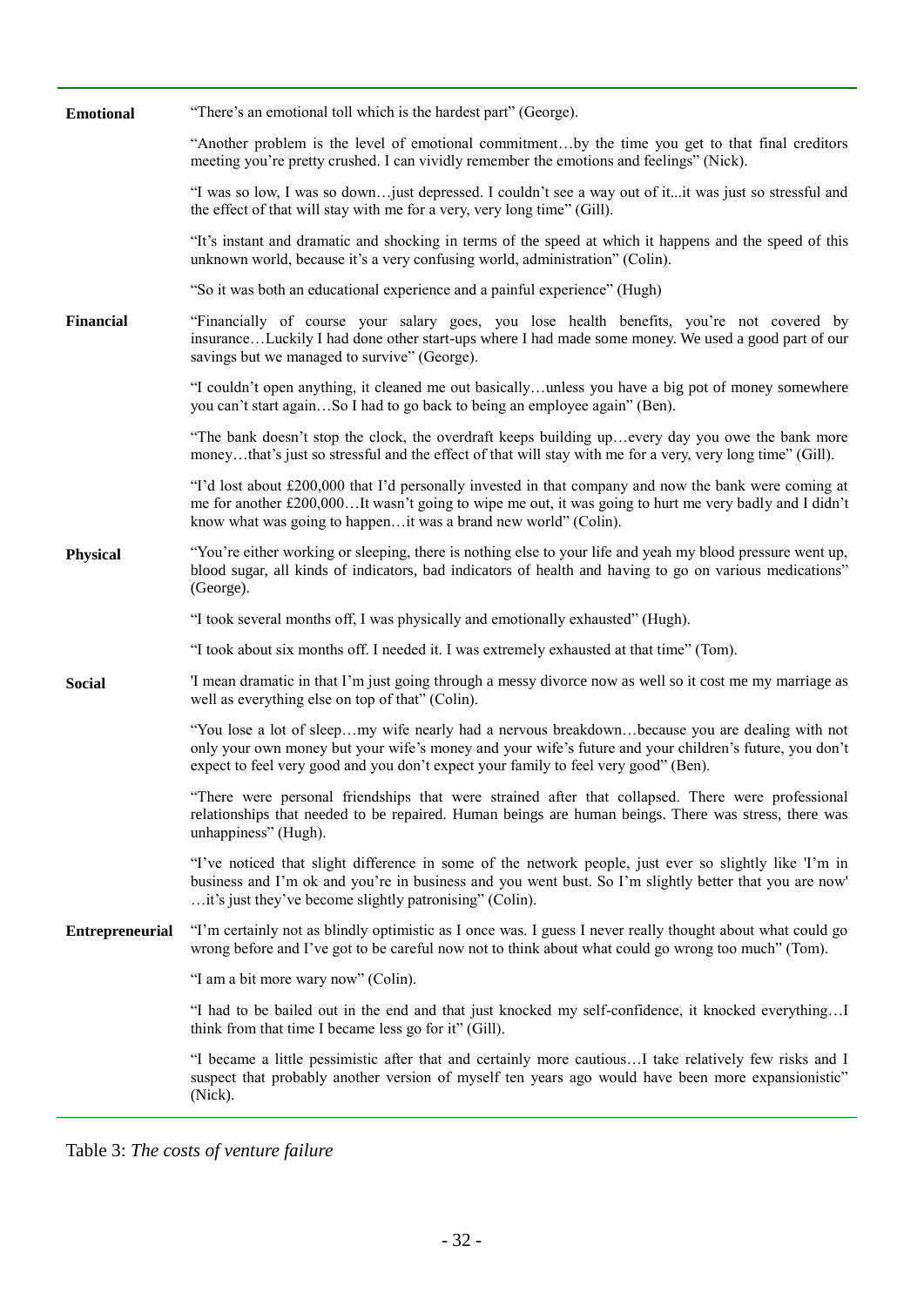| <b>Dimensions of the</b><br>learning process                                                                                                                                                               | <b>Theoretical overview</b>                                                                                                                                                                                                                                                             | <b>Illustrations from the data</b>                                                                                                                                                                                                                                                                                                                                                                                                                                                                                                                        |
|------------------------------------------------------------------------------------------------------------------------------------------------------------------------------------------------------------|-----------------------------------------------------------------------------------------------------------------------------------------------------------------------------------------------------------------------------------------------------------------------------------------|-----------------------------------------------------------------------------------------------------------------------------------------------------------------------------------------------------------------------------------------------------------------------------------------------------------------------------------------------------------------------------------------------------------------------------------------------------------------------------------------------------------------------------------------------------------|
| 'Haitus'                                                                                                                                                                                                   | Challenging forms of reflection that re-<br>examine presuppositions and transform one's<br>understanding of events and situations cannot                                                                                                                                                | "Well it is something that you don't want to think too much about for the first year or two. It is only<br>really after four or five years that I could think rationally about what I should have done, how I should<br>have done itIt does affect you personally and it does take a while for the pain to diminish" (Ben).                                                                                                                                                                                                                               |
| (leading to)                                                                                                                                                                                               | occur immediately (Mezirow, 1991). Rather,<br>learners need time to put problems into<br>perspective and redefine them (Cope, 2005a).                                                                                                                                                   | "At the timeyou are just heartbrokenThen a month goes by and you say 'what was I so upset<br>about?' So at the time [it] looks like a mountain and as time goes by it becomes a molehill" (Jake).                                                                                                                                                                                                                                                                                                                                                         |
|                                                                                                                                                                                                            |                                                                                                                                                                                                                                                                                         | "It was about six months really where I was spending most of the time in my now wife's apartmentI<br>just learned tennis, went on the beach and read books and justdid almost nothing. I needed that, I<br>needed just to heal and get over it, because it was very hurtful what happened" (Tom).                                                                                                                                                                                                                                                         |
| 'Critical reflection'                                                                                                                                                                                      | Critical reflection is not concerned with the<br>"how-to" of action, but rather the "why",<br>examining the reasons for and consequences<br>of what we do (Mezirow, 1991). In stimulating<br>higher-level forms of learning, it requires that<br>people "check out their assumptionspay | "I just really needed to sit back and evaluate what is it I want to do? How much of this really had my<br>fingerprints on it and what could I have done differently?But after a couple of months I kind of<br>realised that every single day from the first to the last I did the best I couldI probably came to that<br>realisation when the personal and professional relationships had all been repaired and we'd moved<br>along, I'd got a different job and got back on more of a stable footing once this thing was in<br>everybody's past' (Hugh). |
| attention to surprising results and inquire into<br>(leading~to)<br>their meaning, ask probing questions, and<br>reframe their understanding of what a problem<br>may be" (Marsick and Watkins, 1990; 29). |                                                                                                                                                                                                                                                                                         | "Did we make the right decisions? Did we pick the right strategy? Did we hire the right people? Did<br>we make decisions in a timely manner? Did we treat our people fairly? You know, you go through all<br>those sorts of things. I look at [company] and say in a sense we did. I did a better job on that one that<br>the previous one that went public. So what was different? Well the times were different, the economies<br>were different" (George).                                                                                             |
| 'Reflective action'                                                                                                                                                                                        | Reflective action involves making decisions or<br>taking other action predicated on the insights<br>resulting from reflection (Mezirow, 1991). As<br>Boud et al. (1985) assert, 'while reflection is                                                                                    | "I kind of take issue with the whole thesis of the paralysing effects of failureThe fact is I lived<br>through that and I saw a set of reasons why a company goes under and now I'm much more prepared<br>to handle whatever the market sends to meyou've got to look at it and say 'ok, what is the lesson to<br>be taken?"" (Jake).                                                                                                                                                                                                                     |
|                                                                                                                                                                                                            | itself an experience, it is not, of course, an end<br>in itself. It has the objective of making us<br>ready for new experience' (1985: 34).                                                                                                                                             | "And when its happened, its happened, so what? I'd rather it hadn't happened, absolutely. If I had a<br>chance to go backI would undo several things but I don't have a chance to do that. It's a ticket to the<br>bone yard for people that spend their time thinking about that. Its happened, get over it and you've got<br>to move forward and find something else to do, otherwise give up, give everything up" (Colin).                                                                                                                             |
|                                                                                                                                                                                                            |                                                                                                                                                                                                                                                                                         | "It's just one of those things that happensyou've got be mature about it and you've got to grow<br>andyou've got to move on. It's not a career maker and it's not a career breakerIs it the best part of<br>my resume – nobut I also don't lose sleep over it, I don't think 'oh my God, my career has ended<br>because I was part of a company that failed, I had my fingerprints on it" (Hugh).                                                                                                                                                         |

Table 4: *The higher-order learning process associated with grief recovery*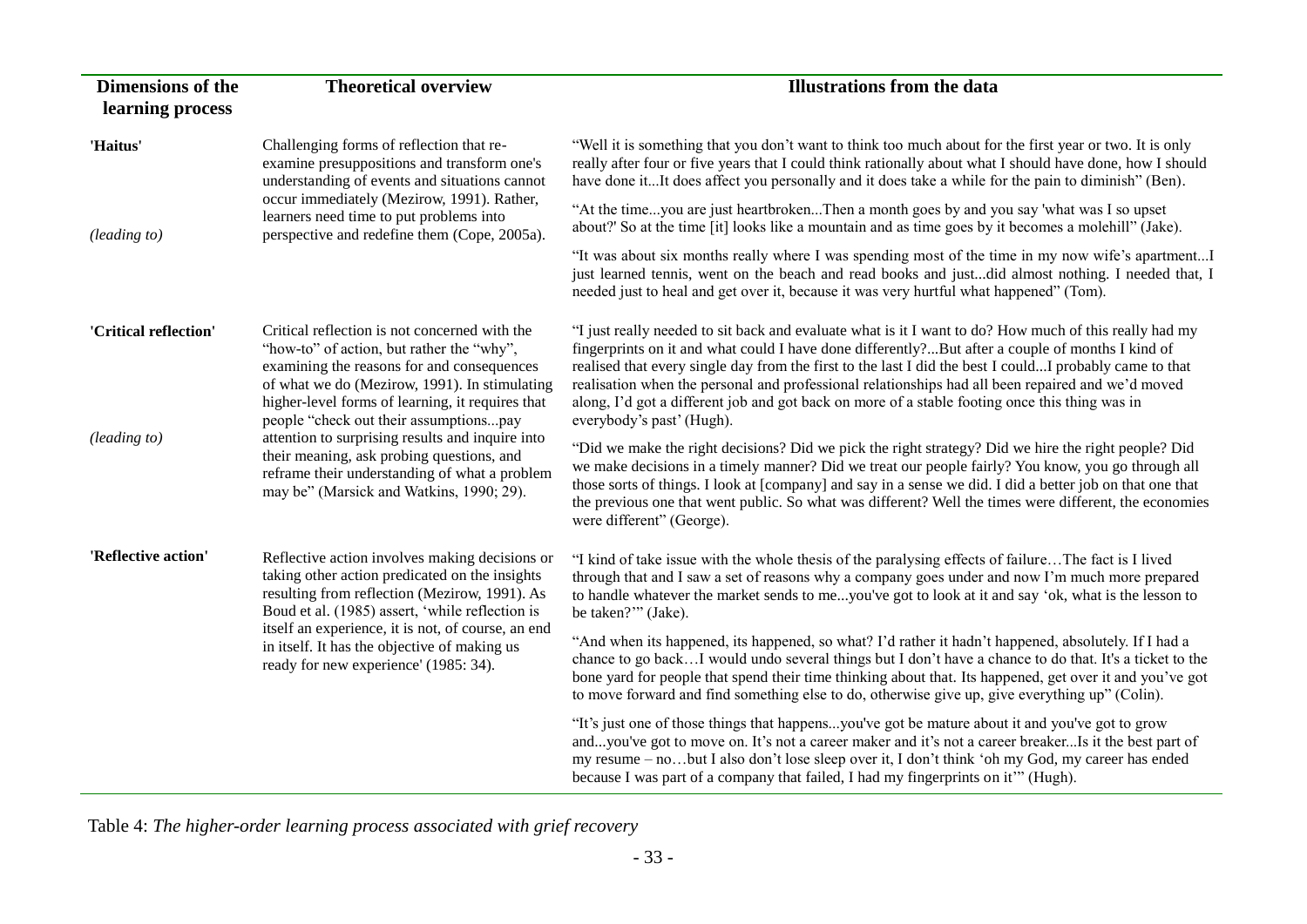| <b>Learning task</b><br>dimension                                                                       | <b>Higher-level learning process</b>                                                                                                                                                                                                                                                                     | Illustrations of learning outcomes from the data                                                                                                                                                                                                                                                                                                                                                                                                                                                                               |
|---------------------------------------------------------------------------------------------------------|----------------------------------------------------------------------------------------------------------------------------------------------------------------------------------------------------------------------------------------------------------------------------------------------------------|--------------------------------------------------------------------------------------------------------------------------------------------------------------------------------------------------------------------------------------------------------------------------------------------------------------------------------------------------------------------------------------------------------------------------------------------------------------------------------------------------------------------------------|
| <b>Oneself</b>                                                                                          | 'Transformative'                                                                                                                                                                                                                                                                                         | "I'm much more confident in myself and I'm very resilient I think now. I've been through so many difficult<br>things and so many good things and bad things. I've got a much better sense of myself in terms of what I can do<br>and what I can't, what I'm comfortable with, what I'm not comfortable withI think my skills have broadened<br>so muchI guess I was always on a steep learning curve, so it has just completely transformed my life from<br>that point of viewI feel personally a much stronger person" (Tom). |
| Learning about one's<br>strengths, weaknesses,<br>skills, attitudes, beliefs,<br>areas for development. | Transformative learning has a deeply<br>personal dimension, triggering<br>profound changes in self-awareness<br>and understanding (Mezirow, 1991),<br>and entering into one's sense of<br>identity (Boud et al., 1985). Often<br>precipitated by a "disorienting"<br>dilemma" or crisis (Mezirow, 1990). |                                                                                                                                                                                                                                                                                                                                                                                                                                                                                                                                |
|                                                                                                         |                                                                                                                                                                                                                                                                                                          | "So the reason I'm a valuable CEO now is because of what I've been through. I've earned the right to make<br>decisions because I've been in experiences where there's been a lot of money at stake. I've got my resiliency<br>because I've seen what can happen, good and bad (Jake).                                                                                                                                                                                                                                          |
|                                                                                                         |                                                                                                                                                                                                                                                                                                          | "I'm not afraid of small businesses, I'm not afraid of starting another companyin fact I'm stronger from the<br>experience" (Hugh).                                                                                                                                                                                                                                                                                                                                                                                            |
|                                                                                                         |                                                                                                                                                                                                                                                                                                          | "I've never been the same sinceI've never had the same total confidence as I had in those days, which has<br>been good and bad" (Nick).                                                                                                                                                                                                                                                                                                                                                                                        |

|         | The venture (and its |  |
|---------|----------------------|--|
| demise) |                      |  |

Learning about the strengths and weaknesses of the

venture, including reasons for the failure **'Double-loop'**

Involves challenging established understandings and assumptions of underlying organisational norms, processes and performance, leading to renewed mental models and revitalised theories-for-action (Argyris and Schön, 1978). These outcomes enable a deeper understanding of one's business (Cope, 2005a).

―I compare a company in trouble with the death of Julius Ceasar, it is not a very good analogy but it comes with a series of daggers, some bigger than others, some more deep than others, and in the end if the company is lucky over a period of time then it will recover. It may be impaired for ever but it will recover...There is no one fatal blow but cumulatively they will take effect. I think that is what happened to us" (Ben).

―I think we did it as smart as we could…it was a little ahead of its time. Other than that it wasn't a bunch of craziness going on...fundamentally it was not a bad experience because we lost money for the right reasons. We minimised everybody's [losses], we were very conservative with everything we spent, we didn't throw money around...I was very proud of what we did...It was good...for me to realise the lessons" (Jake).

―Its very easy to say now with hindsight but what I wouldn't probably do again is use the IPO as a mechanism for getting the value to sell it because the chances of success beyond that are actually very, very small, the number of companies that fail once you've done an IPO is actually quite high" (Tom)

―I thought I could take two businesses that weren't working and turn them into something that would work. I was totally wrong…I was effectively trying out an idea…that was out of time" (Nick)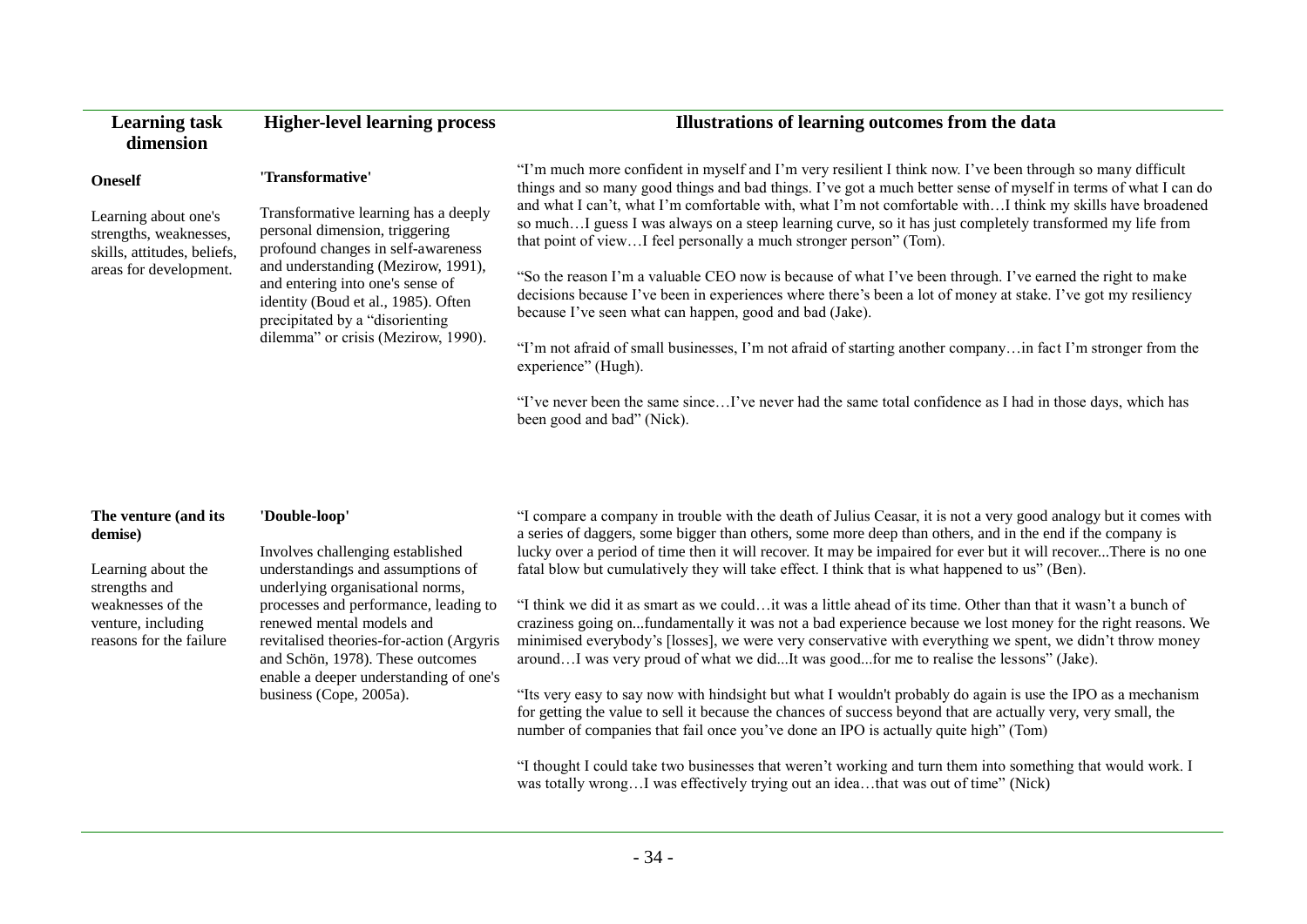| Networks and<br>relationships<br>Learning about the<br>nature and management<br>of relationships, both<br>internal and external to<br>the venture | 'Transformative/double-loop'                                                                                                                                                                                                                                                                                                                       | "What I did learn is how to focus an organisation and how not to do it as well. I learned how to build<br>partnerships, I learned which kind of companies to seek out for partnerships, which is something most people<br>have no idea of" (Tom).<br>"The fact of the matter is when a company goes bankrupt we lose money so it's a kick in the arse. But it may<br>lead to something else, you may make a connection, you may make a friend, and so the idea is to keep it in<br>perspective" (Jake).<br>"So your job is really getting everybody else marching down a path and you either get satisfaction from that or<br>you don't. If you're frustrated by it you won't do it well. If you like it it means that you have to have a pretty<br>thick skin" (George).<br>"So that's one thing I've learned, not to worry too much about what other people think" (Tom).<br>"I would never recommend a partnership" (Gill).                                                                                                                                                                                                                                                                                                                                                      |
|---------------------------------------------------------------------------------------------------------------------------------------------------|----------------------------------------------------------------------------------------------------------------------------------------------------------------------------------------------------------------------------------------------------------------------------------------------------------------------------------------------------|-------------------------------------------------------------------------------------------------------------------------------------------------------------------------------------------------------------------------------------------------------------------------------------------------------------------------------------------------------------------------------------------------------------------------------------------------------------------------------------------------------------------------------------------------------------------------------------------------------------------------------------------------------------------------------------------------------------------------------------------------------------------------------------------------------------------------------------------------------------------------------------------------------------------------------------------------------------------------------------------------------------------------------------------------------------------------------------------------------------------------------------------------------------------------------------------------------------------------------------------------------------------------------------|
| Venture management<br>Learning how to run<br>and control businesses<br>more effectively in<br>relation to the wider<br>environment                | 'Generative'<br>Involves the ability to extrapolate and<br>"bring forward" one's learning from<br>critical events to new situations,<br>(Gibb,<br>incidents and experiences<br>1997). Creates generalisable learning<br>outcomes, allowing for more effective<br>action in a broader range of new<br>situations (McGill and Warner Weil,<br>1989). | "I know a lot more about the things that you don't do. A lot more about the warning flags to see when the<br>communications break down and all of us I think have learned how to handle intense daily pressure<br>betterhow to work out what the warning signs are, how to communicate the warning signs so you can correct<br>them before you go too far down the road is a very valuable lesson I think for all of us" (Hugh).<br>"I think my big lesson was to concentrate on making sure you look after the daily bread. No matter how good<br>your idea isif you can't look after the here and now your idea is not enoughI'm always trying to contain<br>costs and I'm much more aware of the stresses and strains of running a business than I was then" (Nick).<br>"I've got a model now of what you need to do and how you go about doing certain thingsso I feel I can pretty<br>much go into any area now" (Tom).<br>"Fundamentally the market has to be ready for what you want to do. You may be visionary and you may be<br>ahead of your time but if the market is not ready for it, you're not ready. You can't change the market, the<br>market is always right where it is supposed to be and it's your job as an entrepreneur to cater to the market"<br>(Jake). |

Table 5: *Higher-level learning processes and outcomes associated with failure (adapted from Cope, 2005a).*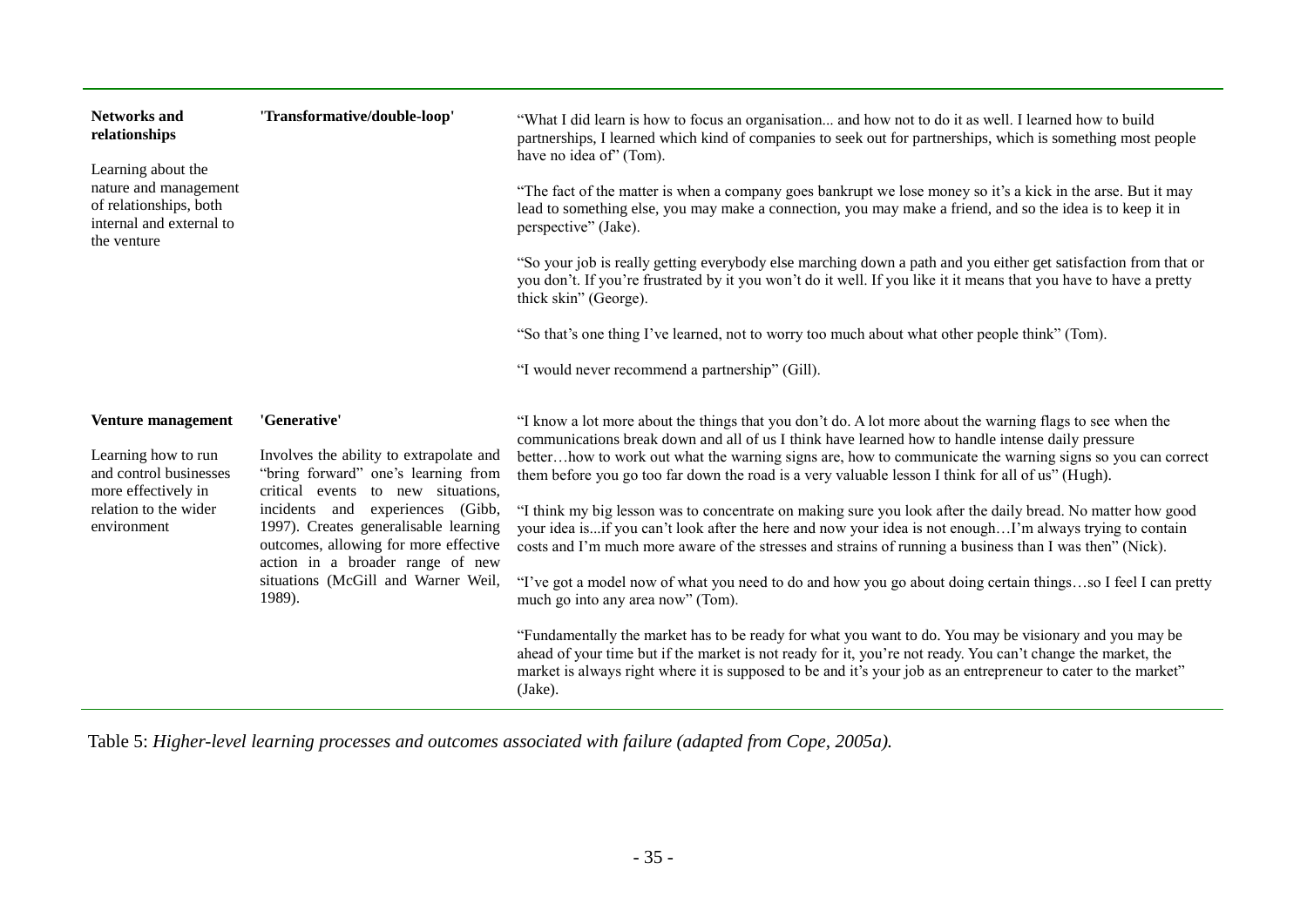# **References**

Aldrich, H.E. And Martinez, M.A. (2001), Many are called but few are chosen: An evolutionary perspective for the study of entrepreneurship, *Entrepreneurship: Theory and Practice*, 25(3), 41–56. Anderson, A.R., and Jack, S.L. (2002), The articulation of social capital in entrepreneurial networks: A glue or a lubricant? *Entrepreneurship and Regional Development*, 14(3), 193-210.

Anderson, A.R. And Miller, C.J. (2003), "Class matters": Human and social capital in the entrepreneurial process, *Journal of Socio-economics*, 32(1), 17-36.

Appelbaum, S. H., and Goransson, L. (1997), Transformational and adaptive learning within the learning organisation: A framework for research and application, *The Learning Organisation*, 4(3), 115-128.

Argyris, C., and Schön, D. A. (1978), *Organisational Learning: A Theory of Action Perspective*, Reading, MA: Addison-Wesley Publishing Co.

Baumard, P. and Starbuck, W.H. (2005), Learning from failures: Why it may not happen, *Long Range Planning*, 38(3), 281-298.

Beaver, G. (2003), Small business: Success and failure, *Strategic Change*, 12(3), 115-122.

Beaver, G. and Jennings, P.L. (1996), The abuse of entrepreneurial power-an explanation of management failure? *Strategic Change*, 5(3), 151-164.

Berglund, H. (2007), Researching entrepreneurship as lived experience, in *Handbook of Qualitative Research Methods in Entrepreneurship*, H. Neergaard and J.P. Ulhøi (Eds.), Cheltenham: Edward Elgar.

Bessant, J., and Tsekouras, G. (2001), Developing Learning networks, *AI and Society*, 15(1), 82-98. Blackburn, R. and Kovalainen, (2008), Researching small firms and entrepreneurship: Past, present and future, *International Journal of Management Reviews*, 11(2), 127-148.

Bower, J.L. (1990), Business and battles: Lessons from Defeat, *Harvard Business Review*, July-August, 48-53.

Boud, D., Cohen, R., and Walker, D. (1993), Introduction: Understanding learning from experience, in *Using Experience for Learning*, D. Boud, R. Cohen, and D. Walker, (Eds.), Buckingham: SRHE & Open University Press.

Boud, D., Keogh, R. and Walker, D. (1985), What is reflection in learning? In D. Boud, R. Keogh and D. Walker, (Eds.), *Reflection: Turning experience into learning*, 7-17, London: Kogan Page.

Brocki, J.M. and Wearden, A.J. (2006), A critical evaluation of the use of interpretative phenomenological analysis (IPA) in health psychology, *Psychology and Health*, 21(1), 87-108.

Bryman, A.S. (2004), "Qualitative research on leadership: A critical but appreciative review", *Leadership Quarterly*, 15 (6), 729-769.

Burgoyne, J. (1995), Learning from experience: From individual discovery to meta-dialogue via the evolution of transitional myths, *Personnel Review*, 24(6), 61-72.

Cannon, D.R. (1995), Making sense of failure: Learning or defence, *Unpublished Ph.D. Thesis,*  London Business School.

Cannon, M.D. And Edmondson, A.M. (2005), Failing to learn and learning to fail (intelligently): How great organizations put failure to work to innovate and improve, *Long Range Planning*, 38(3), 299-319.

Cannon, M.D. and Edmundson, A.M. (2001), Confronting failure: Antecedents and consequences of shared beliefs about failure in organizational work groups, *Journal of Organizational Behavior*, 22(2), 161-177.

Cardon, M. and McGrath, R.G. (1999), When the going gets tough...Toward a psychology of entrepreneurial failure and re-motivation, *paper presented at the Frontiers of Entrepreneurship Research Conference*, Babson College.

Cave, F., Eccles, S. and Rundle, M. (2001), "Attitudes towards entrepreneurial failure: A learning experience or an indelible stigma?" *Proceedings of the 2001 Babson College-Kauffman Foundation Entrepreneurship Research Conference*, Jonnkoping, Sweden, May.

Chapman, E. and Smith, J.A. (2002), Interpretative phenomenological analysis and the new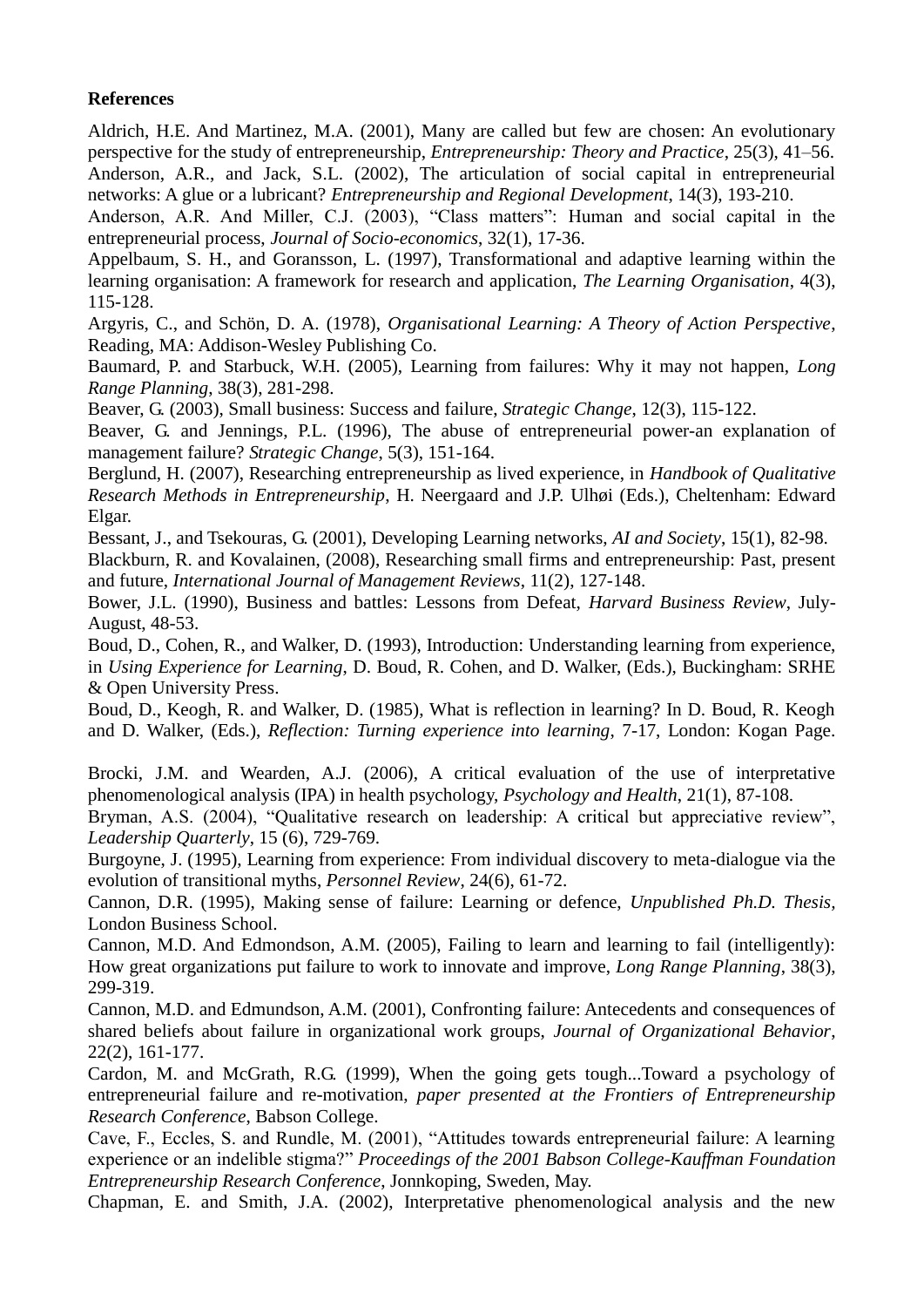genetics, *Journal of Health Psychology,* 7(2), 125-130.

Choo, C.W. (2008), Organizational disasters: Why they happen and how they can be prevented, *Management Decision*, 46(1), 32-45.

Clarke, J., Thorpe, R., Anderson, L. and Gold, J. (2006), It's all action, it's all learning: Action learning in SMEs, *Journal of European Industrial Training*, 30(6), 441-455.

Cochran, A.B. (1981), Small business mortality rates: A review of the literature, *Journal of Small Business Management*, 19(4), 50-59.

Coelho, P.R.P. and McClure, J.E., (2005), Learning from failure, *Mid-American Journal of Business*, 20(1), 13-20.

Cope, J. (2005a), Toward a dynamic learning perspective of entrepreneurship, *Entrepreneurship: Theory and Practice*, 29(4), 373-398.

Cope, J. (2005b), Researching entrepreneurship through phenomenological inquiry: Philosophical and methodological issues, *International Small Business Journal*, 23(2), 159-183.

Cope, J. (2003), Entrepreneurial learning and critical reflection: Discontinuous events as triggers for higher-level learning, *Management Learning*, 34(4), 429-450.

Cope, J., Cave, F. and Eccles, S. (2004), Attitudes of venture capital investors to entrepreneurs with previous business failure, *Venture Capital: An International Journal of Entrepreneurial Finance*, 6(2/3), 147-172.

Cope, J. and Watts, G. (2000), Learning by doing: An exploration of experience, critical incidents and reflection in entrepreneurial learning, *International Journal of Entrepreneurial Behaviour and Research*, 6(3), 104-124.

Corbett, A.C. (2005), Experiential learning within the process of opportunity identification and exploitation, *Entrepreneurship: Thoery and Practice*, 29(4), 473-491.

Cressy, R. (2006), Why do most firms die young? *Small Business Economics*, 26(2), 103-116.

Deakins, D. (1996), *Entrepreneurship and Small Firms*, Maidenhead: McGraw-Hill.

Deakins, D., and Freel, M. (1998), Entrepreneurial learning and the growth process in SMEs, *The Learning Organisation*, 5(3), 144-155.

Denrell, J. (2003), Vicarious learning, undersampling of failure, and the myths of management, *Organization Science*, 14(3), 227-243.

Devins, D., Gold, J., Johnson, S., and Holden, R. (2006), A conceptual model of management learning in micro businesses: Implications for research and policy, *Education and Training*, 47(8/9), 540-551.

Devins, D. and Gold, J. (2002), Social constructionism: A theoretical framework to underpin support for the development of managers in SMEs? *Journal of Small Business and Enterprise Development*, 9(2), 111-119.

Down, S., (2006) *Narratives of Enterprise: Crafting Entrepreneurial Identity in a Small Firm*, Cheltenham: Edward Elgar.

Downing, S., (2005) The social construction of entrepreneurship: Narrative and dramatic processes in the coproduction of organizations and identities, *Entrepreneurship: Theory and Practice*, 29(2), 185-204.

Drakopoulou Dodd, S.D. (2002), Metaphors and meaning: A grounded cultural model of US entrepreneurship, *Journal of Business Venturing*, 17(5), 519-535

Drakopoulou Dodd, S., and Anderson, A.R., (2007) Mumpsimus and the mything of the individualistic entrepreneur, *International Small Business Journal*, 25(4), 341-360.

Eccles, S. A. (2000), Women and addictive consumption in the UK, unpublished Ph.D. thesis, The University of Lancaster.

Eisenhardt, K. M. (1989), Building theories from case study research, *Academy of Management Review*, 14(4), 532-550.

Ellis, S. and Davidi, I. (2005), After-event reviews: Drawing lessons from successful and failed experience, *Journal of Applied Psychology*, 90(5), 857-871.

Ellis, S., Mendel, R., and Nir, M. (2006), *Learning from successful and failed experience: The moderating role of kind of after-event review*, 91(3), 669-680.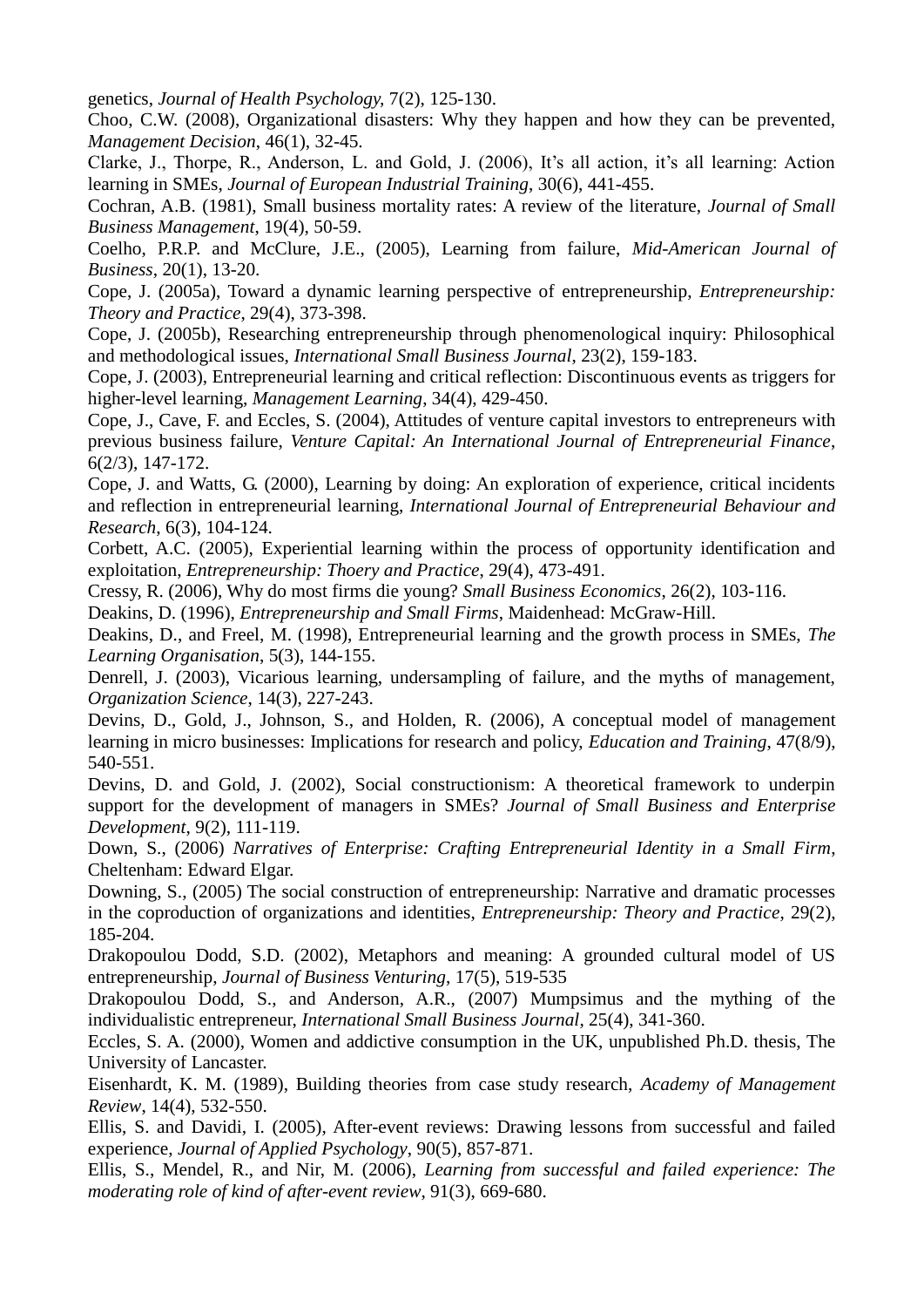Fincham, R. (2002), Narratives of success and failure in systems development, *British Journal of Management*, 13, 1-14.

Fiol, C. M., and Lyles, M. A. (1985), Organisational Learning, *Academy of Management Review*, 10(4), 803-813.

Florén, H. (2003), Collobarative approaches to management learning in small firms, *The Journal of Workplace Learning*, 15(5), 203-216.

Florén, H., and Tell, J. (2004), The emergent prerequisites of managerial learning in small firm networks, *Leadership and Organization Development Journal*, 25(3/4), 292-307.

Fox, S. (2000), Communities of practice, Foucault and actor network theory, *Journal of Management Studies*, 37(6), 853-868.

Fuller-Love, N. (2006), Management development in smaller firms, *International Journal of Management Reviews*, 8(3), 175-190.

Fredland, J. E. and Morris, C.E. (1976), A cross section analysis of small business failure, *American Journal of Small Business*, 1(1), 7-18.

Gaertner, K.N. (1988), Manager's careers and organizational change, *Academy of Management Executive*, 2(4), 311-318.

Gartner, W.B., and Birley, S. (2002), Introduction to the special issue on qualitative methods in entrepreneurship research, *Journal of Business Venturing*, 17(5), 387-395.

Gibb, A. A. (1997), Small firms" training and competitiveness: Building on the small business as a learning organisation, *International Small Business Journal*, 15(3), 13-29.

Gold, J., Holman, D. and Thorpe, R. (2002), The role of argument analysis and storytelling in facilitating critical thinking, *Management Learning*, 33(3), 371-388.

Gorman, M. and Sahlman, W.A. (1989), What doe venture capitalists do? *Journal of Business Venturing*, 4(4), 231-248.

Goss, D. (2005), Entrepreneurship and the social: Towards a deference-emotion theory, *Human Relations,* 58(5), 617-636.

Granott, N. (1998), We learn therefore we develop: Learning versus development – or developing learning? in *Adult learning and development: Perspectives from Educational Psychology*, M. Cecil Smith and T. Pourchot, (Eds.), Mahwah, NJ: Lawrence Erlbaum.

Greening, D.W., Barringer, B.R., and Macy, G. (1996), A qualitative study of managerial challenges facing small business geographic expansion, *Journal of Business Venturing*, 11(4), 223-256.

Gupta, A. (2005), Is failure so bad? *Mid-American Journal of Business, 20(1), 3-4.*

Hamilton, E. (2004), Socially situated entrepreneurial learning in family business, *Proceedings of the 27th National Small Firms Policy and Research Conference*, Newcastle, November.

Harrison, R.T. and Leitch, C.M. (2005), Entrepreneurial learning: Researching the interface between learning and the entrepreneurial context, *Entrepreneurship: Theory and Practice*, 29(4), 351-372.

Hartley, J. F. (1994), Case studies in organisational research, in *Qualitative Methods in Organisational Research*, C. Cassell and G. Symon, (Eds.), London: Sage Publications.

Harvey, M., and Evans, R. (1995), Strategic windows in the entrepreneurial process, *Journal of Business Venturing*, 10, 331-347.

Headd, B. (2003), Redefining business success: distinguishing between closure and failure, *Small Business Economics*, 21(1), 51-61.

Hill, R.M. Hlavacek, J.D. (1977), Learning from failure: Ten guidelines for venture management, *California Management Review*, 19(4), 5-16.

Holman, D., Pavlica, K. and Thorpe, R. (1997) Rethinking Kolb's theory of experiential learning in management education, *Management Learning*,  $(28(2), 135-148$ .

Holmberg, S.R., and Morgan, K.B. (2003), Franchise turnover and failure: New research and perspectives, *Journal of Business Venturing*, 18(3), 403-418.

Hycner, R.H. (1985), "Some guidelines for the phenomenological analysis of interview data", *Human Studies*, 8, 279-303.

Jack, S. L. and Anderson, A. R. (2002), The effects of embeddedness on the entrepreneurial process,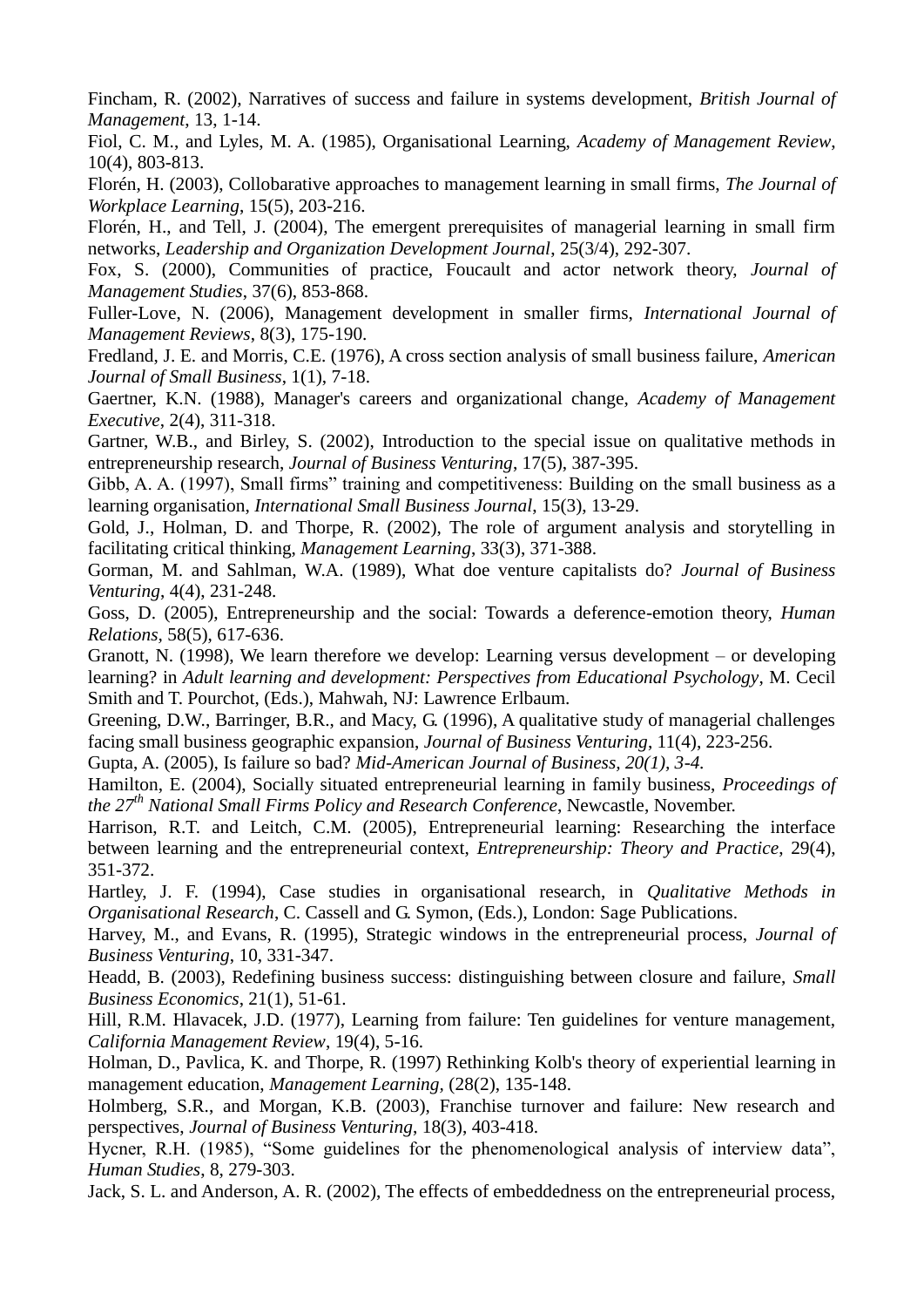*Journal of Business Venturing*, 17(5), 467-487.

Jennings, P.L., and Beaver, G. (1995), The managerial dimension of small business failure, *Journal of Strategic Change*, 4(4), 185-200.

Johannisson, B. (2000), Networking and entrepreneurial growth, in D.L. Sexton and H. Lanström, (Eds.), *The Blackwell Handbook of Entrepreneurship*, Oxford: Wiley-Blackwell.

Jones, S. (1985), Depth Interviewing, in *Applied Qualitative Research,* R. Walker, (Ed.), Aldershot: Gower.

Kemmis, S. (1985), Action research and the politics of reflection, in *Reflection: Turning Experience into Learning*, D. Boud, R. Keogh, and D. Walker, (Eds.), London: Kogan Page.

Kim, D. H. (1993), The link between individual and organisational learning, *Sloan Management Review*, (Fall), 37-50.

Kisfalvi, V. (2002), The entrepreneur's character, life issues, and strategy making: A field study, *Journal of Business Venturing*, 17(5), 489-518.

Lincoln, Y. S., and Guba, E. G. (1985), *Naturalistic Inquiry*, London: Sage Publications.

Marshall, M.N. (1996), Sampling for qualitative research, *Family practice*, 13(6), 522-526.

Marsick, V.J. and Watkins, K.E. (1990), *Informal and incidental learning in the workplace*, London: Routledge.

Mason, J. (2002), *Qualitative Researching*, London: Sage Publications.

McGill, I. and Beaty, L. (1995) *Action Learning: A Guide for Professional, Management and Educational Development*, Herndon, VA: Stylus Publishing.

McGrath, R.G. (1999), Falling forward: Real options reasoning and entrepreneurial failure, *Academy of Management Review*, 24(1), 13-30.

McKenzie, B. and Sud, M. (2008), A hermeneutical approach to understanding entrepreneurial failure" *Academy of Entrepreneurship Journal*, 14(2), 123-148.

McLaughlin, H., and Thorpe, R. (1993), Action Learning - A paradigm in emergence: The problems facing a challenge to the traditional management education and development, *British Journal of Management*, 4(1), 19-27.

Mellahi, K. (2005), The dynamics of boards of directors in failing organizations, *Long Range Planning*, 38(3), 261-279.

Mellahi, K. and Wilkinson, A. (2004), Organizational failure: A critique of recent research and a proposed integrative framework, *International Journal of Management Reviews*, 5-6(1), 21-41.

Mezirow, J. (1991), *Transformative Dimensions of Adult Learning*, San Francisco: Jossey-Bass.

Minniti, M. and Bygrave, W. (2001), A dynamic model of entrepreneurial learning, *Entrepreneurship: Theory and Practice*, 25(3), 5-16.

Morrison, A. (2000), *Initiating Entrepreneurship*, London: Pearson Education.

Mouly, V.S. And Sankaran, J.K. (2004), Survival and failure of small businesses arising through government privatization: Insights from two New Zealand firms, *Journal of Management Studies*, 41(8), 1435-1467.

Patton, M. Q. (1990), *Qualitative Evaluation and Research Methods*, London: Sage Publications.

Pittaway, L., and Cope, J. (2007), Simulating entrepreneurial learning: Integrating experiential and collaborative approaches to learning, *Management Learning,* 38(2), 211-233.

Pittaway, L., and Rose, M. (2006), Learning and relationships in small firms: Introduction to the special issue, *International Small Business Journal*, 24(3), 227-231.

Politis, D. (2008), Does prior start-up experience matter for entrepreneur's learning? A comparison between novice and habitual entrepreneurs, *Journal of Small Business and Enterprise Development*, 15(3), 472-489.

Politis, D. (2005), The process of entrepreneurial learning: A conceptual model, *Entrepreneurship: Theory and Practice*, 29(4), 399-424.

Politis, D. and Gabrielsson, J. (2009), Entrepreneurs' attitudes towards failure: An experiential learning approach, *International Journal of Entrepreneurial Behaviour and Research*, 5(4), 364- 383.

Rae, D. (2004), Entrepreneurial learning: a practical model from the creative industries, *Education*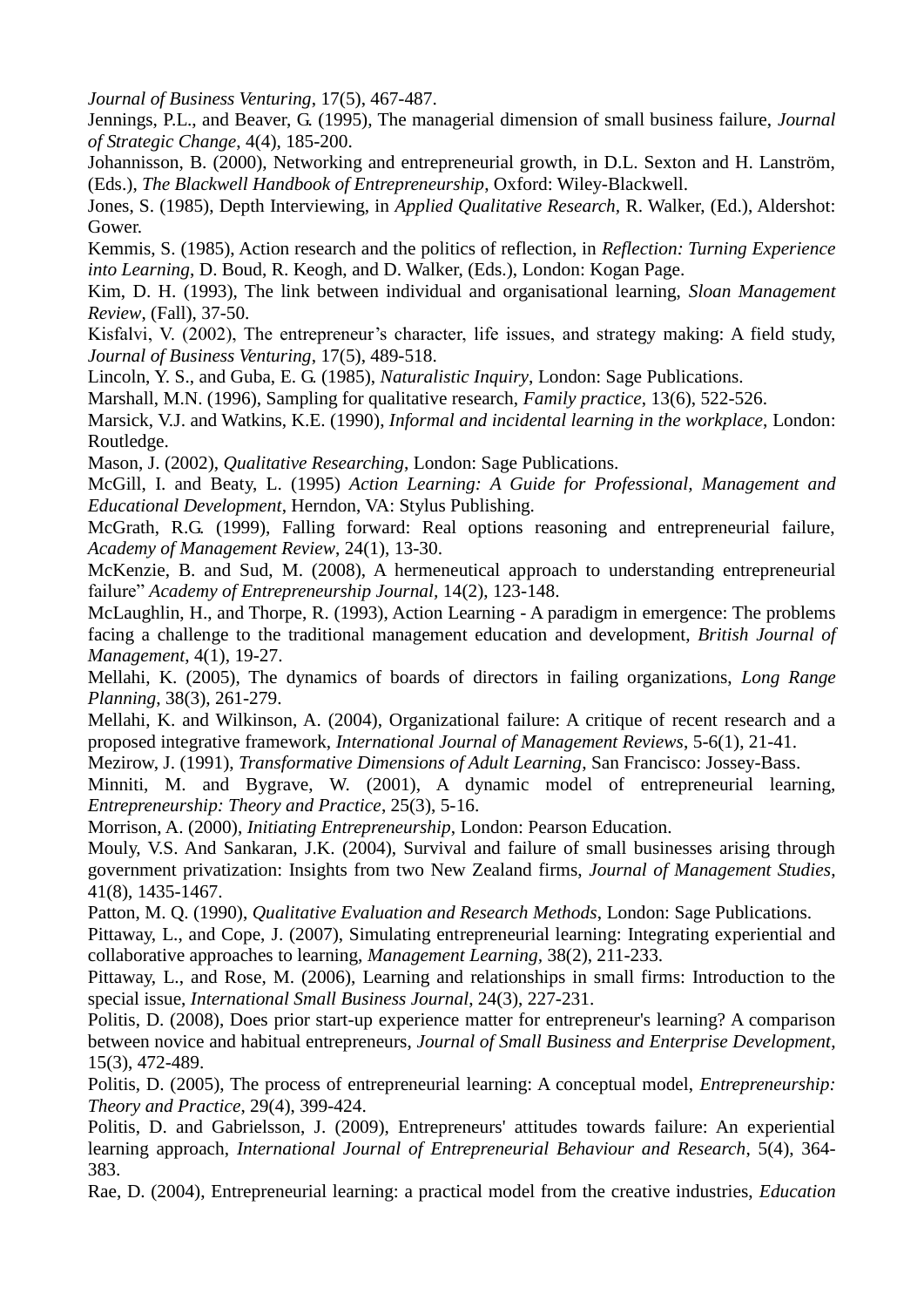*and Training*, 46(8/9), 492-500.

Rae, D. (2000), Understanding entrepreneurial learning: A question of how?, *International Journal of Entrepreneurial Behaviour and Research*, 6(3), 145-159.

Ram, M., Theodorakopoulos, N., and Jones, T. (2008), Forms of capital, mixed embeddedness and Somali enterprise, *Work, Employment and Society*, 22(3), 427-446.

Ravasi, D. and Turati, C. (2005), Exploring entrepreneurial learning: A comparative study of technology development projects, *Journal of Business Venturing*, 20(1), 137-164.

Rerup, C. (2005), Learning from past experience: Footnotes on mindfulness and habitual entrepreneurship, *Scandinavian Journal of Management*, 21, 451-472.

Reuber, A. R., and Fischer, E. (1999), Understanding the consequences of founders' experience, *Journal of Small Business Management*, 37(2), 30-45.

Revans, R.W. (1982), *The Origin and Growth of Action Learning*, London: Chartwell Bratt.

Reynolds, M. (1998), Reflection and critical reflection in management learning, *Management Learning*, 29(2), 182-200.

Rogoff, E.G., Lee, M., and Suh, D. (2004), "Who done it?" Attributions of entrepreneurs and experts of the factors that cause and impede small business success, *Journal of Small Business Management*, 42(4), 364-376.

Sadler-Smith, E., Chaston, I., and Spicer, D.P. (1999), Organisational learning in smaller firms: An empirical perspective, *Proceedings of the 3rd International Organisational Learning Conference*, M. Easterby-Smith, L. Araujo and J. Burgoyne, (Eds.), Department of Management Learning, Lancaster University.

Sarasvathy, S., and Menon, A. (2002), Failing firms and successful entrepreneurs: Serial entrepreneurship as a temporal portfolio, *Darden Business School Working Paper No. 4-5.*

Savitsky, K., Epley, N., and Gilovich, T. (2001), do others judge us as harshly as we think? Overestimating the impact of our failures, shortcomings and mishaps, *Journal of Personality and Social Psychology*, 81(1), 44-56.

Schutjens, V., and Stam, E. (2006), Starting anew: Entrepreneurial intentions and realizations subsequent to business closure, *Max Planck Institute for Economics Entrepreneurship, Growth and Public Policy Discussion Paper No. 1006.*

Scott, M. and Lewis, J. (1984), Re-thinking entrepreneurial failure, in *Success and Failure in Small Business,* J. Lewis, J. Stanworth and A. Gibb, (Eds.), Hampshire: Gower.

Senior, V., Smith, J.A., Michie, S. and Marteau, T.M. (2002), Making sense of risk: An interpretive phenomenological analysis of vulnerability to heart disease, *Journal of Health Psychology*, 7(2), 157-168.

Seymour, R.G. (2006) Hermeneutic phenomenology and international entrepreneurship research, *Journal of International Entrepreneurship*, 4(4), 137-155.

Shaw, E., and Conway, S. (2000), Networking and the small firm, in S. Carter and D. Jones-Evans, (Eds.), *Enterprise and Small Business*, Harlow: Financial Times/Prentice Hall.

Shepherd, D.A. (2009), Grief recovery from the loss of a family business: A multi- and meso-level study, *Journal of Business Venturing*, 24(1), 81-97.

Shepherd, D.A. (2004), Educating entrepreneurship students about emotion and learning from failure, *Academy of Management Learning and Education*, 3(3), 274-287.

Shepherd,D.A. (2003), Learning from business failure: Propositions of grief recovery for the selfemployed, *Academy of Management Review*, 28(2), 318-328.

Shepherd, D.A., Wiklund, J., and Haynie, M. (2009), Moving forward: Balancing the financial and emotional costs of business failure, *Journal of Business Venturing*, 24(2), 134-148.

Shepherd, D.A., Covin, J.G., and Kuratko, D.F. (2008), Project failure from corporate entrepreneurship: Managing the grief process, *Journal of Business Venturing,*in press.

Shepherd, D.A., Douglas, E.J. and Shanley, M. (2000), New venture survival: Ignorance, external shocks, and risk reduction strategies, *Journal of Business Venturing*, 15, 393-410.

Sheppard, J.P. And Chowdhury, S.D. (2005), Riding the wrong wave: Organizational failure as a failed turnaround, *Long Range Planning*, 38(3), 239-260.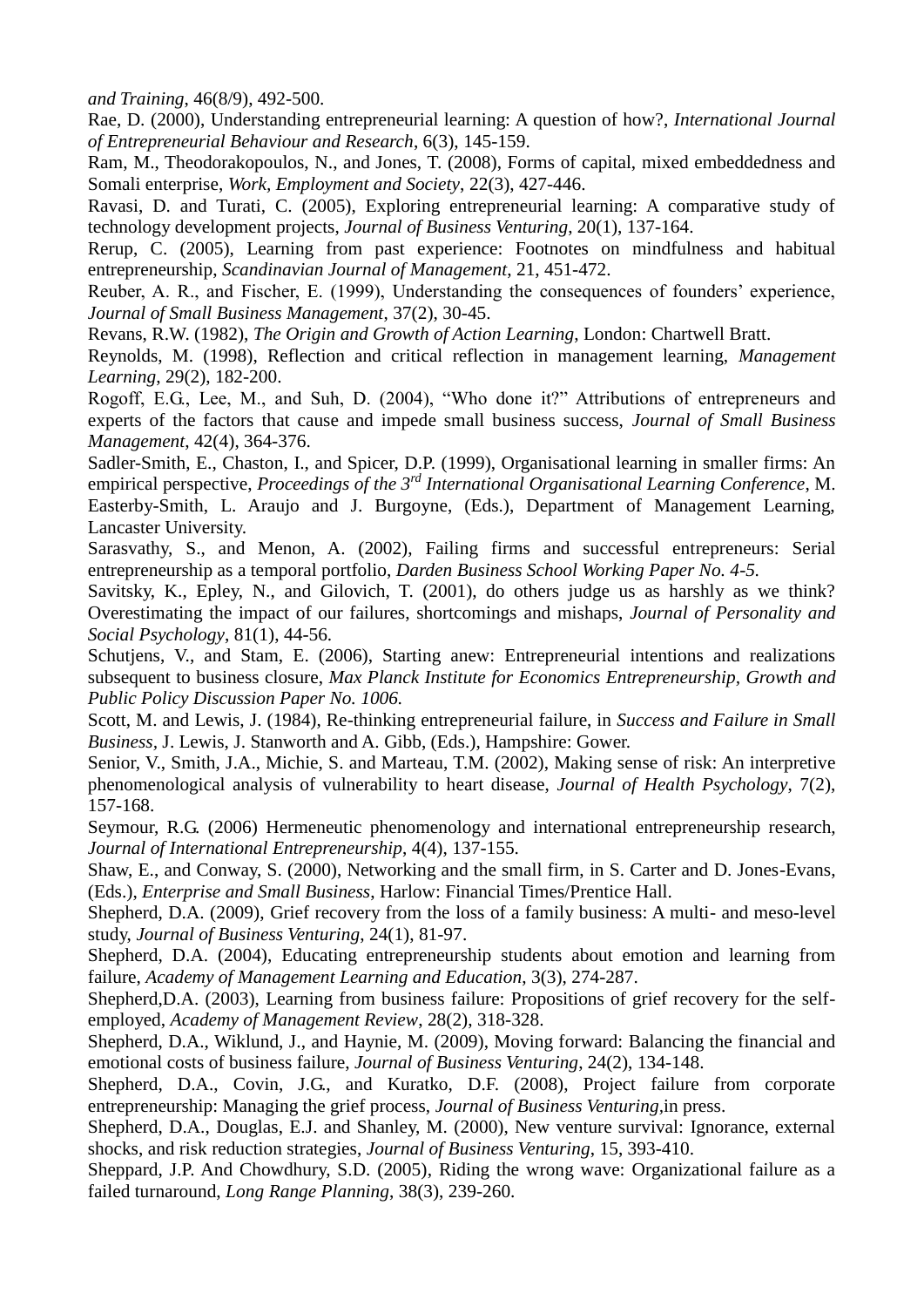Singh, S., Corner, P. and Pavolvich, K. (2007), Coping with entrepreneurial failure, *Journal of Management and Organization*, 13(4), 331-344.

Sitkin, S.B. (1992), Learning through failure: The strategy of small losses. In B.M. Shaw & L.L. Cummings (Eds.), *Research in Organisational Behaviour*, 14, 231-266.

Smith, J.A. (2004), Reflecting on the development of interpretative phenomenological analysis and its contribution to qualitative research in psychology, *Qualitative Research in Psychology*, 1, 39-54.

Smith, J.A., Jarman, M., and Osborn, M. (1999), Doing interpretative phenomenological analysis, in M. Murray and K. Chamberlain, (Eds.), *Qualitative Health Psychology*, London: Sage.

Smith, J.A. and Osborn, M. (2008), Interpretative phenomenological analysis, in *Qualitative Psychology: A practical guide to research methods*, 2<sup>nd</sup> edition, J.A. Smith, (Ed.), London: Sage.

Smith, J.A. and Eatough, V. (2006), Interpretative phenomenological analysis, in *Research Methods in Psychology,* G.M. Breakwell, S. Hammond, C. Fife-Schan and J.A. Smith, (Eds.), London: Sage.

Snell, R. (1992), Experiential learning at work: Why can't it be painless?, *Personnel Review*, 21(4), 12-26.

Stake, R. E. (1994), Case studies, in *Handbook of Qualitative Research*, N. K. Denzin and Y. S. Lincoln, (Eds.), London: Sage Publications.

Steyaert, C. (1997), A qualitative methodology for process studies of entrepreneurship, *International Studies of Management and Organization*, 27(3), 13-33.

Stokes, D. and Blackburn, R. (2002), Learning the hard way: The lessons of owner-managers who have closed their businesses, *Journal of Small Business and Enterprise Development*, 9(1), 17-27.

Sullivan, R. (2000), Entrepreneurial learning and mentoring, *International Journal of Entrepreneurial Behaviour and Research*, 6(3), 160-175.

Taylor, D. W. and Thorpe, R. (2004), Entrepreneurial Learning: A process of co-participation, *Journal of Small Business and Enterprise Development*, 11(2), 203-211.

Tell, J. (2000), Learning networks: A metaphor for inter-organizational development in SMEs, *Enterprise and Innovation Management Studies*, 1(3), 303-317.

Thompson, C. J., Locander, W. B., and Pollio, H. R. (1989), Putting consumer experience back into consumer research: The philosophy and method of existential phenomenology, *Journal of Consumer Research*, 16, 33-146.

Thornhill, S. and Amit, R. (2003), Learning about failure: Bankruptcy, firm age, and the resourcebased view, *Organization Science*, 14(5), 497-509.

Timmons, J.A. (1999), *New Venture Creation: Entrepreneurship for the 21st Century*, Boston, MA: Irwin McGraw-Hill.

Venkataraman, S., Van De Ven, A.H., Buckeye, J., and Hudson, R. (1990), Starting up in a turbulent environment: A process model of failure among firms with a high customer dependence, *Journal of Business Venturing*, 5(5), 277-295.

West, G. P., and Wilson, E. V. (1995), A simulation of strategic decision making in situational stereotype conditions for entrepreneurial companies, *Simulation and Gaming*, 26(3), 307-327.

Whyley, C. (1998), *Risky Business*, Westminster: Policy Studies Institute.

Wilkinson, A. and Mellahi, K. (2005), Organizational failure: Introduction to the special issue, *Long Range Planning*, 38(3), 233-238.

Willmott, H. (1997), Critical management learning, in *Management Learning: Integrating perspectives in theory and practice*, J. Burgoyne and M. Reynolds, (Eds.), London: Sage Publications.

Yanow, D. (2004), Translating local knowledge at organizational peripheries, *British Journal of Management*, 15(1), 9-25.

Zafirovski, M. (1999), Probing into the social layers of entrepreneurship: Outlines of the sociology of enterprise, *Entrepreneurship & Regional Development*, 11(4), 351 – 371.

Zacharakis, A.L., Meyer, G. and DeCastro, J. (1999), Differing perceptions of new venture failure: A matched exploratory study of venture capitalists and entrepreneurs, *Journal of Small Business Management*, 37(3), 1-14.